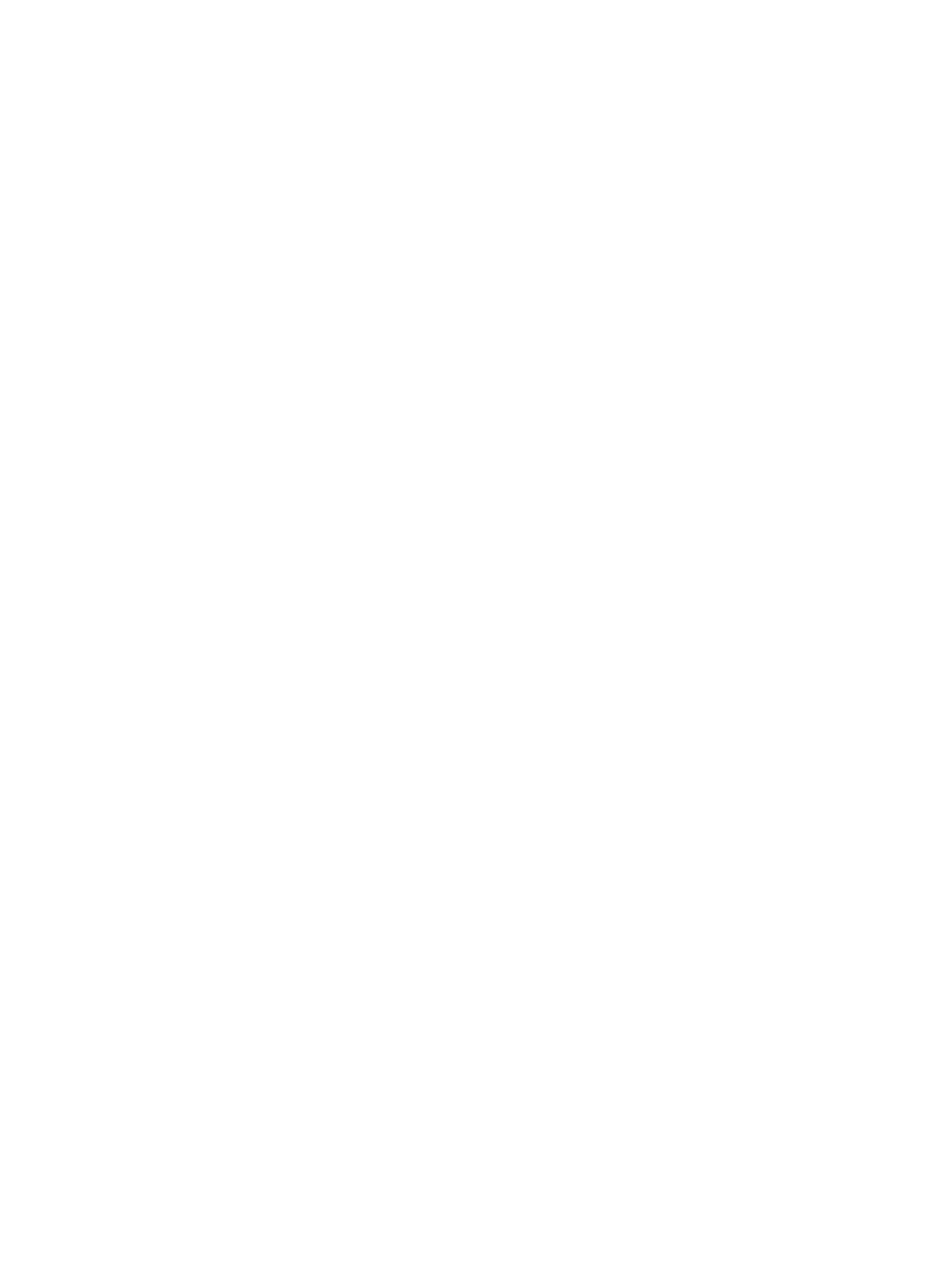| <b>CONTENTS</b>                                                                          | <b>PAGE NO.</b> |
|------------------------------------------------------------------------------------------|-----------------|
| <b>Notice</b>                                                                            | $1 - 11$        |
| Directors' Report including<br>Corporate Governance Report<br>& Secretarial Audit Report | $12 - 33$       |
| Independent Auditors' Report                                                             | $34 - 40$       |
| <b>Balance Sheet</b>                                                                     | 41              |
| Statement of Profit and Loss                                                             | 42              |
| <b>Cash Flow Statement</b>                                                               | 43              |
| Notes to Financial Statement                                                             | 44-58           |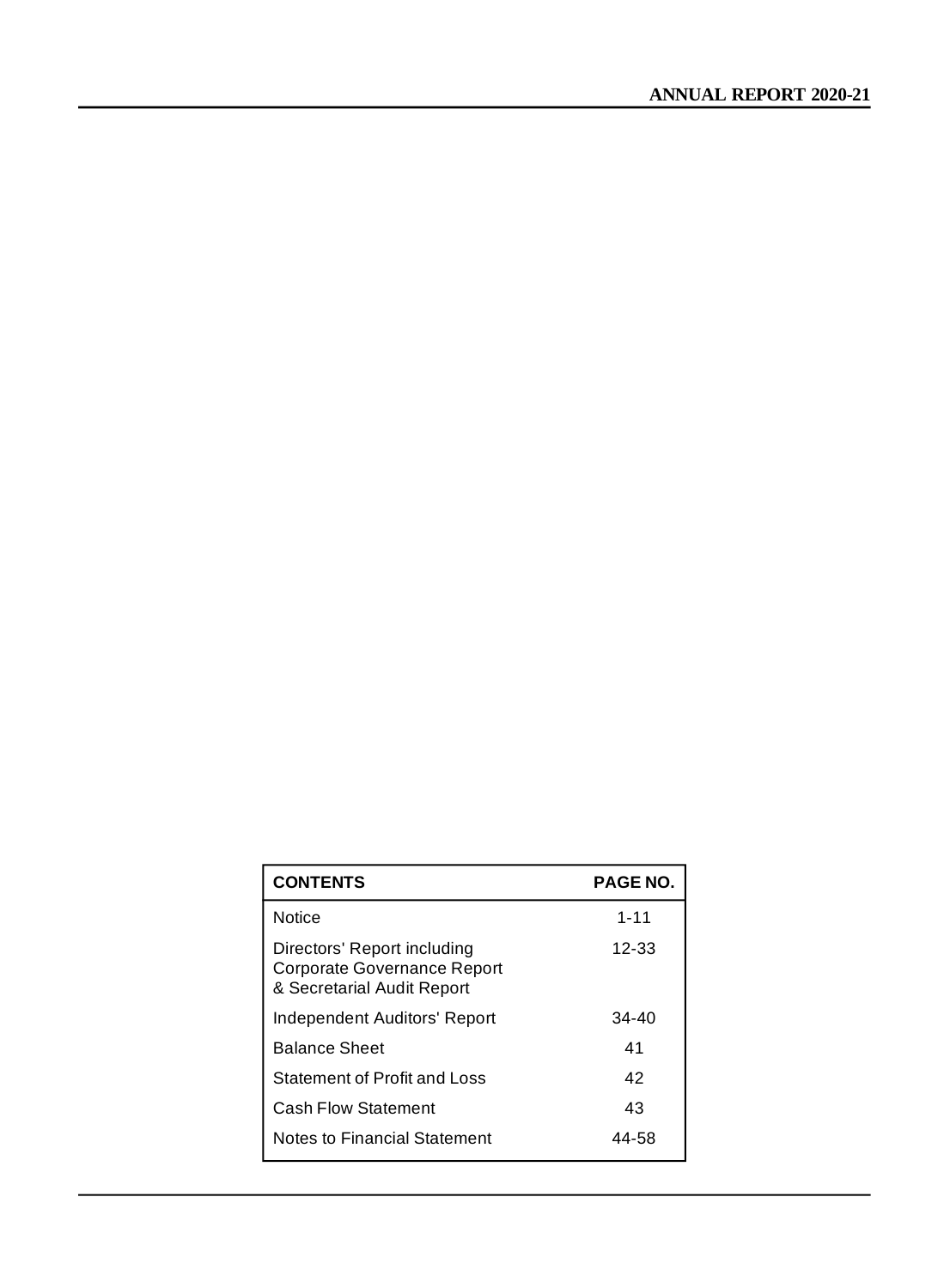## **SUPER BAKERS (INDIA) LIMITED [CIN: L74999GJ1994PLC021521]**

#### **27TH ANNUAL REPORT 2020-21**

#### **BOARD OF DIRECTORS**

| Mr. Shankar T. Ahuja       | Chairman                 |
|----------------------------|--------------------------|
| Mr. Anil S. Ahuja          | <b>Managing Director</b> |
| Mr. Sunil S. Ahuja         | Director                 |
| Mr. Arvindkumar P. Thakkar | Director                 |
| Ms. Unnati S. Bane         | Director                 |
| Mr. Hargovind H. Parmar    | Director                 |

#### **MANAGEMENT TEAM**

| Mr. Thakur Dayaldas Jaswani | <b>Chief Finance Officer</b> |
|-----------------------------|------------------------------|
| Ms. Ankita Ameriya          | <b>Company Secretary</b>     |

#### **REGISTERED OFFICE**

Near Hirawadi Char Rasta, Anil Starch Mill Road, Naroda Road, Ahmedabad-380 025.

#### **STATUTORY AUDITORS**

M/s. O. P. Bhandari & Co., Chartered Accountants, Ahmedabad.

#### **INTERNAL AUDITORS**

M/s. Harish V. Gandhi & Co. Chartered Accountants, Ahmedabad.

#### **SECRETARIAL AUDITORS**

M/s. Kashyap R. Mehta & Associates, Company Secretaries, Ahmedabad.

#### **BANKERS**

AXIS Bank Limited

#### **REGISTRAR AND SHARE TRANSFER AGENTS**

Link Intime India Private Limited 506-508, Amarnath Business Centre-1 (ABC-1), Besides Gala Business Centre, Near St. Xavier's College Corner, Off C. G. Road, Ellisbridge, Ahmedabad - 380 006 Email: [ahmedabad@linkintime.co.in](mailto:ahmedabad@linkintime.co.in)

#### **WEBSITE**

[www.superbread.com](http://www.superbread.com)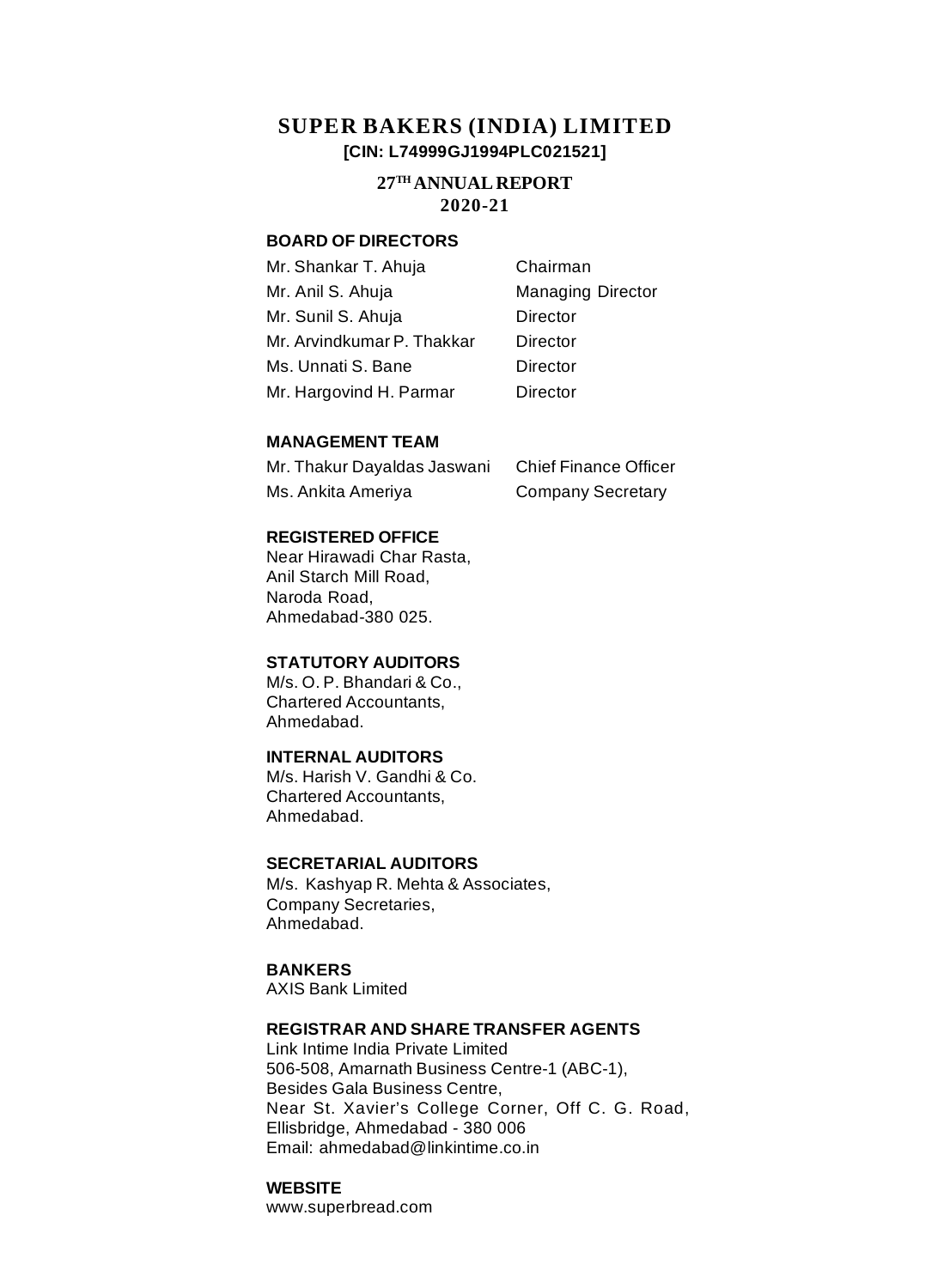## **NOTICE**

NOTICE IS HEREBY GIVEN THAT THE 27TH ANNUAL GENERAL MEETING OF THE MEMBERS OF **SUPER** BAKERS (INDIA) LIMITED WILL BE HELD ON THURSDAY, THE 23<sup>RD</sup> SEPTEMBER, 2021 AT 1.00 P.M. IST THROUGH VIDEO CONFERENCING ("VC") / OTHER AUDIO VISUAL MEANS ("OAVM") TO TRANSACT THE FOLLOWING BUSINESS:

#### **ORDINARY BUSINESS:**

- 1. To consider and adopt the Audited Financial Statements of the Company for the financial year ended 31<sup>st</sup> March, 2021, the reports of the Board of Directors and Auditors thereon.
- 2. To appoint a Director in place of Mr. Sunil S. Ahuja (DIN 00064612), who retires by rotation in terms of Section 152(6) of the Companies Act, 2013 and, being eligible, offers himself for re appointment.

#### **SPECIAL BUSINESS:**

3. To consider and, if thought fit, to pass with or without modification, the following Resolution as a **Special Resolution:**

"RESOLVED THAT pursuant to the provisions of Sections 149, 152 read with Schedule IV and other applicable provisions, if any, of the Companies Act, 2013 ("the Act") and the Companies (Appointment and Qualification of Directors) Rules, 2014 (including any amendment, statutory modification(s) or reenactment(s) thereof for the time being in force) and the applicable provisions of the Securities and Exchange Board of India (Listing Obligations and Disclosure Requirements) Regulations, 2015, ('Listing Regulations') as amended from time to time, Ms. Unnati Bane (DIN – 07321420), whose term as an Independent Director of the Company expires on the conclusion of this 27<sup>th</sup> Annual General Meeting and who has consented to act as an Independent Director of the Company and who has submitted her declarations that she meets the criteria of independence as specified for Independent Director under Section 149(6) of the Companies Act, 2013 and Regulation 16(1)(b) and 25(8) of SEBI (Listing Obligations and Disclosure Requirements) Regulations, 2015 and pursuant to the recommendation of the Nomination and Remuneration Committee and the Board of Directors and in respect of whom a notice in writing pursuant to Section 160 (1) of the Companies Act, 2013 has been received from a member signifying his intention to propose her candidature for the office of the Director of Company, be and is hereby re-appointed as an Independent Director of the Company for a second consecutive term of 5 years from the conclusion of this 27<sup>th</sup> Annual General Meeting up to the conclusion of the 32<sup>nd</sup> Annual General Meeting to be held in the calendar year 2026 and she will not be liable to retire by rotation."

"RESOLVED FURTHER THAT the Board of Directors of the Company be and is hereby authorized to do all acts and take all such steps as may be necessary, proper or expedient to give effect to this resolution."

**4.** To consider and, if thought fit, to pass with or without modification, the following Resolution as a **Special Resolution:**

"RESOLVED THAT pursuant to the provisions of Sections 149, 152 read with Schedule IV and other applicable provisions, if any, of the Companies Act, 2013 ("the Act") and the Companies (Appointment and Qualification of Directors) Rules, 2014 (including any amendment, statutory modification(s) or reenactment(s) thereof for the time being in force) and the applicable provisions of the Securities and Exchange Board of India (Listing Obligations and Disclosure Requirements) Regulations, 2015, ('Listing Regulations') as amended from time to time, Mr. Hargovind Parmar (DIN –07567629), whose term as an Independent Director of the Company expires on the conclusion of this 27<sup>th</sup> Annual General Meeting and who has consented to act as an Independent Director of the Company and who has submitted his declarations that he meets the criteria of independence as specified for Independent Director under Section 149(6) of the Companies Act, 2013 and Regulation 16(1)(b) and 25(8) of SEBI (Listing Obligations and Disclosure Requirements) Regulations, 2015 and pursuant to the recommendation of the Nomination and Remuneration Committee and the Board of Directors and in respect of whom a notice in writing pursuant to Section 160 (1) of the Companies Act, 2013 has been received from a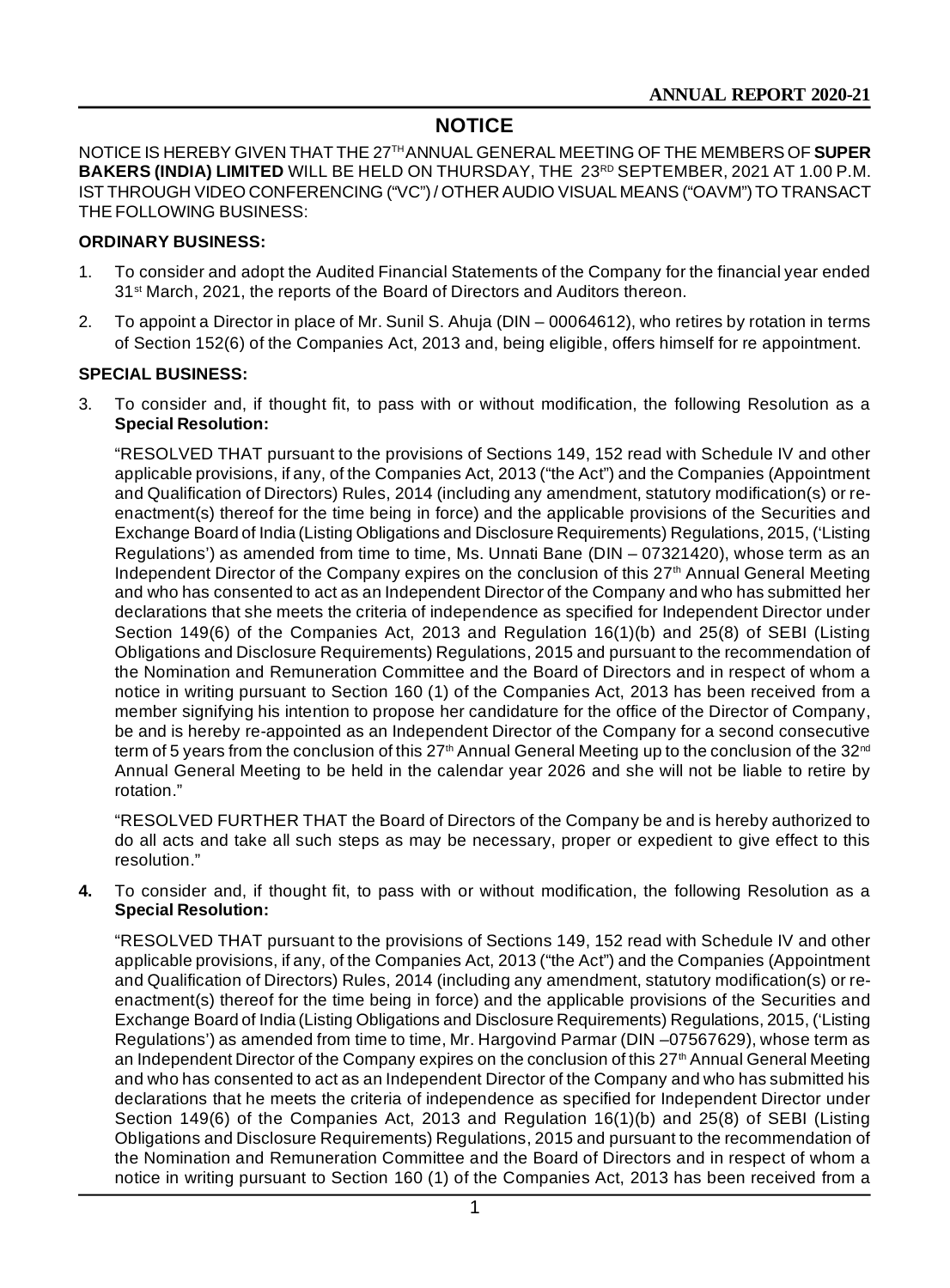member signifying his intention to propose his candidature for the office of the Director of Company, be and is hereby re-appointed as an Independent Director of the Company for a second consecutive term of 5 years from the conclusion of this  $27<sup>th</sup>$  Annual General Meeting up to the conclusion of the  $32<sup>nd</sup>$ Annual General Meeting to be held in the calendar year 2026 and he will not be liable to retire by rotation."

"RESOLVED FURTHER THAT the Board of Directors of the Company be and is hereby authorized to do all acts and take all such steps as may be necessary, proper or expedient to give effect to this resolution."

Near Hirawadi Char Rasta,

**Registered Office : By Order of the Board By Order of the Board** 

Anil Starch Mill Road, **Ankita Ameriya** Ahmedabad-380 025. **Company Secretary & Compliance** Date : 26th July, 2021 **Officer**

## **NOTES:**

- **1.** The Explanatory Statement pursuant to Section 102 of the Companies Act, 2013, in respect of Special Businesses in the Notice is annexed hereto.
- **2.** In view of the continuing COVID-19 pandemic, the 27<sup>th</sup> Annual General Meeting (AGM) will be held on Thursday, 23rd September, 2021 at 1.00 p.m. IST through Video Conferencing (VC) / Other Audio Visual Means (OAVM), in compliance with the applicable provisions of the Companies Act, 2013 read with Ministry of Corporate Affairs' (MCA) General Circular no. 14/2020 dated 8<sup>th</sup> April, 2020, MCA General Circular no. 17/2020 dated 13<sup>th</sup> April, 2020, MCA General Circular No. 20/2020 dated 5<sup>th</sup> May, 2020, MCA General Circular No. 22/2020 dated 15<sup>th</sup> June, 2020 and MCA General Circular No. 02/ 2021 dated 13<sup>th</sup> January 2021 and also SEBI circulars dated 12<sup>th</sup> May, 2020 and 15<sup>th</sup> January, 2021 and in compliance with the provisions of the Companies Act, 2013 ("Act") and SEBI (Listing Obligations and Disclosure Requirements) Requlations, 2015. The deemed venue for the  $27<sup>th</sup>$  AGM shall be the Registered Office of the Company.
- **3.** In view of the massive outbreak of the COVID-19 pandemic, social distancing is to be a pre-requisite and since this AGM is being held through VC / OAVM pursuant to MCA Circulars, physical attendance of the Members has been dispensed with. **Accordingly, the facility for appointment of proxies by the Members will not be available for the AGM and hence the Proxy Form, Attendance Slip and Route Map are not annexed to this Notice**. Members have to attend and participate in the ensuing AGM though VC/OAVM. However, the Body Corporates are entitled to appoint authorised representatives to attend the AGM through VC/OAVM and participate there at and cast their votes through e-voting.
- **4.** Members of the Company under the category of 'Institutional Investors' are encouraged to attend and vote at the AGM through VC. Body Corporates whose Authorised Representatives are intending to attend the Meeting through VC/OAVM are requested to send to the Company on email Id[super@superbread.com,](mailto:super@superbread.com,) a certified copy of the Board Resolution/authorization letter authorising their representative to attend and vote on their behalf at AGM through E-voting.
- **5.** In compliance with the aforesaid MCA Circulars and SEBI Circular No. SEBI/ HO/ CFD/ CMD1/ CIR/ P/  $2020/79$  dated 12<sup>th</sup> May, 2020, Notice of the AGM along with the Annual Report 2020-21 is being sent only through electronic mode to those Members whose email addresses are registered with the Company/Depositories. Members may note that the Notice and Annual Report 2020-21 will also be available on the Company's website at [www.superbread.com,](http://www.superbread.com,) website of stock exchange i.e., BSE Limited at [www.bseindia.com](http://www.bseindia.com) and on the website of CDSL (agency for providing remote e-voting facility) at [www.evotingindia.com.](http://www.evotingindia.com.) **Annual Report will not be sent in physical form.**
- **6.** Members of the Company holding shares, either in physical form or in Dematerialised form, as on 6 th August, 2021 will receive Annual Report for the financial year 2020-21 through electronic mode only.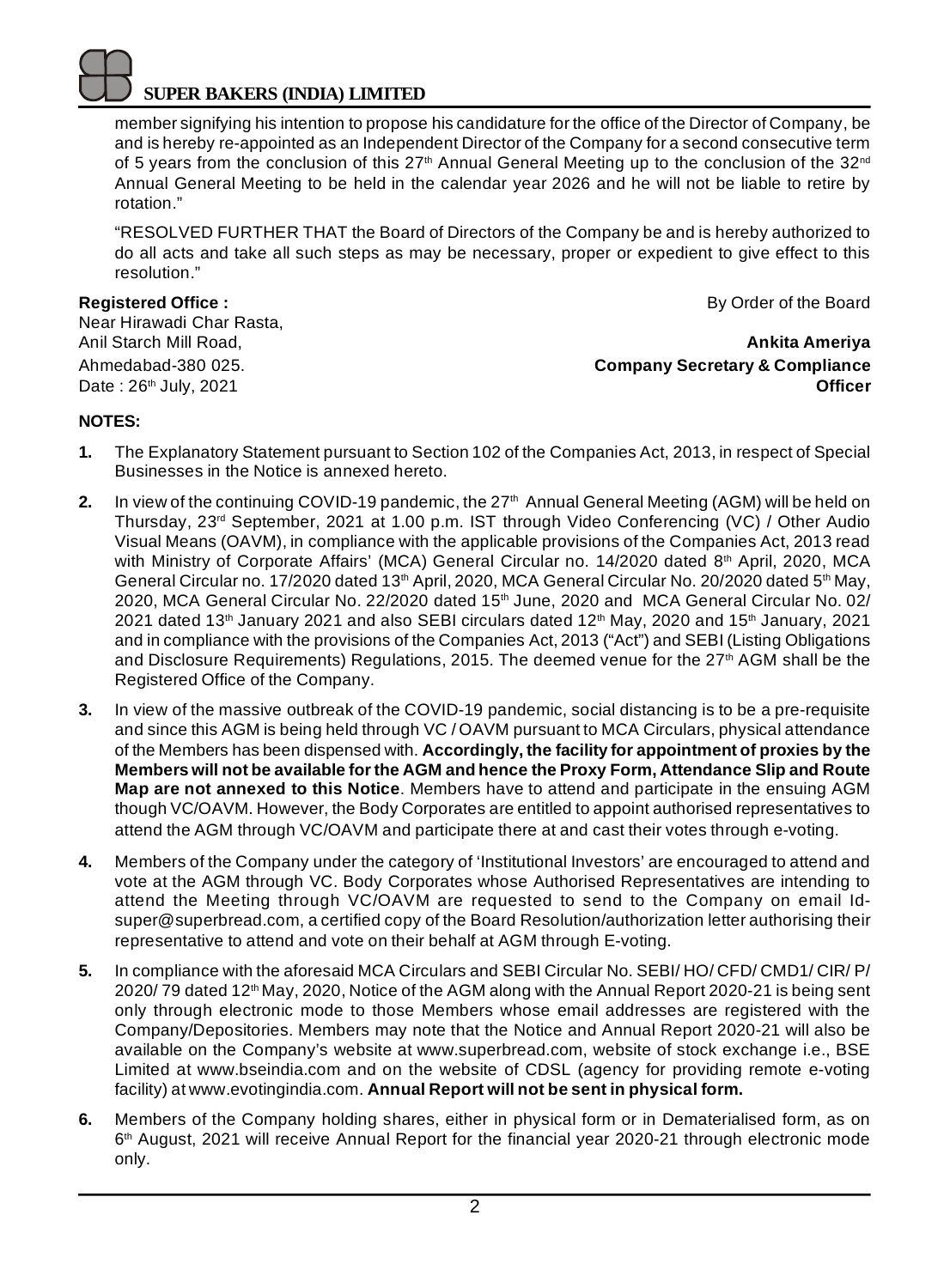- **7.** The Register of Members and Share Transfer Books will remain closed from **17th September, 2021 to 23rd September, 2021** (both days inclusive) for the purpose of Annual General Meeting (AGM).
- **8.** Members holding shares in the dematerialized mode are requested to intimate all changes with respect to their bank details, ECS mandate, nomination, power of attorney, change of address, change in name, etc, to their Depository Participant (DP). These changes will be automatically reflected in the Company's records, which will help the Company to provide efficient and better service to the Members. Members holding shares in physical form are requested to intimate the changes to the Registrar & Share Transfer Agents of the Company (RTA) at its following address:

#### Link Intime India Pvt. Ltd.,

506-508, Amarnath Business Centre-1(ABC-1), Besides Gala Business Centre, Near St. Xavier's College Corner, Off C G Road, Ellisbridge, Ahmedabad - 380006 Email id: [ahmedabad@linkintime.co.in](mailto:ahmedabad@linkintime.co.in)

- **9.** The Securities and Exchange Board of India (SEBI) has mandated the submission of Permanent Account Number (PAN) by every participant in securities market. Members holding shares in electronic form are, therefore, requested to submit the PAN to their DPs with whom they are maintaining their demat accounts and members holding shares in physical form to the Company / RTA.
- **10.** Pursuant to Section 72 of the Companies Act, 2013, members holding shares in physical form may file nomination in the prescribed Form SH-13 and for cancellation / variation in nomination in the prescribed Form SH-14 with the Company's RTA. In respect of shares held in electronic / demat form, the nomination form may be filed with the respective Depository Participant.
- **11.** As per Regulation 40 of SEBI Listing Regulations, as amended, securities of listed companies can be transferred/ traded only in dematerialized form with effect from 1st April, 2019, except in case of request received for transmission or transposition of securities. In view of this and to eliminate all risks associated with physical shares and for ease of portfolio management, members holding shares in physical form are requested to consider converting their holdings to dematerialized.
- **12.** Members are requested to quote their Folio No. or DP ID/ Client ID, in case shares are in physical / dematerialized form, as the case may be, in all correspondence with the Company / Registrar and Share Transfer Agent.
- **13.** Pursuant to the requirement of Regulation 26(4) and 36(3) of the Securities and Exchange Board of India (Listing Obligations and Disclosure Requirements) Regulations, 2015 and Secretarial Standard 2 issued by The Institute of Company Secretaries of India, the brief profile/particulars of the Directors of the Company seeking their appointment or re-appointment at the AGM are stated at the end of the Explanatory Statement annexed hereto.
- **14.** As the AGM is to be held through VC/ OAVM, Members seeking any information with regard to the accounts or any documents, are requested to write to the Company at least 10 days before the date of AGM through email on [super@superbread.com.](mailto:super@superbread.com.) The same will be replied / made available by the Company suitably.
- **15.** The business set out in the Notice of AGM will be transacted through electronic voting system and the Company is providing facility for voting by electronic means. Instructions and other information relating to e-voting are given at Note No. 20 of this Notice.
- **16.** Members attending the AGM through VC / OAVM shall be counted for the purpose of reckoning the quorum under Section 103 of the Act.
- **17.** In case of joint holders attending the AGM, only such joint holder who is higher in the order of names will be entitled to vote.
- **18.** The Members can join the AGM in the VC/ OAVM mode 15 minutes before and after the scheduled time of the commencement of the Meeting by following the procedure mentioned in the Notice. Instructions and other information for members for attending the AGM through VC/OAVM are given in this Notice under Note No. 21.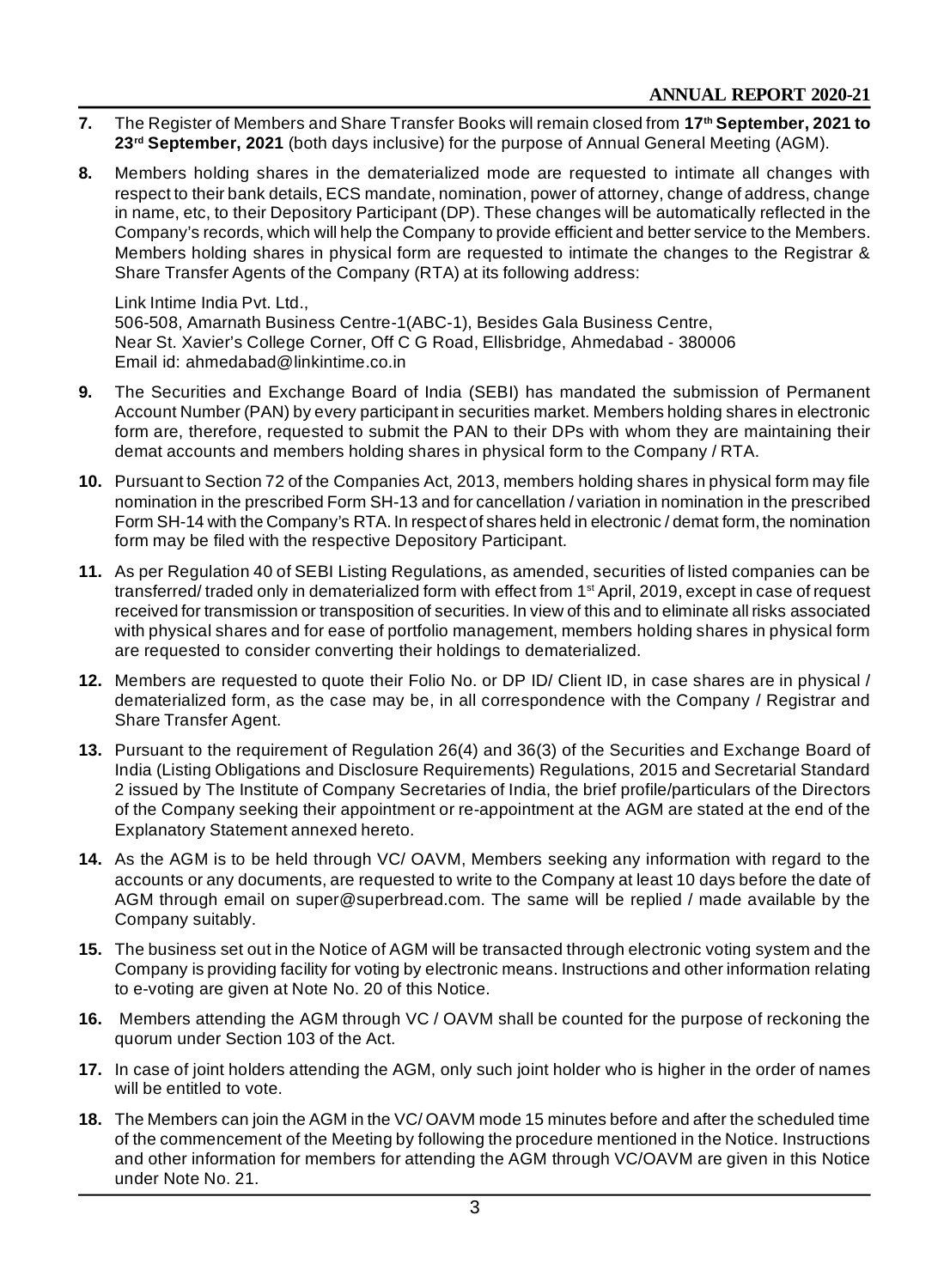#### **19. Process for those shareholders whose email addresses are not registered with the depositories for obtaining login credentials for e-voting for the resolutions proposed in this notice:**

- a) For Physical & Demat shareholders- please provide necessary details like Folio No. / DP Id-Client Id, Name of shareholder, scanned copy of the share certificate (front and back), PAN (self attested scanned copy of PAN card), AADHAR (self attested scanned copy of Aadhar Card) by email to our RTA, Link Intime India Private Limited on their Email id: [ahmedabad@linkintime.co.in](mailto:ahmedabad@linkintime.co.in) ; [rnt.helpdesk@linkintime.co.in](mailto:rnt.helpdesk@linkintime.co.in)
- b) The RTA shall co-ordinate with CDSL and provide the login credentials to the above mentioned shareholders.

## **20. INFORMATION AND OTHER INSTRUCTIONS RELATING TO E-VOTING ARE AS UNDER:**

- **a)** Pursuant to the provisions of Section 108 of the Companies Act, 2013 read with Rule 20 of the Companies (Management and Administration) Rules, 2014 (as amended) and Regulation 44 of SEBI (Listing Obligations & Disclosure Requirements) Regulations 2015 (as amended) and MCA Circulars dated April 08, 2020, April 13, 2020 and May 05, 2020 the Company is providing facility of remote e-voting to its Members in respect of the business set out in the Notice to be transacted at the AGM. For this purpose, the Company has entered into an agreement with Central Depository Services (India) Limited (CDSL) for facilitating voting through electronic means, as the authorized e-Voting's agency. The facility of casting votes by a member using remote e-voting as well as the e-voting system on the date of the AGM will be provided by CDSL.
- **b)** Voting rights shall be reckoned on the paid-up value of shares registered in the name of the member / beneficial owner (in case of electronic shareholding) as on the cut-off date i.e.,  $16<sup>th</sup>$ September, 2021.
- **c)** Mr. Kashyap R. Mehta, Proprietor, M/s. Kashyap R. Mehta & Associates, Company Secretaries, Ahmedabad has been appointed as the Scrutinizer to scrutinize the remote e-voting & e-voting process in a fair and transparent manner.
- **d)** The Results declared alongwith the report of the Scrutinizer shall be placed on the website of the Company and on the website of CDSL after the declaration of result by the Chairman or a person authorized by him in writing. The results shall also be communicated to the Stock Exchange viz. BSE Limited.
- **e) The instructions for members for remote e-voting are as under:**
	- 1. The remote e-voting period begins on **at 9.00 a.m. on Monday, the 20th September, 2021 and ends at 5:00 p.m. on Wednesday, the 22nd September, 2021**. During this period shareholders of the Company, holding shares either in physical form or in dematerialized form, as on the cut-off date i.e., **16th September, 2021** may cast their vote electronically (i.e., by remote e-voting). The remote e-voting module shall be disabled by CDSL for voting thereafter. Once the vote on a resolution is cast by the Member, the Member shall not be allowed to change it subsequently or cast the vote again.
	- 2. Shareholders who have already voted prior to the meeting date would not be entitled to vote at the meeting venue.
	- 3. Pursuant to SEBI Circular no. SEBI/HO/CFD/CMD/CIR/P/2020/242 dated December 9, 2020 on e-Voting facility provided by Listed Companies, Individual Members holding securities in demat mode are allowed to vote through their demat account maintained with Depositories and Depository Participants. Members are advised to update their mobile number and email Id in their demat accounts in order to access e-Voting facility.

In order to increase the efficiency of the voting process, all the Demat account holders, by way of a single login credential, through their Demat accounts/ websites of Depositories/ Depository Participants, able to cast their vote without having to register again with the evoting service providers (ESPs), thereby, not only facilitating seamless authentication but also enhancing ease and convenience of participating in e-voting process.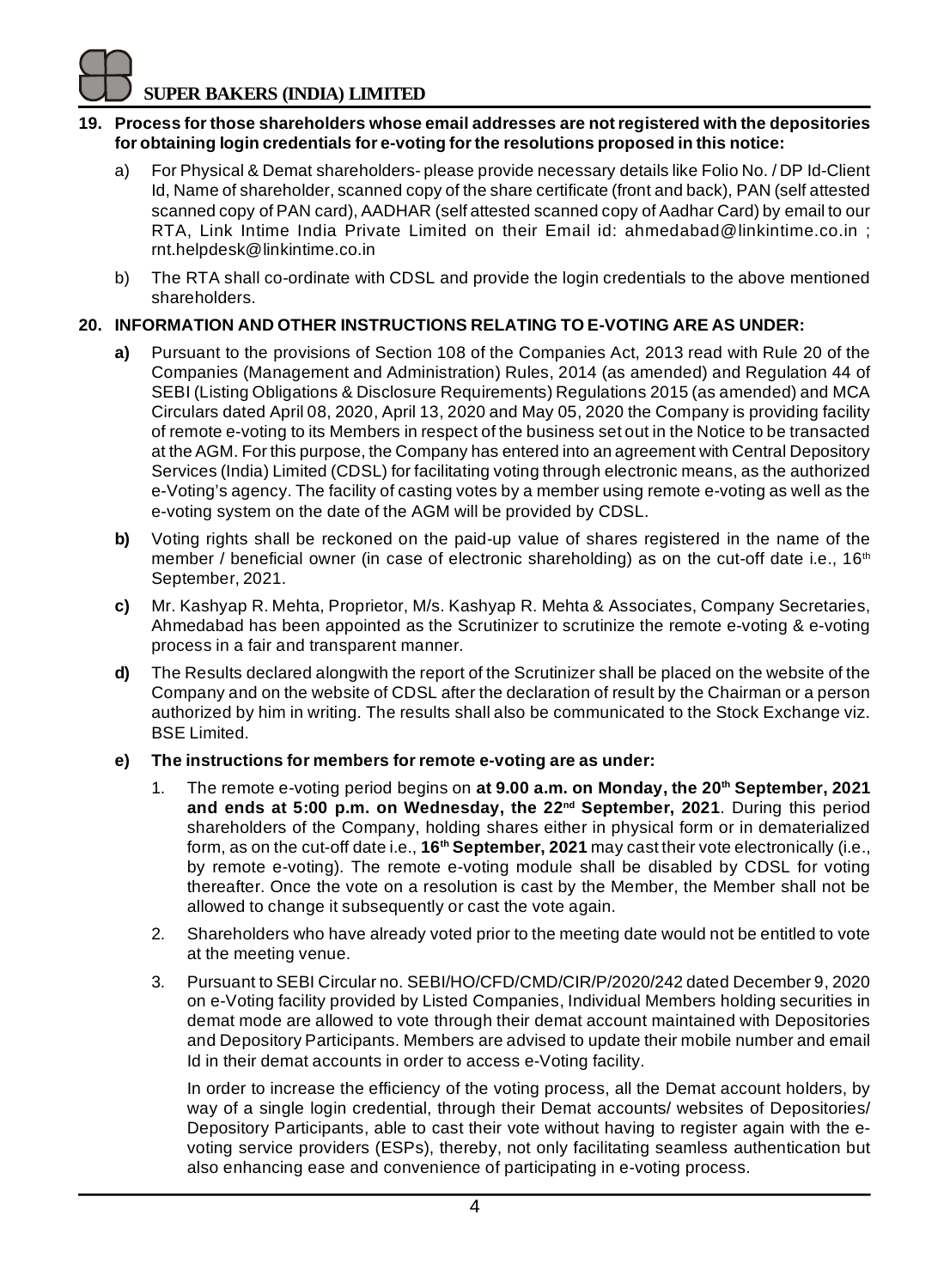| <b>Type of Members</b>                                                     | <b>Login Method</b>                                                                                                                                                                                                                                                                                                                                                                                                                                                                                                                                                                                                                                                                                                                                                                                                                                                                                             |  |  |
|----------------------------------------------------------------------------|-----------------------------------------------------------------------------------------------------------------------------------------------------------------------------------------------------------------------------------------------------------------------------------------------------------------------------------------------------------------------------------------------------------------------------------------------------------------------------------------------------------------------------------------------------------------------------------------------------------------------------------------------------------------------------------------------------------------------------------------------------------------------------------------------------------------------------------------------------------------------------------------------------------------|--|--|
| <b>Individual Members</b><br>holding securities in<br>Demat mode with CDSL | 1) Users who have opted for CDSL Easi / Easiest facility, can<br>login through their existing user id and password. Option<br>will be made available to reach e-Voting page without any<br>further authentication. The URL for users to login to Easi /<br>Easiest are https://web.cdslindia.com/myeasi/home/login or<br>www.cdslindia.com and click on Login icon and select New<br>System Myeasi.                                                                                                                                                                                                                                                                                                                                                                                                                                                                                                             |  |  |
|                                                                            | 2) After successful login the Easi / Easiest user will be able to<br>see the e-Voting Menu. On clicking the E voting menu, the<br>user will be able to see his/her holdings along with links of<br>the respective e-Voting service provider i.e. CDSL/NSDL/<br>KARVY/LINK INTIME as per information provided by Issuer /<br>Company. Additionally, we are providing links to e-Voting<br>Service Providers, so that the user can visit the e-Voting<br>service providers' site directly.                                                                                                                                                                                                                                                                                                                                                                                                                        |  |  |
|                                                                            | 3) If the user is not registered for Easi/Easiest, option to register<br>is available at https://web.cdslindia.com/myeasi/Registration/<br>EasiRegistration                                                                                                                                                                                                                                                                                                                                                                                                                                                                                                                                                                                                                                                                                                                                                     |  |  |
|                                                                            | 4) Alternatively, the user can directly access e-Voting page by<br>providing Demat Account Number and PAN No. from a link in<br>www.cdslindia.com home page. The system will authenticate<br>the user by sending OTP on registered Mobile & Email as<br>recorded in the Demat Account. After successful<br>authentication, user will be provided links for the respective<br>ESP where the E Voting is in progress.                                                                                                                                                                                                                                                                                                                                                                                                                                                                                             |  |  |
| <b>Individual Members</b><br>holding securities in<br>demat mode with NSDL | 1) If you are already registered for NSDL IDeAS facility, please<br>visit the e-Services website of NSDL. Open web browser by<br>typing the following URL: https://eservices.nsdl.com either<br>on a Personal Computer or on a mobile. Once the home<br>page of e-Services is launched, click on the "Beneficial Owner"<br>icon under "Login" which is available under 'IDeAS' section.<br>A new screen will open. You will have to enter your User ID<br>and Password. After successful authentication, you will be<br>able to see e-Voting services. Click on "Access to e-Voting"<br>under e-Voting services and you will be able to see e-Voting<br>page. Click on company name or e-Voting service provider<br>name and you will be re-directed to e-Voting service provider<br>website for casting your vote during the remote e-Voting<br>period or joining virtual meeting & voting during the meeting. |  |  |
|                                                                            | 2) If the user is not registered for IDeAS e-Services, option to<br>register is available at https://eservices.nsdl.com. Select<br>"Register Online for IDeAS "Portal or click at https://<br>eservices.nsdl.com/SecureWeb/IdeasDirectReg.jsp                                                                                                                                                                                                                                                                                                                                                                                                                                                                                                                                                                                                                                                                   |  |  |
|                                                                            | 3) Visit the e-Voting website of NSDL. Open web browser by<br>typing the following URL: https://www.evoting.nsdl.com/either<br>on a Personal Computer or on a mobile. Once the home<br>page of e-Voting system is launched, click on the icon "Login"<br>which is available under 'Shareholder/Member' section. A                                                                                                                                                                                                                                                                                                                                                                                                                                                                                                                                                                                               |  |  |

Pursuant to said SEBI Circular, **login method for e-Voting and joining virtual meetings for Individual Members holding securities in Demat mode** is given below: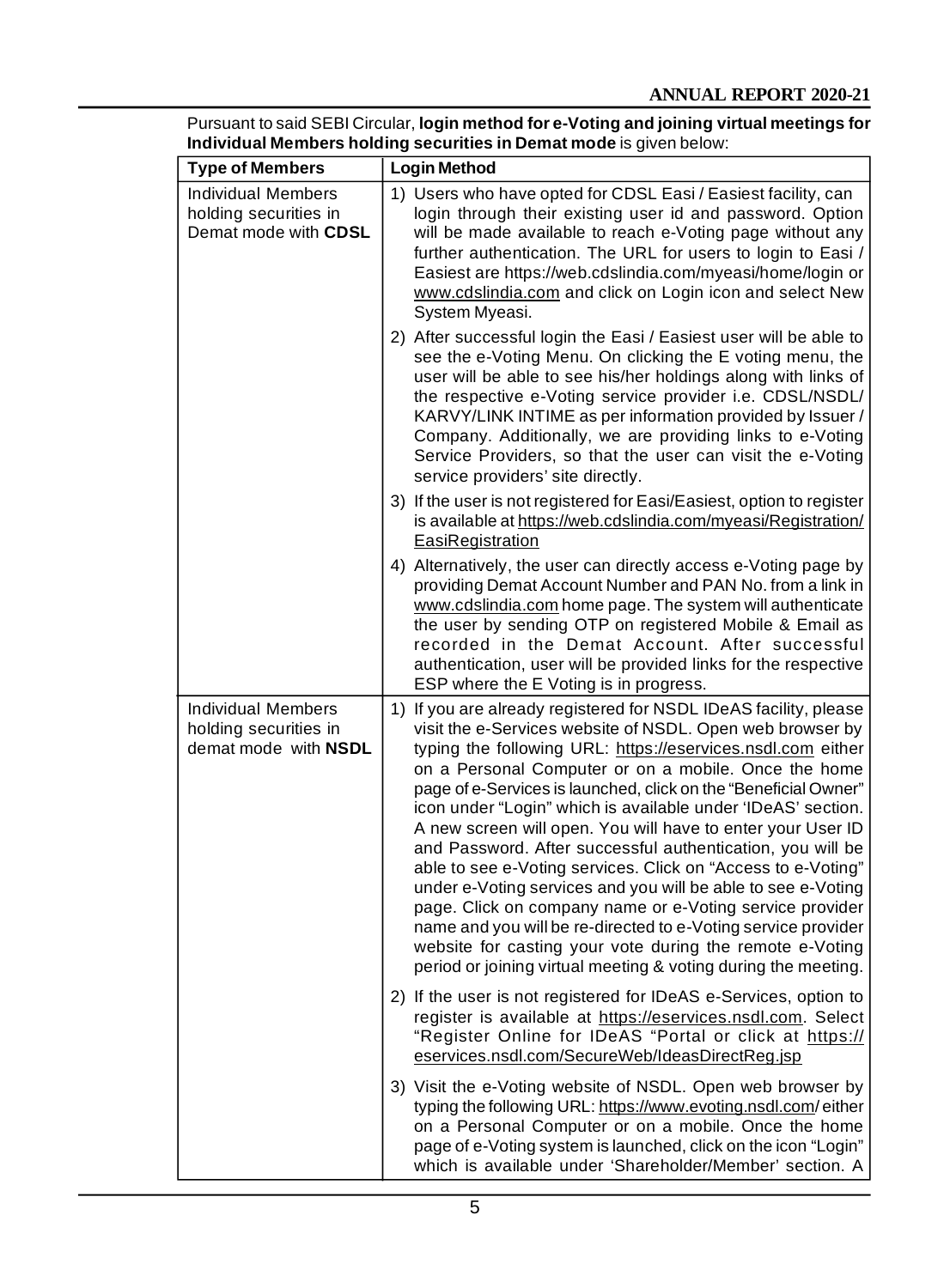|                                                                                                                      | new screen will open. You will have to enter your User ID (i.e.<br>your sixteen digit demat account number hold with NSDL),<br>Password/OTP and a Verification Code as shown on the<br>screen. After successful authentication, you will be redirected<br>to NSDL Depository site wherein you can see e-Voting page.<br>Click on company name or e-Voting service provider name<br>and you will be redirected to e-Voting service provider<br>website for casting your vote during the remote e-Voting<br>period or joining virtual meeting & voting during the meeting.                                                                                    |
|----------------------------------------------------------------------------------------------------------------------|-------------------------------------------------------------------------------------------------------------------------------------------------------------------------------------------------------------------------------------------------------------------------------------------------------------------------------------------------------------------------------------------------------------------------------------------------------------------------------------------------------------------------------------------------------------------------------------------------------------------------------------------------------------|
| Individual Members<br>(holding securities in<br>demat mode) login<br>through their<br><b>Depository Participants</b> | You can also login using the login credentials of your demat<br>account through your Depository Participant registered with<br>NSDL/CDSL for e-Voting facility. After Successful login, you will<br>be able to see e-Voting option. Once you click on e-Voting option,<br>you will be redirected to NSDL/CDSL Depository site after<br>successful authentication, wherein you can see e-Voting feature.<br>Click on company name or e-Voting service provider name and<br>you will be redirected to e-Voting service provider website for<br>casting your vote during the remote e-Voting period or joining<br>virtual meeting & voting during the meeting. |

**Important note:** Members who are unable to retrieve User ID/ Password are advised to use Forget User ID and Forget Password option available at above mentioned website.

**Helpdesk for Individual Shareholders holding securities in demat mode for any technical issues related to login through Depository i.e. CDSL and NSDL**

| Login type                                                               | <b>Helpdesk details</b>                                                                                                                                                              |
|--------------------------------------------------------------------------|--------------------------------------------------------------------------------------------------------------------------------------------------------------------------------------|
| Individual Shareholders<br>holding securities in Demat<br>mode with CDSL | Members facing any technical issue in login can contact CDSL<br>helpdesk by sending a request at<br>helpdesk.evoting@cdslindia.com<br>or contact at 022-23058738 and 22-23058542-43. |
| Individual Shareholders<br>holding securities in Demat<br>mode with NSDL | Members facing any technical issue in login can contact NSDL<br>helpdesk by sending a request at evoting@nsdl.co.in<br>Ωľ<br>call at toll free no.: 1800 1020 990 and 1800 22 44 30  |

## **f) Login method of e-Voting for Members other than individual Members & physical Members:**

- 1. The shareholders should log on to the e-voting website [www.evotingindia.com](http://www.evotingindia.com)
- 2. Click on "Shareholders" module.
- 3. Now, fill up the following details in the appropriate boxes:

| User ID   a. For CDSL: 16 digits Beneficiary ID                                                     |
|-----------------------------------------------------------------------------------------------------|
| b. For NSDL: 8 Character DP ID followed by 8 Digits Client ID                                       |
| c. Members holding shares in Physical Form should enter Folio Number registered<br>with the Company |

OR

Alternatively, if you are registered for CDSL's **EASI/EASIEST** e-services, you can log-in at <https://www.cdslindia.com> from **Login - Myeasi** using your login credentials. Once you successfully log-in to CDSL's **EASI/EASIEST** e-services, click on **e-Voting** option and proceed directly to cast your vote electronically.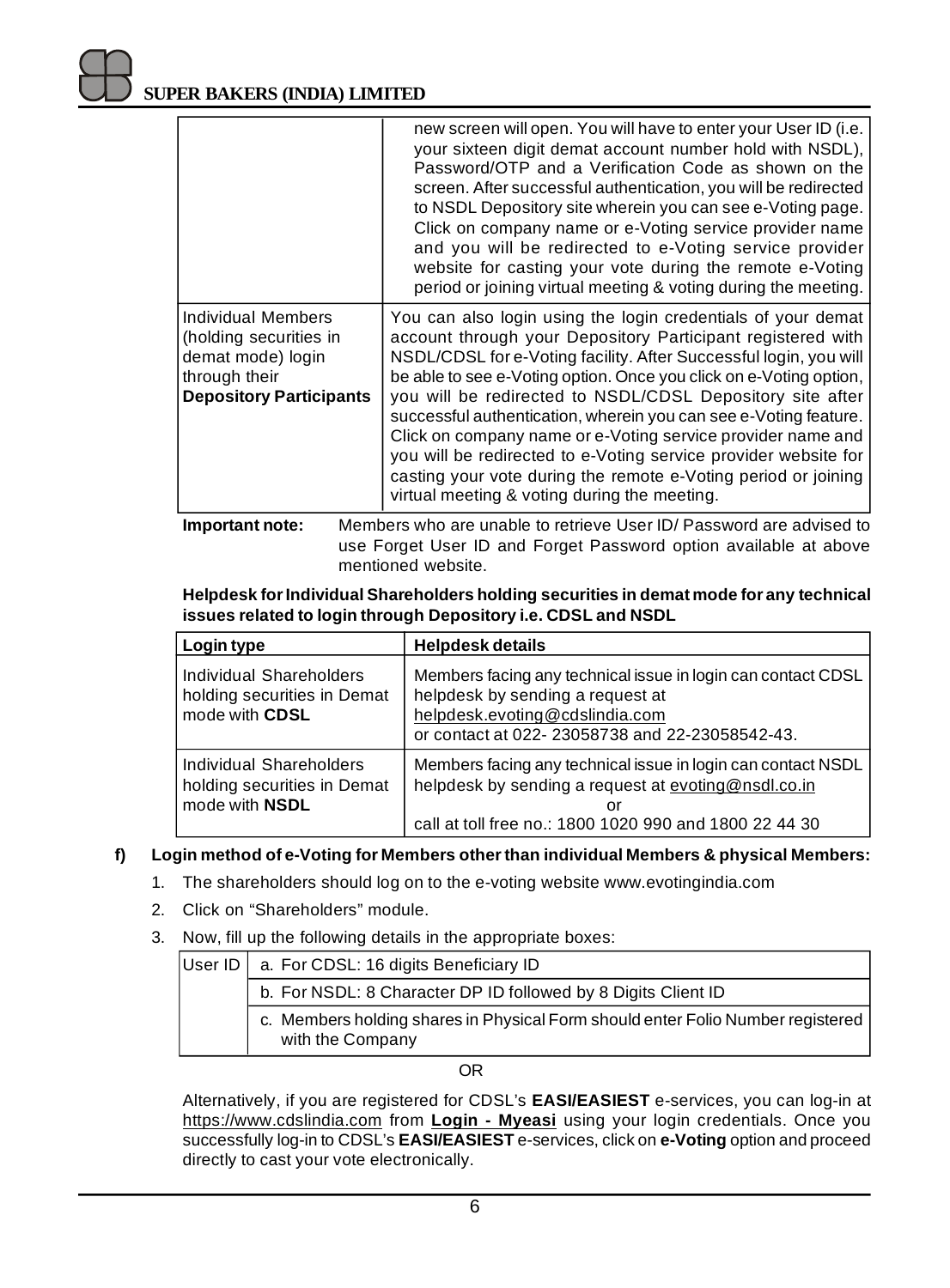- 4. Next enter the Image Verification as displayed and Click on Login.
- 5. If you are holding shares in demat form and had logged on to [www.evotingindia.com](http://www.evotingindia.com) and voted on an earlier e-voting of any company, then your existing password is to be used.
- 6. If you are a first time user follow the steps given below:

|                                              | For Members holding shares in Demat Form and Physical Form                                                                                                                                                                              |  |  |
|----------------------------------------------|-----------------------------------------------------------------------------------------------------------------------------------------------------------------------------------------------------------------------------------------|--|--|
| <b>PAN</b>                                   | Enter your 10 digit alpha-numeric *PAN issued by Income Tax Department<br>(Applicable for both demat shareholders as well as physical shareholders)                                                                                     |  |  |
|                                              | Members who have not updated their PAN with the Company/Depository<br>Participant are requested to use the sequence number which is printed on<br>Postal Ballot / Attendance Slip / communicated by mail indicated in the<br>PAN field. |  |  |
| Dividend Bank<br>Details OR<br>Date of Birth | Enter the Dividend Bank Details or Date of Birth (in dd/mm/yyyy format) as<br>recorded in your demat account or in the company records in order to<br>login.                                                                            |  |  |
| (DOB)                                        | If both the details are not recorded with the depository or company please<br>enter the member id / folio number in the Dividend Bank details field as<br>mentioned in instruction (v).                                                 |  |  |

- **g)** After entering these details appropriately, click on "SUBMIT" tab.
- **h)** Members holding shares in physical form will then directly reach the Company selection screen. However, shareholders holding shares in demat form will now reach 'Password Creation' menu wherein they are required to mandatorily enter their login password in the new password field. Kindly note that this password is to be also used by the demat holders for voting for resolutions of any other company on which they are eligible to vote, provided that company opts for e-voting through CDSL platform. It is strongly recommended not to share your password with any other person and take utmost care to keep your password confidential.
- **i)** For Members holding shares in physical form, the details can be used only for e-voting on the resolutions contained in this Notice.
- **j)** Click on the EVSN for SUPER BAKERS (INDIA) LIMITED.
- **k)** On the voting page, you will see "RESOLUTION DESCRIPTION" and against the same the option "YES/NO" for voting. Select the option YES or NO as desired. The option YES implies that you assent to the Resolution and option NO implies that you dissent to the Resolution.
- **l)** Click on the "RESOLUTIONS FILE LINK" if you wish to view the entire Resolution details.
- **m)** After selecting the resolution you have decided to vote on, click on "SUBMIT". A confirmation box will be displayed. If you wish to confirm your vote, click on "OK", else to change your vote, click on "CANCEL" and accordingly modify your vote.
- **n)** Once you "CONFIRM" your vote on the resolution, you will not be allowed to modify your vote.
- **o)** You can also take a print of the votes cast by clicking on "Click here to print" option on the Voting page.
- **p)** If a demat account holder has forgotten the login password then Enter the User ID and the image verification code and click on Forgot Password & enter the details as prompted by the system.
- **q) Note for Non Individual Members and Custodians:**
	- Non-Individual Members (i.e. other than Individuals, HUF, NRI etc.) and Custodian are required to log on to [www.evotingindia.com](http://www.evotingindia.com) and register themselves in the 'Corporates' module.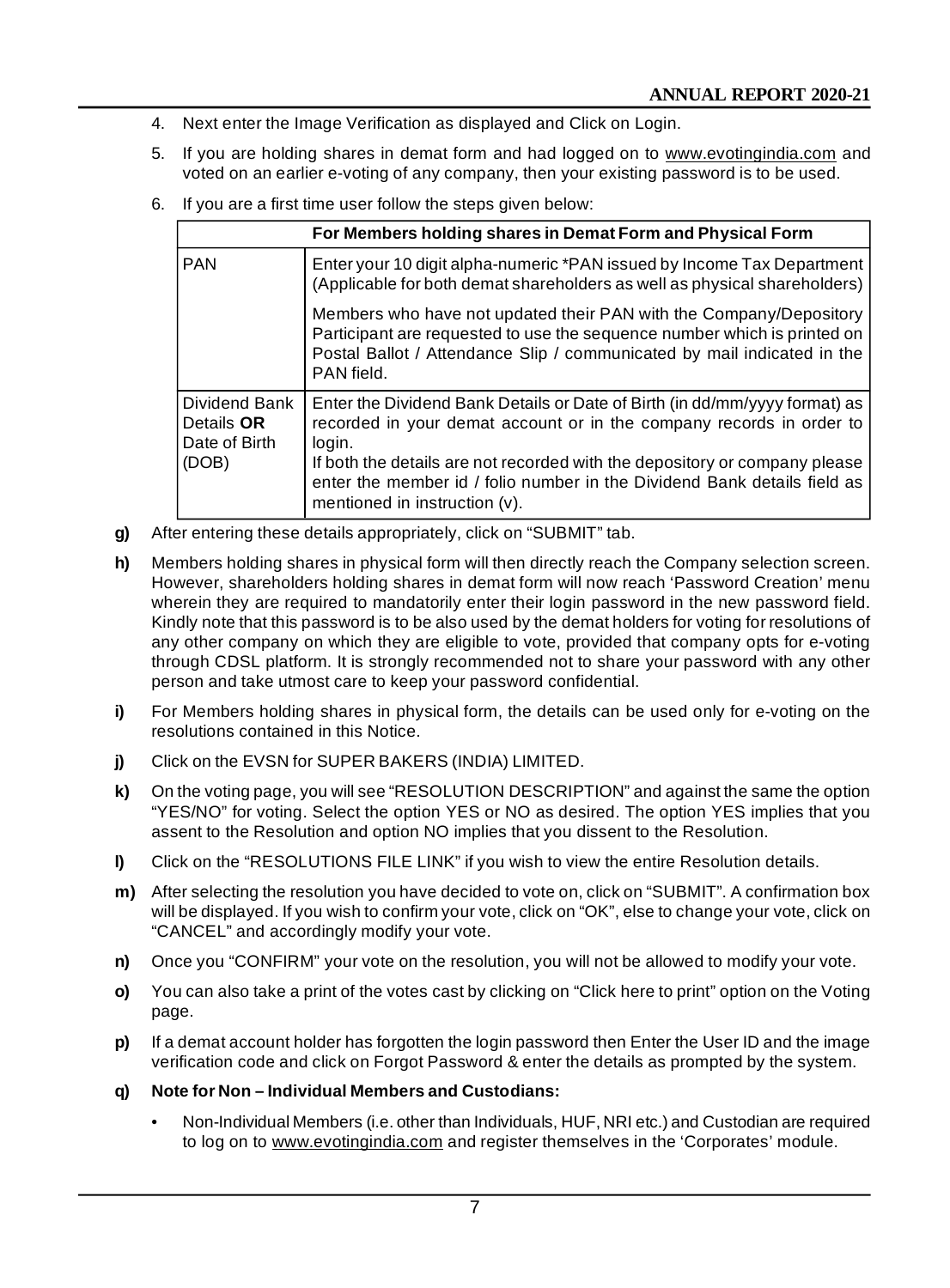- A scanned copy of the Registration Form bearing the stamp and sign of the entity should be emailed to [helpdesk.evoting@cdslindia.com.](mailto:helpdesk.evoting@cdslindia.com.)
- After receiving the login details, a compliance user should be created using the admin login and password. The Compliance user would be able to link the account(s) for which they wish to vote on.
- The list of accounts linked in the login should be mailed to [helpdesk.evoting@cdslindia.com](mailto:helpdesk.evoting@cdslindia.com) and on approval of the accounts they would be able to cast their vote.
- A scanned copy of the Board Resolution and Power of Attorney (POA) which they have issued in favour of the Custodian, if any, should be uploaded in PDF format in the system for the scrutinizer to verify the same.
- Alternatively, Non-Individual shareholders are required to send the relevant Board Resolution/ Authority letter etc. together with attested specimen signature of the duly authorized signatory who are authorized to vote, to the Scrutinizer and to the Company at the email address[super@superbread.com,](mailto:super@superbread.com,) if they have voted from individual tab & not uploaded same in the CDSL e-voting system for the scrutinizer to verify the same.

## **The instructions for members for e-voting during the AGM are as under:**

- (i) The procedure for e-Voting on the day of the AGM is same as the instructions mentioned above for Remote e-voting.
- (ii) Only those members/shareholders, who will be present in the AGM through VC/OAVM facility and have not casted their vote on the Resolutions through remote e-Voting and are otherwise not barred from doing so, shall be eligible to vote through e-Voting system available during the AGM.
- (iii) If any Votes are cast by the members/shareholders through the e-voting available during the AGM and if the same members/shareholders have not participated in the meeting through VC/OAVM facility, then the votes cast by such members/shareholders shall be considered invalid as the facility of e-voting during the meeting is available only to the shareholders attending the meeting.
- (iv) Members/Shareholders who have voted through Remote e-Voting will be eligible to attend the AGM. However, they will not be eligible to vote at the AGM.In case any Member who had voted through Remote E-voting, casts his vote again at the E- Voting provided during the AGM, then the Votes cast during the AGM through E-voting shall be considered as Invalid.

If you have any queries or issues regarding attending AGM & e-Voting from the e-voting system, you may refer the Frequently Asked Questions ("FAQs") and e-voting manual available at [www.evotingindia.com](http://www.evotingindia.com) under help section or write an email to [helpdesk.evoting@cdslindia.com](mailto:helpdesk.evoting@cdslindia.com) or contact CDSL officials viz. Mr. Nitin Kunder (022- 23058738 ) or Mr. Mehboob Lakhani (022- 23058543) or Mr. Rakesh Dalvi (022-23058542).

All grievances connected with the facility for voting by electronic means may be addressed to Mr. Rakesh Dalvi, Manager, Central Depository Services (India) Limited (CDSL), A Wing, 25th Floor, Marathon Futurex, Mafatlal Mill Compounds, N M Joshi Marg, Lower Parel (East), Mumbai - 400013 or send an email to [helpdesk.evoting@cdslindia.com](mailto:helpdesk.evoting@cdslindia.com) or call on 022-23058542/43.

## **21. INSTRUCTIONS FOR MEMBERS FOR ATTENDING THE AGM THROUGH VC/OAVM ARE AS UNDER:**

a) Members will be provided with a facility to attend the AGM through VC/OAVM through the CDSL e-Voting system. Members may access the same at <https://www.evotingindia.com> under shareholders/members login by using the remote e-voting credentials. The link for VC/OAVM will be available in shareholder/members login where the EVSN of Company will be displayed.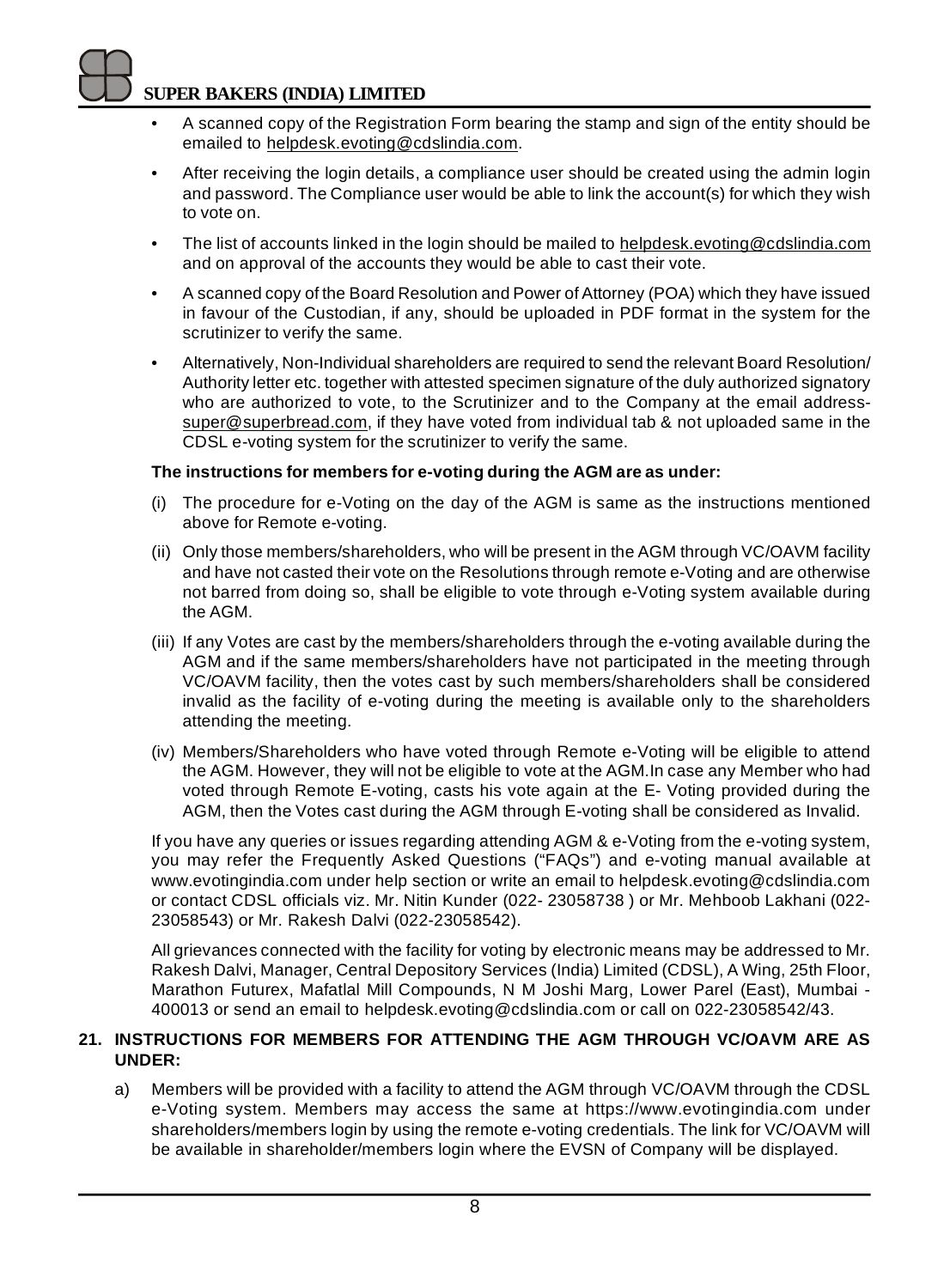- b) Members/Shareholders are encouraged to join the Meeting through Laptops / IPads for better experience.
- c) Further members will be required to allow Camera and use Internet with a good speed to avoid any disturbance during the meeting.
- d) Please note that Participants Connecting from Mobile Devices or Tablets or through Laptop connecting via Mobile Hotspot may experience Audio/Video loss due to fluctuation in their respective network. It is therefore recommended to use Stable Wi-Fi or LAN Connection to mitigate any kind of aforesaid glitches.
- e) Members who would like to express their views/ask questions during the meeting may register themselves as a speaker by sending their request in advance at least **10 days prior to meeting** mentioning their name, demat account number/folio number, email id, mobile number at Company's email id- [super@superbread.com.](mailto:super@superbread.com.) The shareholders who do not wish to speak during the AGM but have queries may send their queries in advance *10 days prior to meeting* mentioning their name, demat account number/folio number, email id, mobile number at [super@superbread.com.](mailto:super@superbread.com.) These queries will be replied by the Company suitably by email.
- f) Those members/shareholders who have registered themselves as a speaker will only be allowed to express their views/ask questions during the meeting.
- g) Members may attend the AGM, by following the invitation link sent to their registered email ID. Members will be able to locate Meeting ID/ Password/ and JOIN MEETING tab. By Clicking on JOIN MEETING they will be redirected to Meeting Room via browser or by running Temporary Application. In order to join the Meeting, follow the step and provide the required details (mentioned above – Meeting Id/Password/Email Address) and Join the Meeting.
- h) Members who are desirous of attending the AGM through VC/OAVM and whose email IDs are not registered with the RTA of the Company/DP, may get their email IDs registered as per the instructions provided in point No. 19 of this Notice.

#### **EXPLANATORY STATEMENT PURSUANT TO SECTION 102 OF THE COMPANIES ACT, 2013 IN RESPECT OF SPECIAL BUSINESSES MENTIONED IN THE NOTICE OF 27TH ANNUAL GENERAL MEETING DATED 26TH JULY, 2021**

#### **In respect of Item No. 3 and 4:**

Ms. Unnati Bane and Mr. Hargovind Parmar were appointed as Independent Directors of the Company for a term of 5 consecutive years upto conclusion of the  $27<sup>th</sup>$  Annual General Meeting of the Company and they were not liable to retire by rotation. Hence, their appointment is due to expire at the conclusion of this  $27<sup>th</sup>$ Annual General Meeting of the members of the Company.

Pursuant to the provisions of section 149(10) of the Companies Act, 2013, an Independent Director shall be eligible for re-appointment for second term on passing of a Special Resolution by the Company.

The Company has received a notice in writing from Member of the Company under section 160(1) of the Companies Act, 2013 proposing the candidature of Ms. Unnati Bane and Mr. Hargovind Parmar for the office of Independent Directors of the Company.

In the opinion of the Board, Ms. Unnati Bane and Mr. Hargovind Parmar fulfill the conditions of their appointment as Independent Directors of the Company as per the applicable provisions specified in the Companies Act, 2013 and SEBI - Listing Regulations for appointment as Independent Director and are independent of the management of the Company.

Details of Ms. Unnati Bane and Mr. Hargovind Parmar are provided in the "Annexure" to the Notice pursuant to the provisions of the Listing Regulations and Secretarial Standard on General Meetings ("SS-2"), issued by the Institute of Company Secretaries of India.

In view of above and also considering the recommendation of Nomination and Remuneration Committee of the Company for re-appointment of Ms. Unnati Bane and Mr. Hargovind Parmar Independent Directors of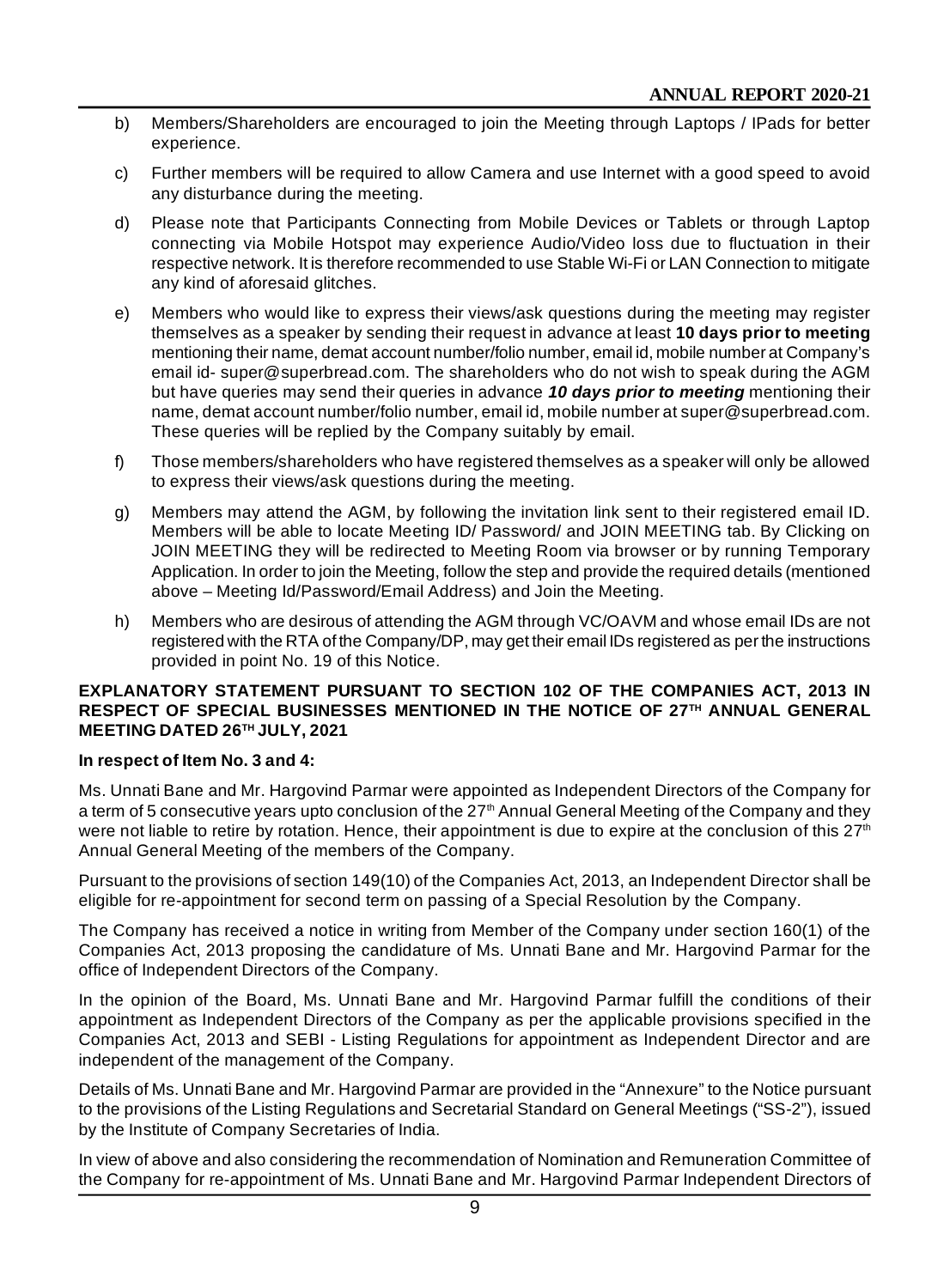the Company for a further consecutive second term of five years (viz. from the conclusion of this 27<sup>th</sup> Annual General Meeting up to the conclusion of the 32nd General Meeting to be held in the calendar year 2026), on the basis of their skills, performance evaluation, extensive and enriched experience in diverse areas and suitability to the Company as well as fulfilling the criteria of their independence under Section 149(6) of Companies Act, 2013 read with Schedule IV thereto and Regulation 16(1) (b) and 25(8) of SEBI (Listing Obligations and Disclosure Requirements) Regulations, 2015, the said resolutions at item Nos. 3 and 4 are being recommended by the Board of Directors to the members of the Company for their consideration and accord approval thereto by way of Special Resolutions.

Ms. Unnati Bane and Mr. Hargovind Parmar are concerned or interested in the Resolutions mentioned at Item Nos. 3 and 4 of the Notice, respectively, relating to their own re-appointment. Other than these Directors, none of the other Directors, Key Managerial Personnel of the Company or their respective relatives is concerned or interested in the Resolutions mentioned at Item Nos. 3 and 4 of the Notice.

## **Registered Office : By Order of the Board**

Near Hirawadi Char Rasta,

Anil Starch Mill Road, **Ankita Ameriya** Ahmedabad-380 025. **Company Secretary & Complience** Date : 26<sup>th</sup> July, 2021 **Officer Officer**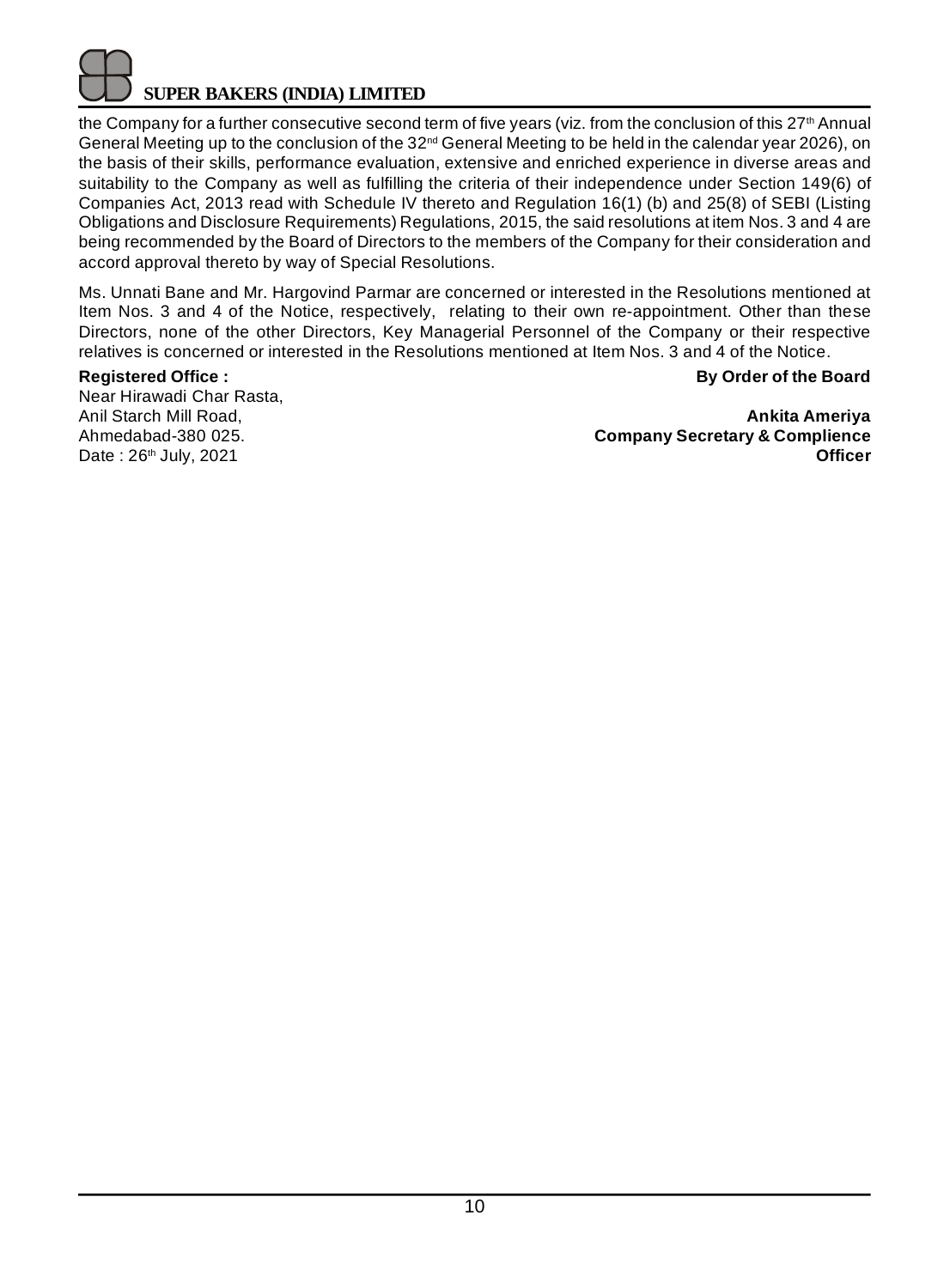**BRIEF PARTICULARS/PROFILE OF THE DIRECTORS SEEKING APPOINTMENT/RE-APPOINTMENT AND/OR FIXATION OF REMUNERATION OF MANAGING DIRECTOR IN FORTHCOMING ANNUAL GENERAL MEETING PURSUANT TO SECRETARIAL STANDARD 2 ISSUED BY THE INSTITUTE OF COMPANY SECRETARIES OF INDIA:**

| <b>Name of Directors</b>                                                                                               | <b>Unnati Bane</b><br><b>Hargovind Parmar</b>                                                                                                  |                                                      | Sunil S. Ahuja                                                                                                                                              |  |
|------------------------------------------------------------------------------------------------------------------------|------------------------------------------------------------------------------------------------------------------------------------------------|------------------------------------------------------|-------------------------------------------------------------------------------------------------------------------------------------------------------------|--|
| Age (in years)                                                                                                         | 38                                                                                                                                             | 54                                                   | 49                                                                                                                                                          |  |
| Date of Birth                                                                                                          | 27-12-1982                                                                                                                                     | 01-06-1967                                           | 30-06-1972                                                                                                                                                  |  |
| Date of Appointment                                                                                                    | 21-10-2015                                                                                                                                     | 20-07-2016                                           | 11-03-1994                                                                                                                                                  |  |
| Qualifications                                                                                                         | B.com                                                                                                                                          | B.com, LLB                                           | <b>B.Com</b>                                                                                                                                                |  |
| Experience / Expertise                                                                                                 | Extensive experience<br>in accounting,<br>management and<br>administration                                                                     | Extensive experience<br>in accounting and<br>finance | Extensive experience<br>in food & hospitality<br>industry, finance and<br>administration                                                                    |  |
| Terms and conditions of<br>appointment or<br>re-appointment along with<br>details of remuneration sought<br>to be paid | As per resolution at items no. 3 and 4 of the Notice convening this<br>Meeting read with explanatory statement thereto                         |                                                      |                                                                                                                                                             |  |
| Remuneration last drawn by<br>such person, if any.                                                                     | <b>NA</b>                                                                                                                                      |                                                      |                                                                                                                                                             |  |
| Shareholding in the Company                                                                                            | $\overline{\phantom{a}}$                                                                                                                       | $\overline{a}$                                       | 94,500 Equity Shares                                                                                                                                        |  |
| Relationship with other<br>Directors, Manager and other<br>Key Managerial Personnel<br>of the Company                  | <b>NA</b>                                                                                                                                      | <b>NA</b>                                            | Shankar T. Ahuja,<br>Sunil S. Ahuja and Anil<br>S. Ahuja are related to<br>each other                                                                       |  |
| Number of Meetings of the<br>Board attended during the year                                                            | 5                                                                                                                                              | 5                                                    | 5                                                                                                                                                           |  |
| List of Public Limited Companies -<br>in which Directorships held                                                      |                                                                                                                                                |                                                      |                                                                                                                                                             |  |
| List of Private Limited<br>Companies in which<br>Directorships held                                                    | ÷,                                                                                                                                             |                                                      | 1. Aabad Food<br><b>Private Limited</b><br>2. Super Inn and<br><b>Wellness Private</b><br>Limited<br>3. Pariksit Food<br><b>Products Private</b><br>Limited |  |
| Chairman/Member of the<br><b>Committees of Directors of</b><br>other Companies                                         | ÷                                                                                                                                              |                                                      |                                                                                                                                                             |  |
| Justification for choosing the<br>appointee for appointment as<br><b>Independent Directors</b>                         | On the basis of their skills, performance evaluation, extensive<br>and enriched experience in diverse areas and suitability to the<br>Company. |                                                      |                                                                                                                                                             |  |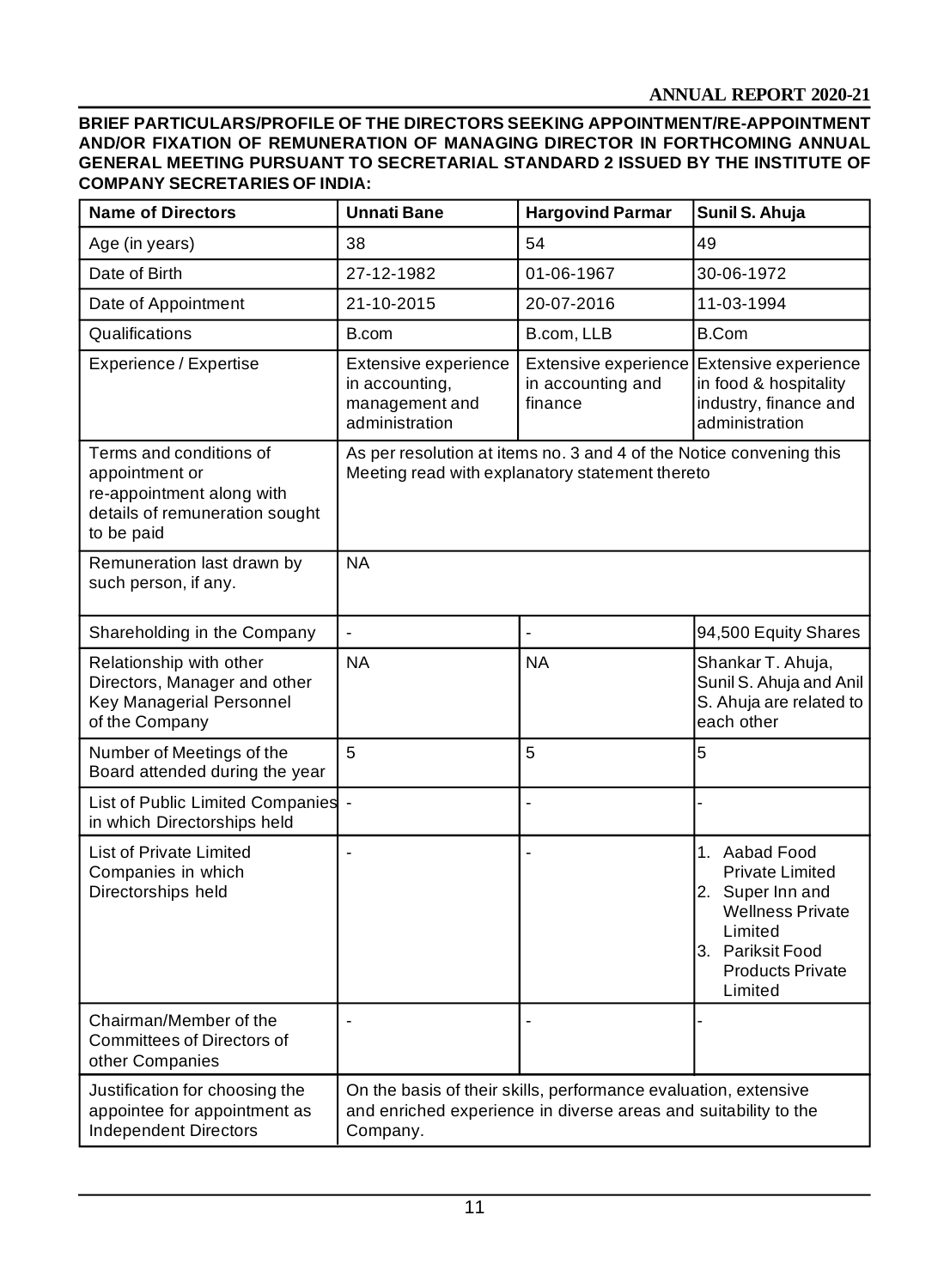## **DIRECTORS**' **REPORT**

Dear Members,

Your Directors present the 27<sup>TH</sup> ANNUAL REPORT together with the Audited Financial Statements for the Financial Year 2020-21 ended 31st March, 2021.

 $(D<sub>1</sub> - 1<sub>2</sub> + 1<sub>3</sub>)$ 

## **1. FINANCIAL RESULTS :**

|                                                            |         | (RS. IN LAKN) |
|------------------------------------------------------------|---------|---------------|
| <b>Particulars</b>                                         | 2020-21 | 2019-20       |
| Profit before Interest and Depreciation                    | 42.30   | 34.56         |
| Less: Interest                                             | 0.01    | 0.01          |
| <b>Profit before Depreciation</b>                          | 42.29   | 34.55         |
| Less: Depreciation                                         | 10.43   | 5.47          |
| Profit before Tax                                          | 31.86   | 29.09         |
| Less: Current Tax                                          | 8.30    | 7.97          |
| (Add)/ Less: Tax in respect of earlier years               | 0.25    | 0.10          |
| Add/Less: Adjustment for Deferred Tax Asset/ (Liabilities) | 0.43    | (0.38)        |
| <b>Profit after Tax</b>                                    | 22.88   | 21.40         |

There are no material changes and commitment affecting the financial position of the Company which have occurred between 1st April, 2021 and date of this report.

## **2. DIVIDEND:**

With a view to conserve the resources for the working capital requirement of the Company, the Board of Directors has not recommended any dividend for the year under review ended on 31<sup>st</sup> March, 2021.

## **3. PRODUCTION, SALES AND WORKING RESULTS:**

There was no production/ sale of Wheat Flour during the year under review and during the previous year.

The Company has suspended its operations of Wheat Grinding w.e.f. 1<sup>st</sup> February, 2015.

Your Company has achieved during the year, Profit before Interest and Depreciation of Rs. 42.30 lakh as compared to Rs. 34.56 lakh during 2019-20. After charging for finance cost and Depreciation, the Company has Profit before tax of Rs. 31.86 lakh as compared to Profit of Rs. 29.09 lakh during 2019- 20. After providing for current taxes and making adjustments for deferred tax, the Profit after tax stood at Rs. 22.88 lakh compared to Profit of Rs. 21.40 lakh during 2019-20. After bringing forward balance of Profit and Loss account of Rs. 1.27 lakh, the balance of Rs. 24.15 lakh has been carried forward to Balance Sheet.

## **4. LISTING:**

The Equity Shares of the Company are listed on BSE Limited. The Company is regular in payment of Annual Listing Fees. The Company has paid Listing fees up to the year 2021-22.

## **5. SHARE CAPITAL:**

The paid up Share Capital of the Company as on 31<sup>st</sup> March, 2021 was Rs. 302.16 Lakh. As on 31<sup>st</sup> March, 2021, the Company has neither issued shares with differential voting rights nor granted stock options nor issued sweat equity shares. None of the Directors of the Company hold any convertible instruments.

#### **6. DIRECTORS:**

6.1 Mr. Sunil S. Ahuja (DIN – 00064612) retires by rotation in terms of the Articles of Association of the Company. However, being eligible, offers himself for reappointment.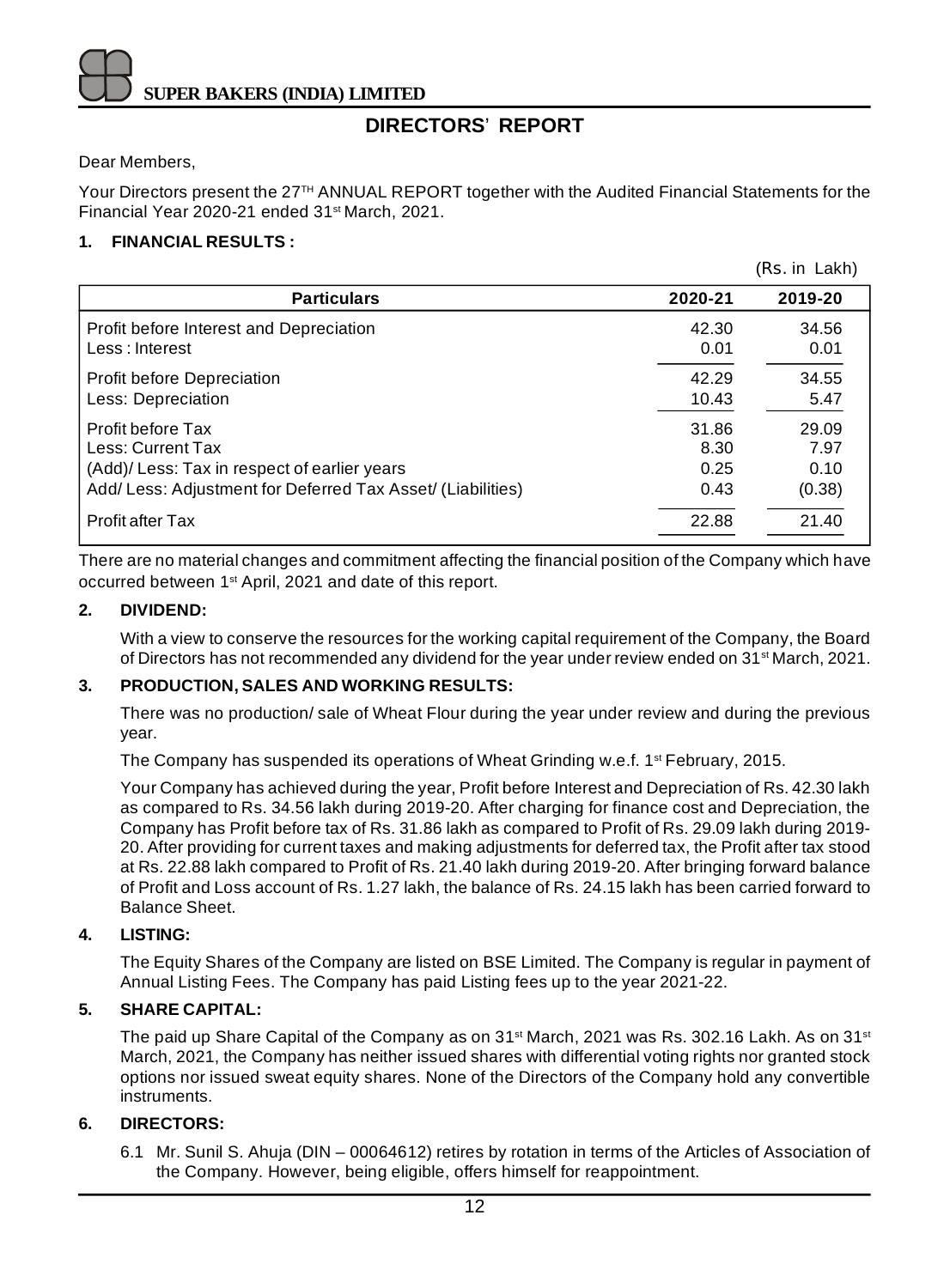- 6.2 Based on the recommendations of the Nomination and Remuneration Committee, it is proposed to re-appoint Ms. Unnati S. Bane (DIN – 07321420) as an Independent Director of the Company for a second consecutive term of 5 years from the conclusion of this  $27<sup>th</sup>$  AGM up to the conclusion of the 32<sup>nd</sup> AGM respectively and she will not be liable to retire by rotation.
- 6.3 Based on the recommendations of the Nomination and Remuneration Committee, it is proposed to re-appoint Mr. Hargovind H. Parmar (DIN – 07567629) as an Independent Director of the Company for a second consecutive term of 5 years from the conclusion of this  $27<sup>th</sup>$  AGM up to the conclusion of the 32<sup>nd</sup> AGM respectively and he will not be liable to retire by rotation.
- 6.4 The Company has received necessary declaration from each Independent Director of the Company under Section 149(7) of the Companies Act, 2013 (the Act) that they meet with the criteria of their independence laid down in Section 149(6) of the Act. The Independent Director shall enroll his / her name in the Databank, being maintained by Indian Institute of Corporate Affairs to qualify as an Independent Director. The enrollment of Independent Directors has been completed and they have furnished the declaration affirming their compliance to the Board with the provisions contained under sub rule 1 & 2 of Rule 6 of Companies (Appointment & Qualification of Directors) Rules.
- 6.5 Brief profile of the Directors being appointed and re-appointed as required under Regulations 36(3) of Listing Regulations, 2015 and Secretarial Standard on General Meetings and the justification for appointment/ reappointment of Independent Directors are provided in the notice for the forthcoming AGM of the Company.
- 6.6 The Board of Directors duly met 5 times during the financial year under review.
- 6.7 Formal Annual Evaluation:

The Nomination and Remuneration Committee adopted a formal mechanism for evaluating the performance of the Board of Directors as well as that of its committees and individual Directors, including Chairman of the Board, Key Managerial Personnel/ Senior Management etc. The exercise was carried out through an evaluation process covering aspects such as composition of the Board, experience, competencies, governance issues etc.

6.8 DIRECTORS' RESPONSIBILITY STATEMENT:

Pursuant to the requirement of Section 134 of the Companies Act, 2013, it is hereby confirmed:

- (i) that in the preparation of the annual accounts, the applicable accounting standards had been followed along with proper explanation relating to material departures;
- (ii) that the Directors had selected such accounting policies and applied them consistently and made judgments and estimates that are reasonable and prudent, so as to give a true and fair view of the state of affairs of the Company at 31<sup>st</sup> March, 2021 being end of the financial year 2020-21 and of the Profit of the Company for the year;
- (iii) that the Directors had taken proper and sufficient care for maintenance of adequate accounting records in accordance with the provisions of the Companies Act, 2013 for safeguarding the assets of the Company and for preventing and detecting fraud and other irregularities;
- (iv) that the Directors had prepared the annual accounts on a going concern basis.
- (v) the Directors, had laid down internal financial controls to be followed by the Company and that such internal financial controls are adequate and were operating effectively.
- (vi) the Directors had devised proper systems to ensure compliance with the provisions of all applicable laws and that such systems were adequate and operating effectively.

## **7. RESERVES:**

Your Company does not propose to transfer any amount to general reserve.

## **8. INTERNAL FINANCIAL CONTROL AND ITS ADEQUACY:**

The Board has adopted policies and procedures for ensuring the orderly and efficient conduct of its business, including adherence to the Company's policies, safeguarding of assets, prevention and detection of frauds and errors, accuracy and completeness of the accounting records and the timely preparation of reliable financial disclosures.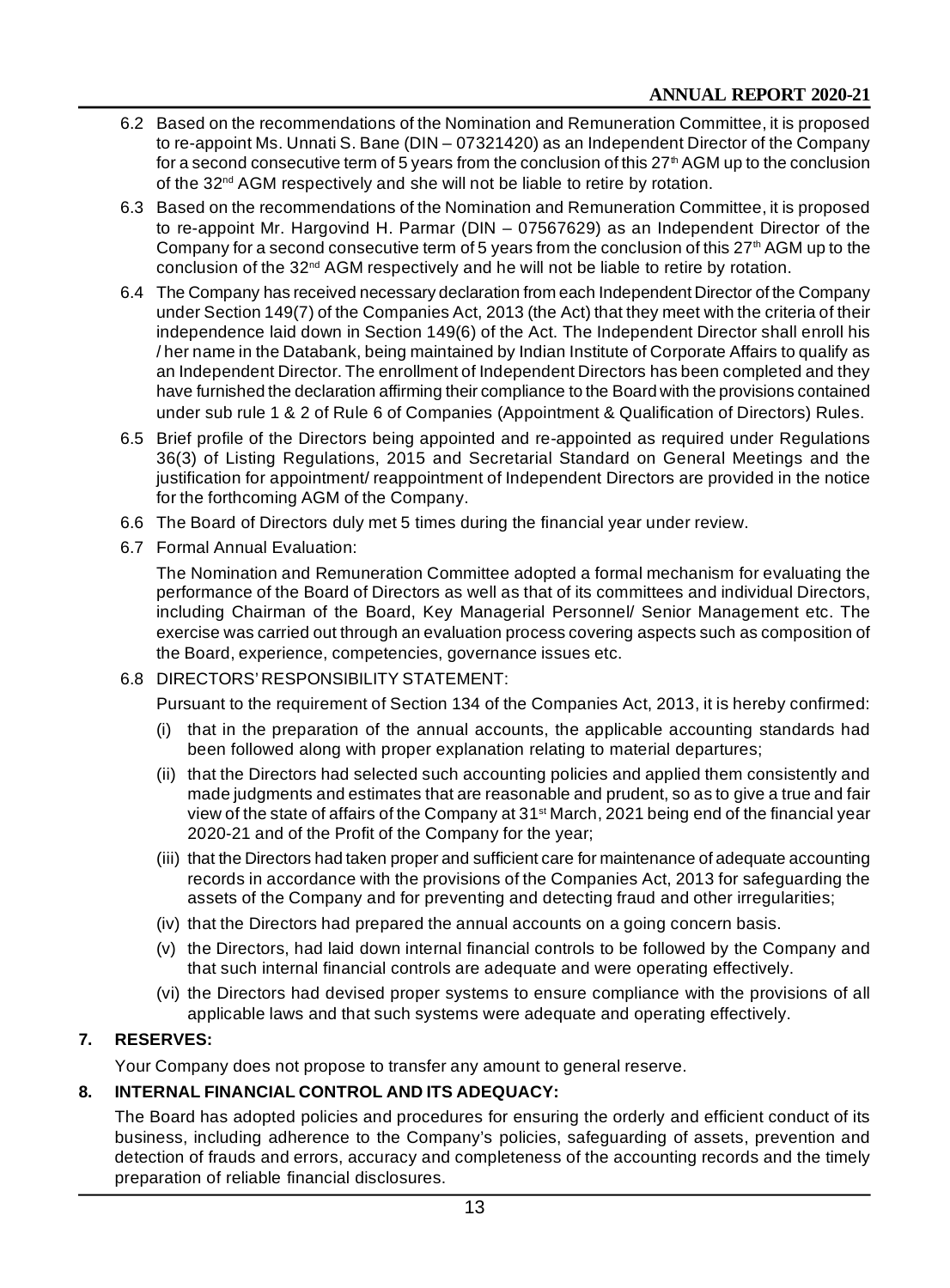## **9. MANAGERIAL REMUNERATION:**

REMUNERATION OF DIRECTORS:

| Sr.<br>No. | Name of the<br>Director &<br><b>Designation</b> | <b>Remuneration</b><br>for the<br>year 2020-21 | %<br><i>increase</i><br>over last<br>vear | <b>Parameters</b> | Median of<br><b>Employees</b><br>Remuneration | <b>Ratio</b> | <b>Commission</b><br>received<br>from Holding/<br><b>Subsidiary</b> |
|------------|-------------------------------------------------|------------------------------------------------|-------------------------------------------|-------------------|-----------------------------------------------|--------------|---------------------------------------------------------------------|
|            | Anil S. Ahuja –<br><b>Managing Director</b>     | Rs. 6,00,000/-                                 |                                           |                   | Rs. 1,82,610/-                                | 3.2:1        |                                                                     |

The Board of Directors has framed a Remuneration Policy that assures the level and composition of remuneration is reasonable and sufficient to attract, retain and motivate Directors, Key Managerial Personnel and Senior Management to enhance the quality required to run the Company successfully. All the Board Members and Senior Management personnel have affirmed time to time implementation of the said Remuneration policy.

The Nomination and Remuneration Policy are available on the Company's website– [www.superbread.com](http://www.superbread.com)

## **10. KEY MANAGERIAL PERSONNEL:**

|                  | Sr. No.   Name of the Director & KMP | <b>Designation</b>           | Percentage Increase (If any) |
|------------------|--------------------------------------|------------------------------|------------------------------|
|                  | Mr. Anil S. Ahuja                    | <b>Managing Director</b>     | -                            |
| $\overline{2}$ . | Mr. Thakur Dayaldas Jaswani          | <b>Chief Finance Officer</b> | 8.38%                        |
| ١З.              | Ms. Ankita Ameriva                   | Company Secretary            |                              |

 $^{\circ}$  Remuneration of FY 2020-21 not comparable with FY 2019-20 since appointment was w.e.f. 19th November, 2019

## **11. PERSONNEL AND H. R. D.:**

11.1 INDUSTRIAL RELATIONS:

The industrial relations continued to remain cordial and peaceful and your Company continued to give ever increasing importance to training at all levels and other aspects of H. R. D.

As the operations of the Company have been suspended, there is no material information to be provided. The relationship between average increase in remuneration and Company's performance is as per the appropriate performance benchmarks and reflects short and long term performance objectives appropriate to the working of the Company and its goals.

## 11.2 PARTICULARS OF EMPLOYEES:

There is no Employee drawing remuneration requiring disclosure under Rule 5(2) of Companies Appointment & Remuneration of Managerial personnel) Rules, 2014.

## **12. RELATED PARTY TRANSACTIONS AND DETAILS OF LOANS, GUARANTEES, INVESTMENT & SECURITIES PROVIDED:**

Details of Related Party Transactions and Details of Loans, Guarantees and Investments covered under the provisions of Section 188 and 186 of the Companies Act, 2013 respectively are given in the notes to the Financial Statements attached to the Directors' Report.

All transactions entered by the Company during the financial year with related parties were in the ordinary course of business and on an arm's length basis. During the year, the Company had not entered into any transactions with related parties which could be considered as material in accordance with the policy of the Company on materiality of related party transactions.

The Policy on materiality of related party transactions and dealing with related party transactions as approved by the Board may be accessed on the Company's website at [www.superbread.com](http://www.superbread.com)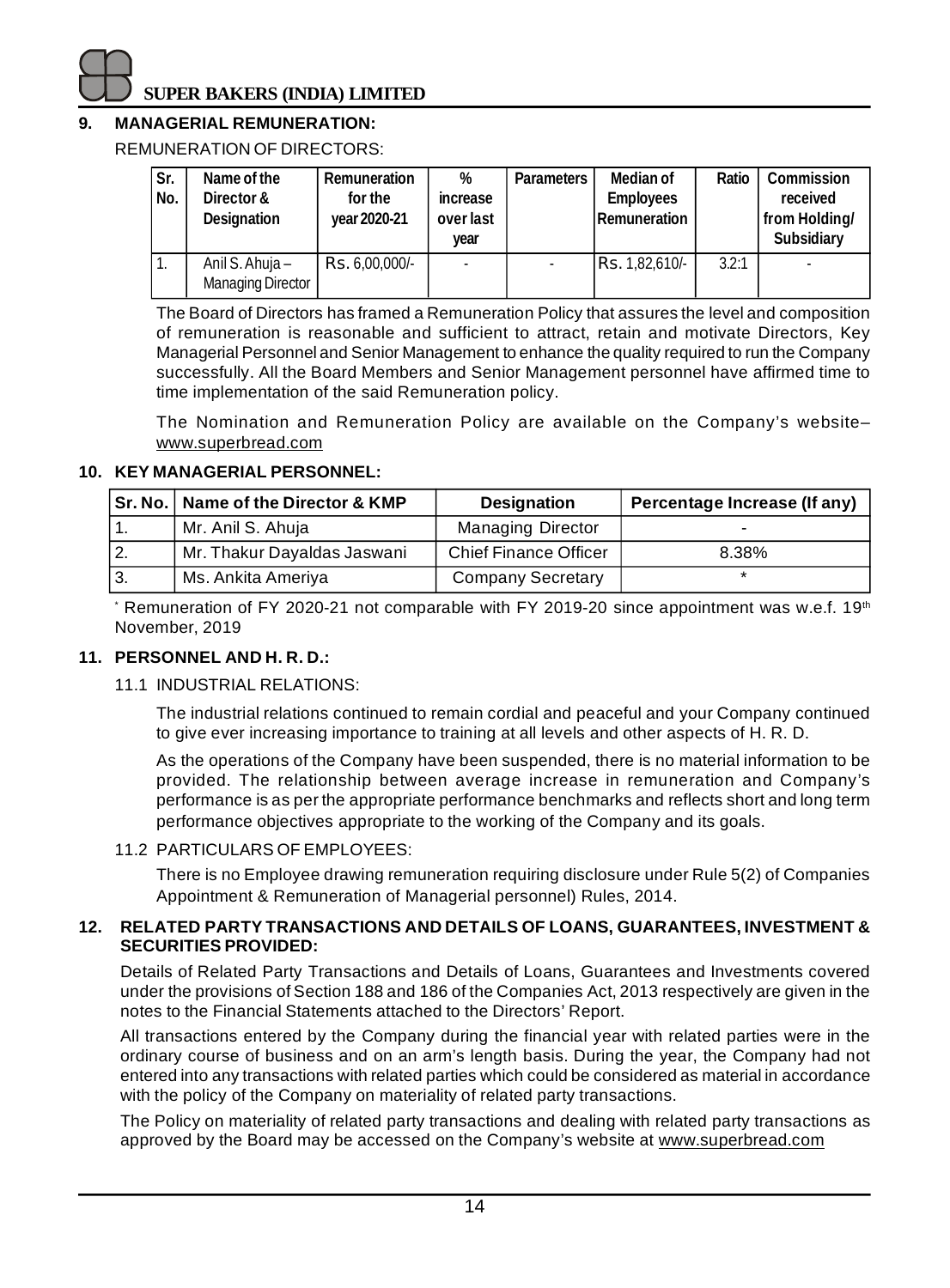#### **13. CONSERVATION OF ENERGY, TECHNOLOGY ABSORPTION AND FOREIGN EXCHANGE EARNINGS AND OUTGO:**

In view of suspension of Manufacturing activities throughout the year, there is no information required under Section 134(3)(m) of the Companies Act, 2013 and rule 8(3) of Companies (Accounts) Rules, 2014, relating to the conservation of Energy and Technology Absorption. The Company has not earned or spent any amount in Foreign Currency.

#### **14. CORPORATE GOVERNANCE AND MDA:**

As per Regulation 34 (3) read with Schedule V of the SEBI (Listing Obligations and Disclosure Requirements) Regulations, 2015, Report on Corporate Governance (on voluntary basis), Management Discussion and Analysis (MDA) and a certificate regarding compliance with the conditions of Corporate Governance are appended to the Annual Report as **Annexure – A**.

#### **15. SECRETARIAL AUDIT REPORT:**

Your Company has obtained Secretarial Audit Report as required under Section 204(1) of the Companies Act, 2013 from M/s. K. Jatin & Co., Practising Company Secretaries, Ahmedabad. The said Report is attached with this Report as **Annexure – B**.

#### **16. WEB ADDRESS OF ANNUAL RETURN:**

Pursuant to Section 92(3) read with Section 134(3)(a) of the Act, the draft Annual Return as on 31<sup>st</sup> March, 2021 is available on the Company's website [www.superbread.com.](http://www.superbread.com.)

#### **17. AUDIT COMMITTEE/ NOMINATION AND REMUNERATION COMMITTEE/STAKEHOLDERS' RELATIONSHIP COMMITTEE:**

The details of various committees and their functions are part of Corporate Governance Report.

#### **18. GENERAL:**

#### 18.1 AUDITORS:

STATUTORY AUDITORS:

At the 24<sup>th</sup> Annual General Meeting held on 25<sup>th</sup> September, 2018, M/s. O. P. Bhandari & Co., Chartered Accountants, Ahmedabad was appointed as Statutory Auditors of the Company to hold office for the period of 5 years i.e., for the financial years 2018-19 to 2022-23.

The remarks of Auditor are self explanatory and have been explained in Notes on Accounts.

18.2 INSURANCE:

The movable and immovable properties of the Company including plant and Machinery and stocks wherever necessary and to the extent required have been adequately insured against the risks of fire, riot, strike, malicious damage etc. as per the consistent policy of the Company.

18.3 DEPOSITS:

The Company has not accepted during the year under review any Deposits and there were no overdue deposits.

18.4 RISKS MANAGEMENT POLICY:

The Company has a risk management policy, which from time to time, is reviewed by the Audit Committee of Directors as well as by the Board of Directors. The Policy is reviewed quarterly by assessing the threats and opportunities that will impact the objectives set for the Company as a whole. The Policy is designed to provide the categorization of risk into threat and its cause, impact, treatment and control measures. As part of the Risk Management policy, the relevant parameters for protection of environment, safety of operations and health of people at work and monitored regularly with reference to statutory regulations and guidelines defined by the Company.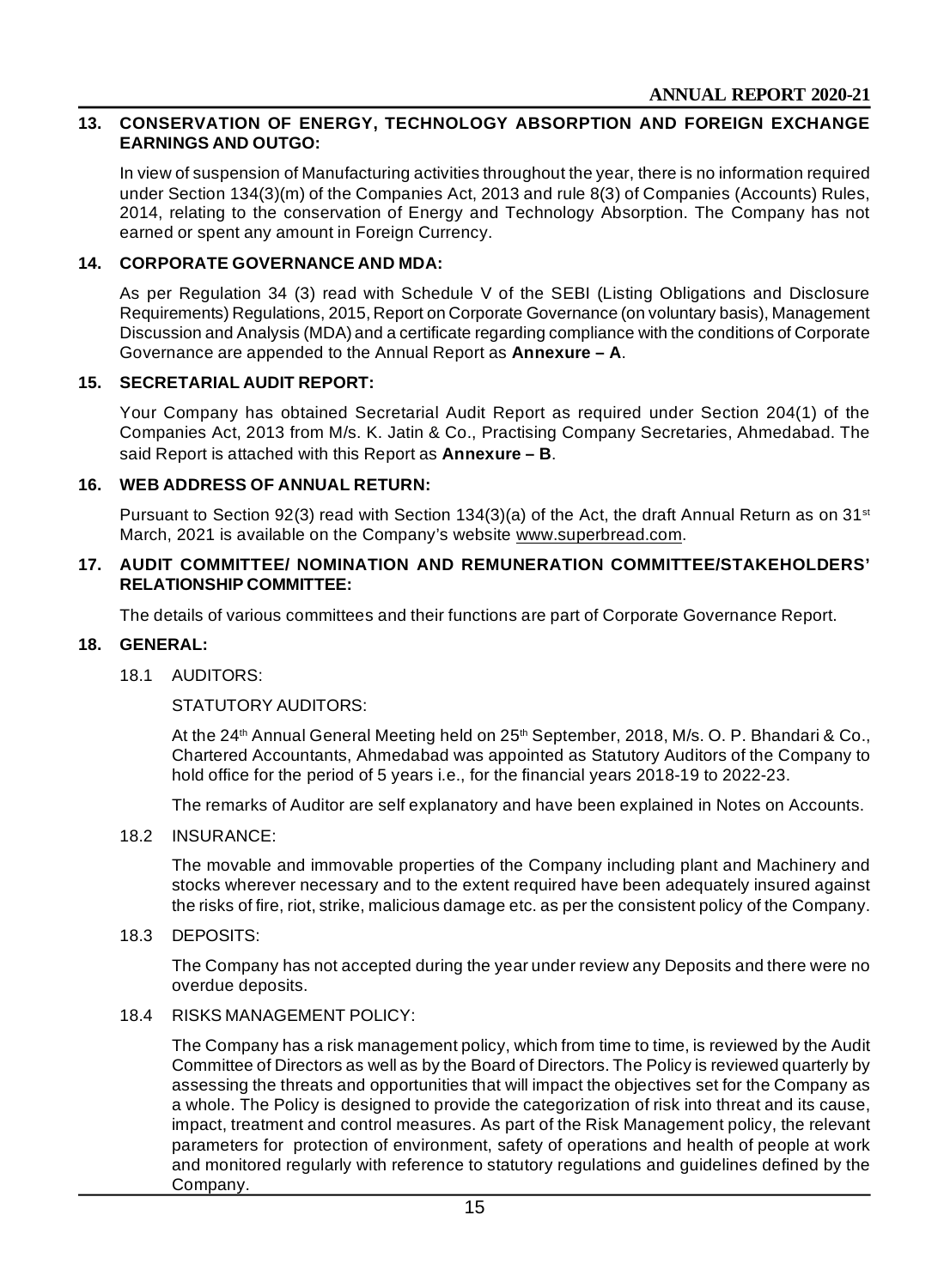18.5 SUBSIDIARIES/ ASSOCIATES/ JVs:

The Company does not have any Subsidiaries/ Associate Companies / JVs.

18.6 CODE OF CONDUCT:

The Board of Directors has laid down a Code of Conduct applicable to the Board of Directors and Senior Management. All the Board Members and Senior Management personnel have affirmed compliance with the code of conduct.

18.7 SIGNIFICANT AND MATERIAL ORDERS PASSED BY THE REGULATORS OR COURTS OR TRIBUNALS:

There has been no significant and material order passed by any regulators or courts or tribunals, impacting the going concern status of the Company and its future operations.

18.8 ENVIRONMENT AND SAFETY:

The Company is conscious of the importance of environmentally clean and safe operations. The Company's policy requires conduct of operations in such a manner, so as to ensure safety of all concerned, compliances of environmental regulations and preservation of natural resources.

18.9 DISCLOSURES UNDER SEXUAL HARASSMENT OF WOMEN AT WORKPLACE (PREVENTION, PROHIBITION & REDRESSAL) ACT, 2013:

The Company has in place an Anti Sexual Harassment Policy, in line with the requirements of the Sexual Harassment of Women at Workplace (Prevention, Prohibition and Redressal) Act, 2013. During the year under review, the Company did not receive any complaint.

18.10 INSTANCES OF FRAUD, IF ANY REPORTED BY THE AUDITORS:

There have been no instances of fraud reported by the Auditors under Section 143(12) of the Companies Act, 2013.

18.11 SECRETARIAL STANDARDS:

The Company complies with the Secretarial Standards, issued by the Institute of Company Secretaries of India, which are mandatorily applicable to the Company.

## **19. DISCLOSURE OF ACCOUNTING TREATMENT**

In the preparation of the financial statements, the Company has followed the Accounting Standards referred to in Section 133 of the Companies Act, 2013. The significant accounting policies which are consistently applied are set out in the Notes to the Financial Statements.

## **20. DEMATERIALISATION OF EQUITY SHARES:**

Shareholders have an option to dematerialise their shares with either of the depositories viz. NSDL and CDSL. The ISIN allotted is INE897A01011.

## **21. FINANCE:**

- 21.1 The Company's Income-tax Assessment has been completed up to the Assessment Year 2015-16 and Sales tax Assessment is completed up to the Financial Year 2016-17.
- 21.2 The Company has not availed any Working Capital Facilities.

## **22. COVID-19 PANDEMIC:**

Due to outbreak of Covid-19 globally and in India, the Company's management has made initial assessment of likely adverse impact on business and financial risks on account of Covid-19. Since the Company has already suspended its operations of Wheat Grinding w.e.f. 01-02-2015, the lockdown has had minimal impact on the Company. The management does not see any medium to long term risks in the Company's ability to continue as a going concern and meeting its liabilities and compliance with the debt covenants, applicable, if any.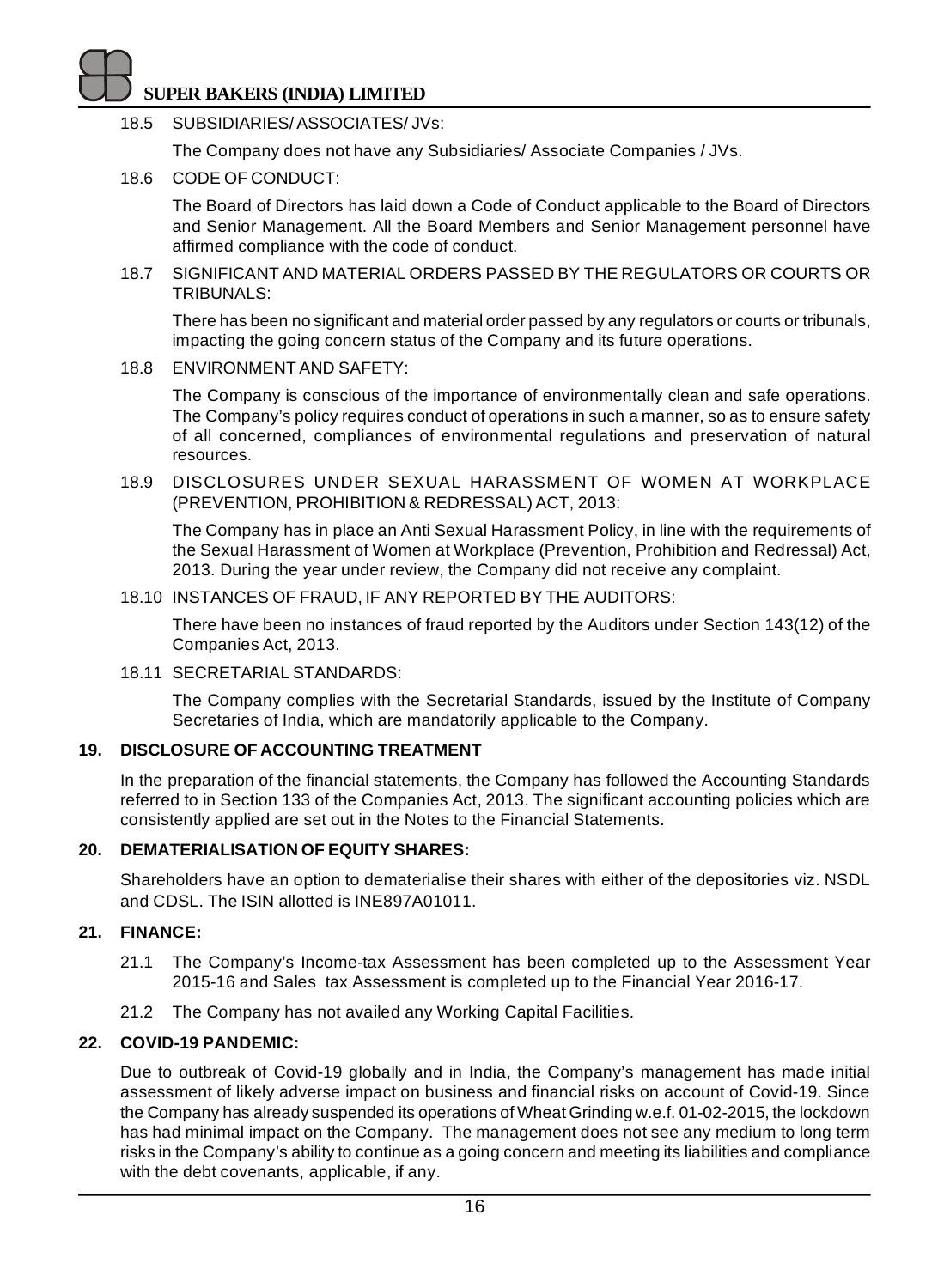## **23. DISCLOSURE OF MAINTENANCE OF COST RECORDS:**

Maintenance of cost records as specified by the Central Government under sub-section (1) of section 148 of the Companies Act, 2013, is not applicable to the Company.

## **24. CORPORATE SOCIAL RESPONSIBILITY INITIATIVES:**

During this period under the provisions under section 135 in respect of CSR is not applicable to the Company. Hence, your Directors have not constituted the Corporate Social Responsibility (CSR) Committee.

## **25. INSIDER TRADING POLICY:**

As required under the Insider Trading Policy Regulations of SEBI, your Directors have framed and approved Insider Trading Policy for the Company i.e. 'Code of Practices and Procedures for Fair Disclosure of Unpublished Price Sensitive Information' and 'Code of Conduct for Regulating Monitoring and Reporting of Trading by Designated Persons/Insiders'. The Policy is available on the company's website.

## **26. ACKNOWLEDGEMENT:**

Your Directors express their sincere thanks and appreciation to Promoters and Shareholders for their constant support and co operation. Your Directors also place on record their grateful appreciation and co operation received from Bankers, Financial Institutions, Government Agencies and employees of the Company.

**For and on behalf of the Board,** Place : Ahmedabad **Shankar T. Ahuja** Date : 26th July, 2021 **Chairman (DIN:00064572)**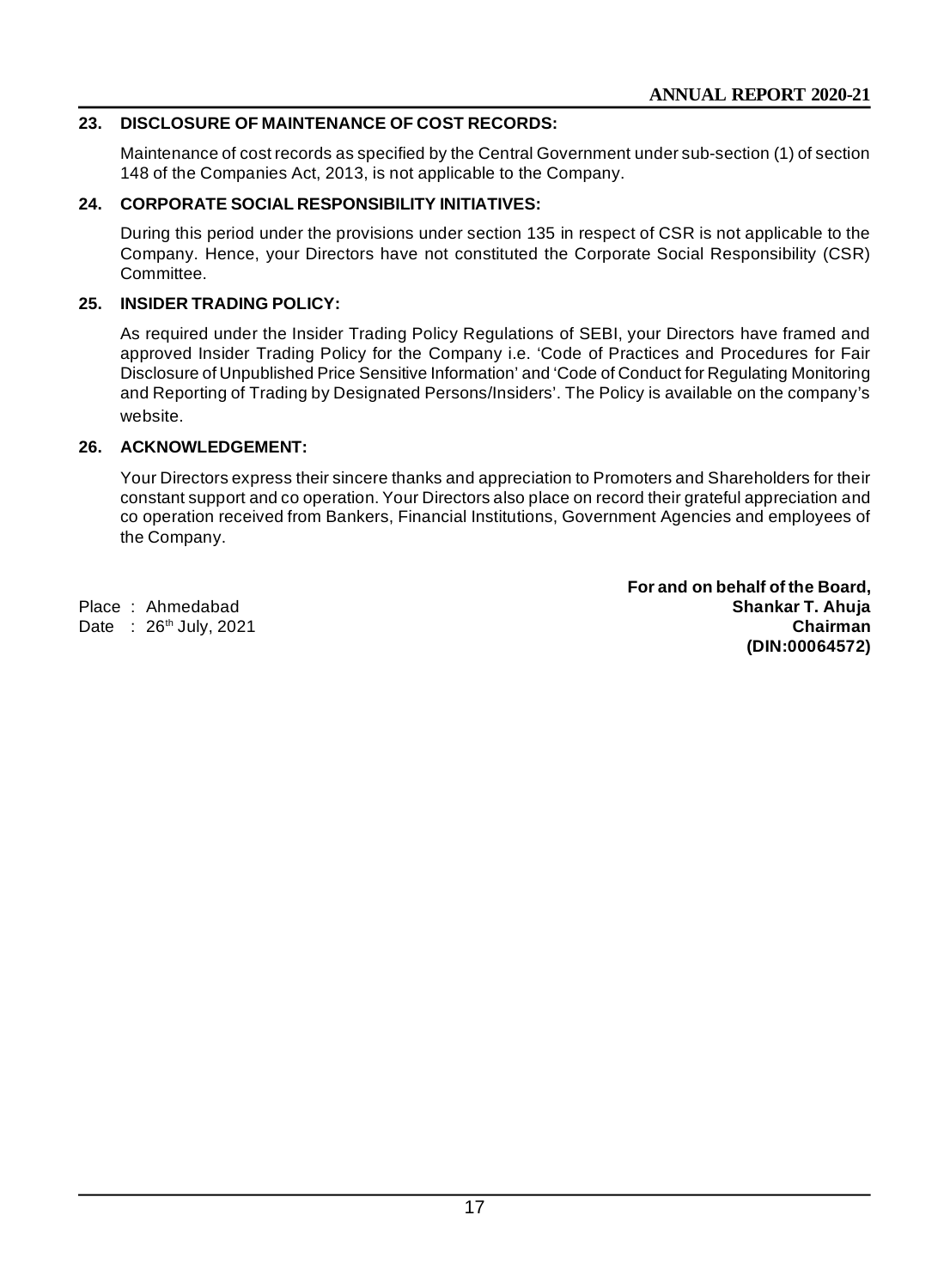## **VOLUNTARY REPORT ON CORPORATE GOVERNANCE**

#### **INTRODUCTION:**

Corporate Governance is important to build confidence and trust which leads to strong and stable partnership with the Investors and all other Stakeholders. The Directors, hereunder, present the Company's Report on Corporate Governance for the year ended 31st March, 2021 and also upto the date of this Report.

#### **1. COMPANY'S PHILOSOPHY ON CODE OF GOVERNANCE:**

The Company's philosophy on Corporate Governance lays strong emphasis on transparency, accountability and ability.

Effective Corporate Governance is the key element ensuring investor's protection; providing finest work environment leading to highest standards of management and maximization of everlasting longterm values. Your Company believes in the philosophy on practicing Code of Corporate Governance that provides a structure by which the rights and responsibility of different constituents such as the board, employees and shareholders are carved out.

A Report on compliance with the principles of Corporate Governance as prescribed by SEBI in Chapter IV read with Schedule V of SEBI (Listing Obligations and Disclosure Requirements) Regulations, 2015 (Listing Regulations) is given below.

## **2. BOARD OF DIRECTORS:**

#### **a) Composition and Category of Directors as on the date of report is:**

| Name of Directors                         | Category of<br>Directorship | No. of<br>other<br>Director-<br>ships@ | <b>No. of Committee</b><br>position in other<br>Companies** |                 | No. of<br><b>Board</b><br>Meetings held on<br>attended | Attendance<br>at the AGM<br>123-09-2020 |
|-------------------------------------------|-----------------------------|----------------------------------------|-------------------------------------------------------------|-----------------|--------------------------------------------------------|-----------------------------------------|
|                                           |                             |                                        |                                                             | MemberlChairman | during<br>2020-21                                      | Yes(Y)/No(N)                            |
| Shankar T. Ahuja<br>Chairman              | Promoter<br>Non-Executive   |                                        |                                                             |                 | 5                                                      |                                         |
| Anil S. Ahuja<br><b>Managing Director</b> | Promoter<br>Executive       |                                        |                                                             |                 | 5                                                      | ٧                                       |
| Sunil S. Ahuja                            | Promoter<br>Non-Executive   |                                        |                                                             |                 | 5                                                      | Υ                                       |
| Arvindkumar P.<br>Thakkar                 | Independent                 |                                        |                                                             |                 | 5                                                      | $\checkmark$                            |
| Unnati S. Bane                            | Independent                 |                                        |                                                             |                 | 5                                                      | Υ                                       |
| Hargovind H. Parmar                       | Independent                 |                                        |                                                             |                 | 5                                                      |                                         |

@ Private Companies, foreign companies and companies under Section 8 of the Companies Act, 2013 are excluded

for the purpose of reckoning the limit of committees, only chairmanship/membership of the Audit Committee and Stakeholders' Relationship Committee has been considered.

**b) Directorship in Listed Entities other than Super Bakers (India) Limited and the category of directorship as on 31st March, 2021, is as follows:**

| <b>Name of Director</b> | <b>Name of listed Company</b> | <b>Category of Directorship</b> |
|-------------------------|-------------------------------|---------------------------------|
| Shankar T. Ahuja        |                               |                                 |
| Anil S. Ahuja           |                               |                                 |
| Sunil S. Ahuja          |                               |                                 |
| Arvindkumar P. Thakkar  | -                             |                                 |
| Unnati S. Bane          |                               |                                 |
| Hargovind H. Parmar     | -                             |                                 |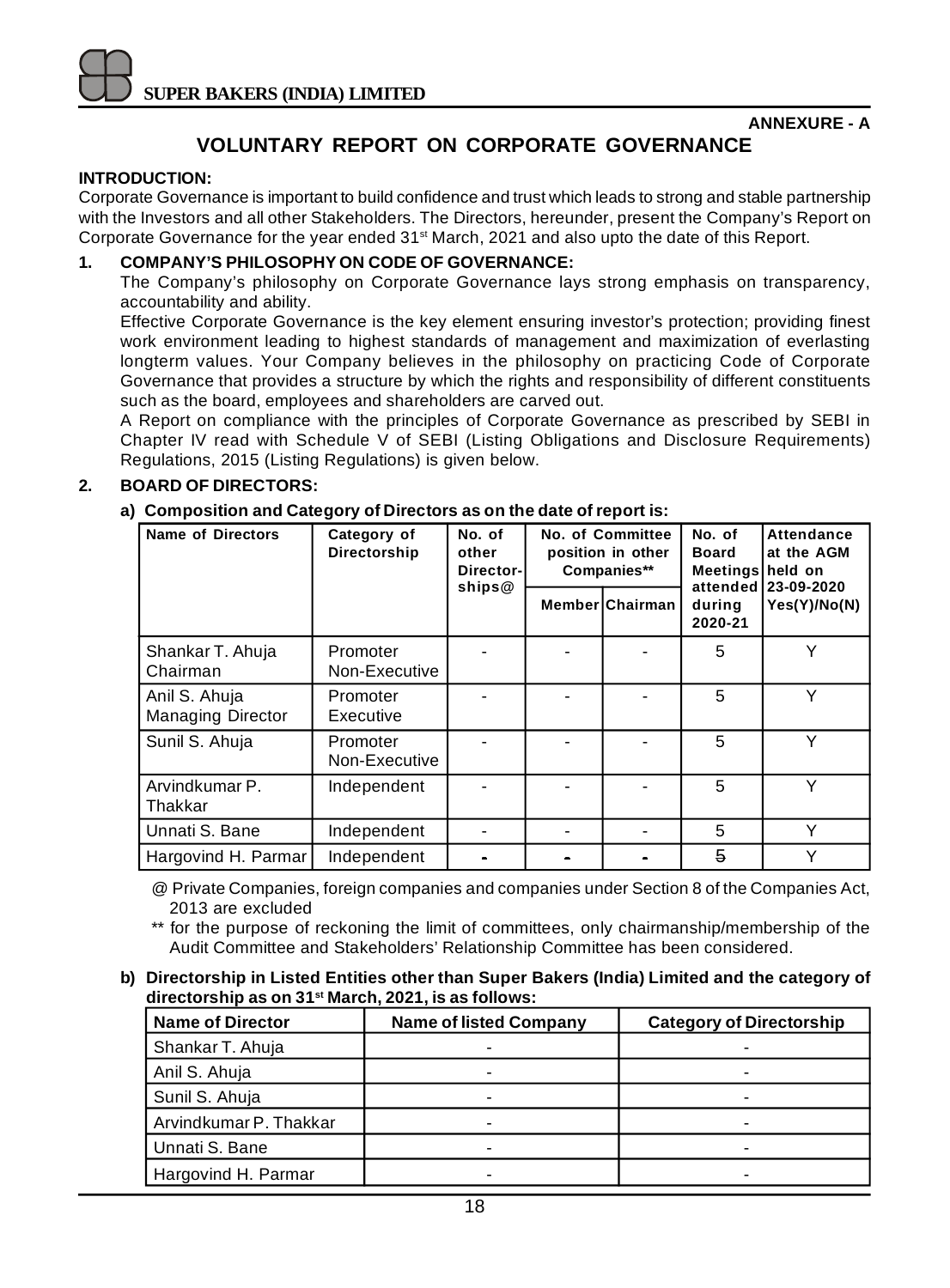- **c) Relationships between directors inter-se:**
	- Mr. Shankar T. Ahuja, Mr. Sunil S. Ahuja and Mr. Anil S. Ahuja are related to each other.

## **d) Board Procedures:**

The Board of Directors meets once a quarter to review the performance and Financial Results. A detailed Agenda File is sent to all the Directors well in time of the Board Meetings. The Chairman/ Managing Director briefs the Directors at every Board Meeting, overall performance of the Company. All major decisions/approvals are taken at the Meeting of the Board of Directors such as policy formation, business plans, budgets, investment opportunities, Statutory Compliance etc. The meetings of the Board of Directors for a period from 1st April, 2020 to 31st March, 2021 were held 5 times on 30-06-2020, 25-07-2020, 14-09-2020, 10-11-2020 and 12-02-2021.

**e) Shareholding of Non- Executive Directors as on 31st March, 2021:**

| Name of the Non-Executive Director | No. of Shares held | % of Shareholding |
|------------------------------------|--------------------|-------------------|
| Sunil S. Ahuia                     | 94.500             | 3.13              |
| Shankar T. Ahuja                   | 2.26.942           | 7.51              |
| Total                              | 3.21.442           | 10.64             |

No other Non-Executive Directors hold any Equity Share or convertible securities in the Company.

- **f) Familiarisation Program for Independent Directors:** The details of the familiarization program are available on the Company's website – [www.superbread.com](http://www.superbread.com)
- **g) Chart or Matrix setting out the skills/ expertise/ competence of the Board of Directors specifying the following:**

The following is the list of core skills / competencies identified by the Board of Directors as required in the context of the Company's business and that the said skills are available within the Board Members:

| <b>Business Management &amp; Leadership</b><br><b>Industry Domain Knowledge</b> | Leadership experience including in areas of general<br>management, business development, strategic<br>planning and long-term growth.<br>Knowledge about products & business of the Company                                                                |
|---------------------------------------------------------------------------------|-----------------------------------------------------------------------------------------------------------------------------------------------------------------------------------------------------------------------------------------------------------|
|                                                                                 | and understanding of business environment.                                                                                                                                                                                                                |
| <b>Financial Expertise</b>                                                      | Financial and risk management, Internal control,<br>Experience of financial reporting processes, capital<br>allocation, resource utilization, Understanding of<br>Financial policies and accounting statement and<br>assessing economic conditions.       |
| <b>Governance &amp; Compliance</b>                                              | Experience in developing governance practices,<br>serving the best interests of all stakeholders,<br>maintaining board and management accountability,<br>building long-term effective stakeholder engagements<br>and driving corporate ethics and values. |

In the table below, the specific areas of focus or expertise of individual board members have been highlighted.

| <b>Name of Director</b> | <b>Business</b><br>Leadership | <b>Industry</b><br><b>Domain Knowledge</b> | <b>Financial</b><br><b>Expertise</b> | Governance &<br><b>Compliance</b> |
|-------------------------|-------------------------------|--------------------------------------------|--------------------------------------|-----------------------------------|
| Shankar T. Ahuja        |                               |                                            |                                      |                                   |
| Anil S. Ahuja           |                               |                                            |                                      |                                   |
| Sunil S. Ahuja          |                               |                                            |                                      |                                   |
| Arvindkumar P. Thakkarl |                               |                                            |                                      |                                   |
| Unnati S. Bane          |                               |                                            |                                      |                                   |
| Hargovind H. Parmar     |                               |                                            |                                      |                                   |

Note - Each Director may possess varied combinations of skills/ expertise within the described set of parameters and it is not necessary that all Directors possess all skills/ expertise listed therein.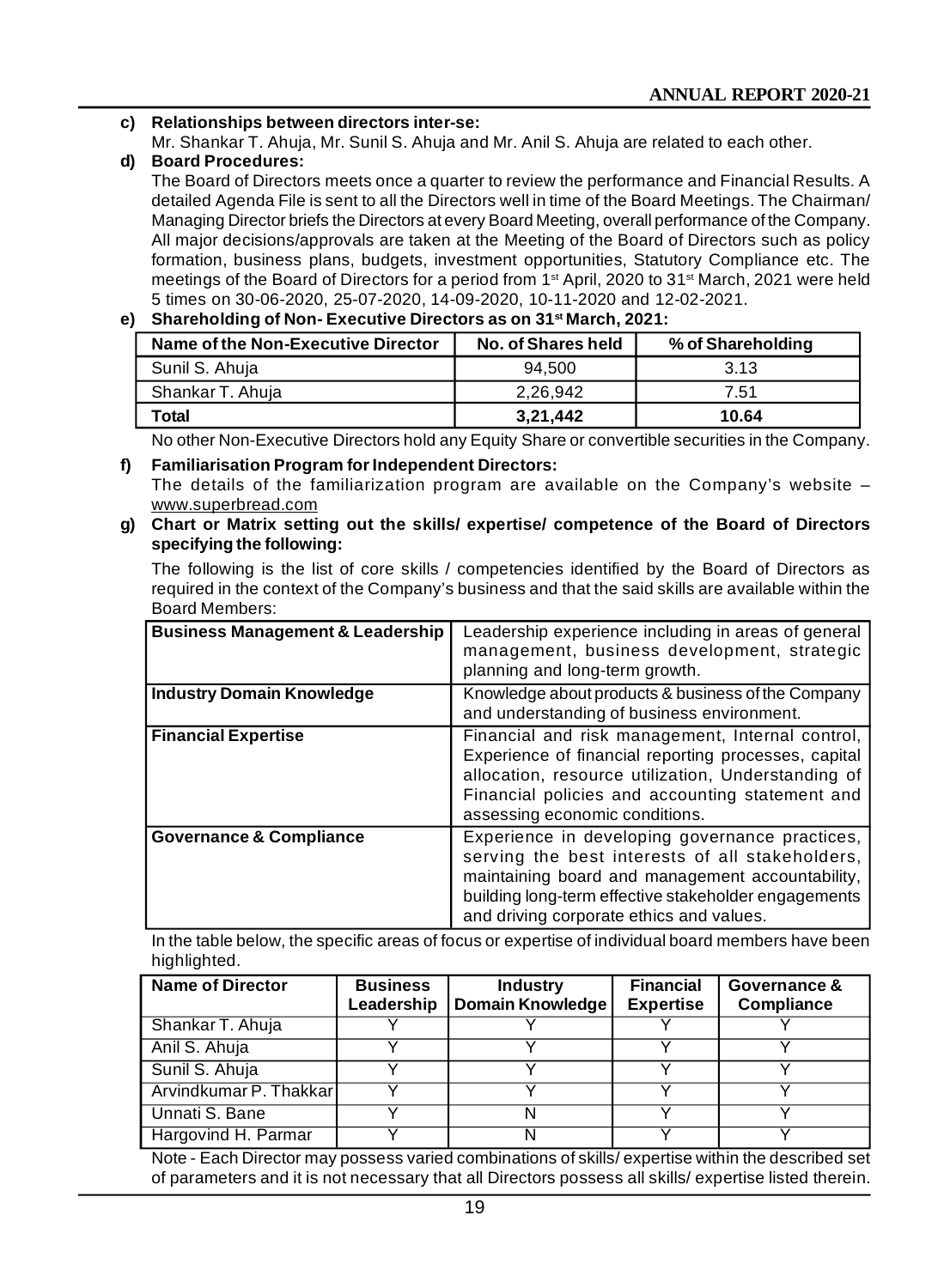- **h)** In accordance with para C of Schedule V of the Listing Regulations, the Board of Directors of the Company hereby confirm that the Independent Directors of the Company fulfill the conditions specified in the Regulations and are independent of the management.
- **i)** None of the Independent Directors of the Company resigned during the financial year and hence no disclosure is required with respect to Clause 2(j) of para C of Schedule V of the SEBI (Listing Obligations and Disclosure Requirements) Regulations, 2015.

## **3. AUDIT COMMITTEE:**

The Audit Committee consists of the following Directors as on date of the Report:

| Name of the Directors           | <b>Expertise</b>                                                                                                                                             | Terms of reference & functions<br>of the Committee                                                                 | No. of Meetings<br><b>Attended during</b><br>2020-21 |
|---------------------------------|--------------------------------------------------------------------------------------------------------------------------------------------------------------|--------------------------------------------------------------------------------------------------------------------|------------------------------------------------------|
| Ms. Unnati S. Bane<br>Chairman  | All members are<br>Non-Executive, Chairman                                                                                                                   | The functions of the Audit Committee<br>are as per Company Law and Listing<br>Regulations prescribed by SEBI which | 4 of 4                                               |
| IMr. Arvindkumar P.<br>lThakkar | is Independent Director and<br>majority are independent.<br>include approving and implementing<br>One member has thorough<br>the audit procedures, review of |                                                                                                                    | 4 of 4                                               |
| Mr. Shankar T. Ahuja            | financial and accounting<br>knowledge.                                                                                                                       | financial reporting system, internal<br>control procedures and risk<br>management policies.                        | 4 of 4                                               |

The Audit Committee met 4 times during the Financial Year 2020-21. Pursuant to exemption provided in view of Covid Pandemic, vide SEBI Circular No. SEBI/HO/CFD/CMD1/CIR/P/2020/38 dated 19<sup>th</sup> March, 2020 the stipulated time gap of 120 days between two Audit Committee meetings held between the periods from 1<sup>st</sup> December, 2019 till 30<sup>th</sup> June, 2020 was exempted. The maximum gap between two meetings was not more than 120 days except during the exemption period provided by SEBI. The Committee met on 30- 06-2020, 14-09-2020, 10-11-2020 & 12-02-2021. The necessary quorum was present for all Meetings. The Chairman of the Audit Committee was present at the last Annual General Meeting of the Company.

## **4. NOMINATION & REMUNERATION COMMITTEE:**

| <b>Name of the Directors</b>   | <b>Functions of the Committee</b>                                                                                                                                   | No. of meetings<br><b>Attended during</b><br>2020-21 |
|--------------------------------|---------------------------------------------------------------------------------------------------------------------------------------------------------------------|------------------------------------------------------|
| Ms. Unnati S. Bane<br>Chairman | All members are Non executive.<br>The Committee is vested with the<br>responsibilities to function as per SEBI                                                      |                                                      |
|                                | Mr. Arvindkumar P. Thakkarl Guidelines and recommends to the Board<br>Compensation Package for the Managing                                                         | 1 of 1                                               |
| Mr. Shankar T. Ahuja           | Director, It also reviews from time to time<br>the overall Compensation structure and related<br>policies with a view to attract, motivate and<br>retain employees. |                                                      |

Nomination & Remuneration Committee met once during the Financial Year 2020-21 on 25-07-2020. The necessary quorum was present for the Meetings. The Chairman of the Nomination & Remuneration Committeewas present at the last Annual General Meeting of the Company.

## **Terms of reference and Nomination & Remuneration Policy:**

The Committee identifies and ascertain the integrity, qualification, expertise and experience of the person for appointment as Director, KMP or at Senior Management level and recommend to the Board his/ her appointment. The Committee has discretion to decide whether qualification, expertise and experience possessed by a person are sufficient / satisfactory for the concerned position.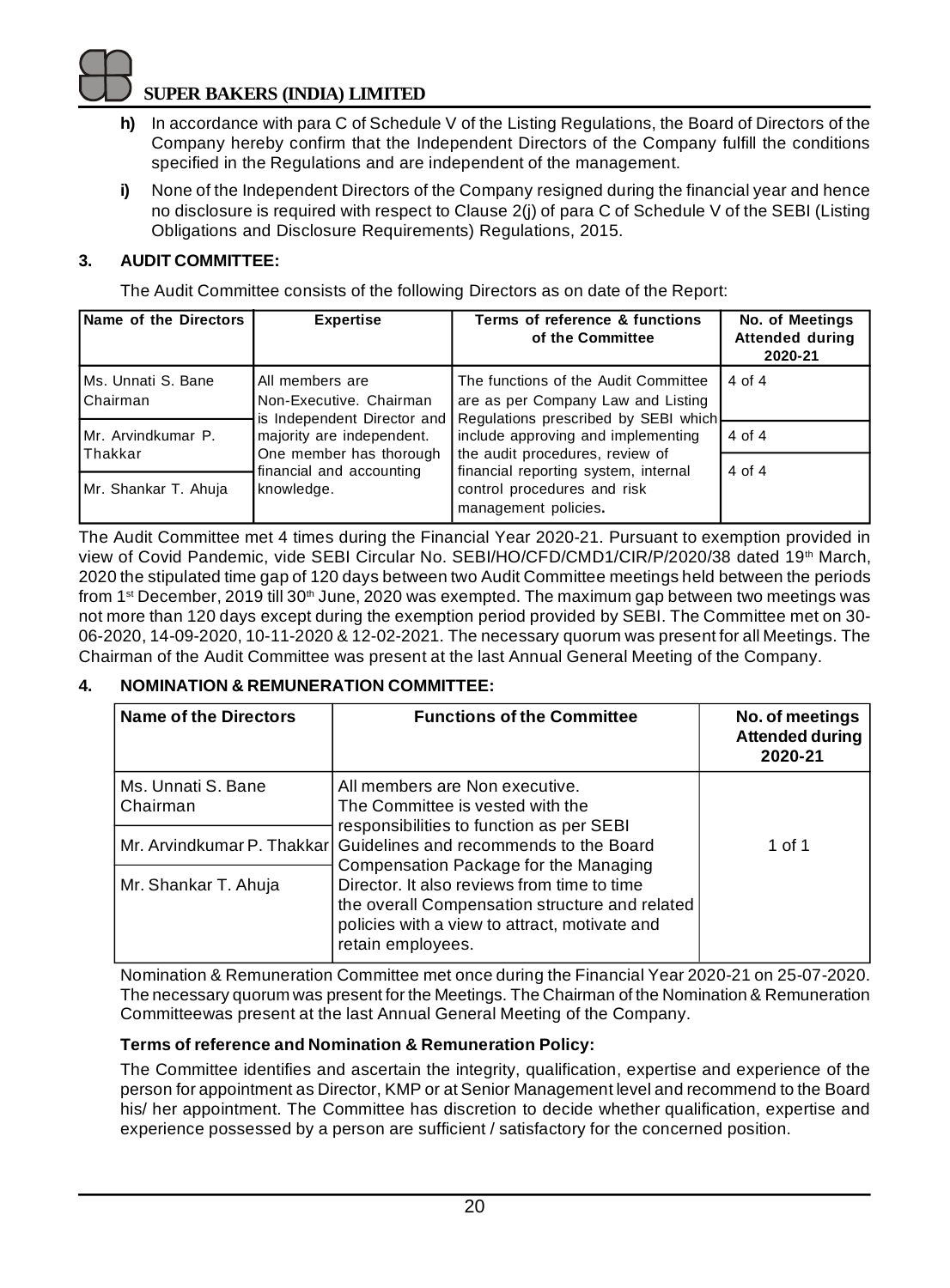The Committee fixes remuneration of the Directors on the basis of their performance and also practice in the industry. The terms of reference of the Nomination & Remuneration Committee include review and recommendation to the Board of Directors of the remuneration paid to the Directors. The Committee meets as and when required to consider remuneration of Directors.

## **Performance Evaluation Criteria for Independent Directors:**

The Board evaluates the performance of independent directors (excluding the director being evaluated) on the basis of the contributions and suggestions made to the Board with respect to financial strategy, business operations etc.

## **5. REMUNERATION OF DIRECTORS:**

- 1. Mr. Anil S. Ahuja, Managing Director was paid Rs. 6,00,000/- as managerial remuneration during the financial year 2020-21.
- 2. No Sitting Fees, Commission or Stock Option has been offered to the Directors
- 3. The terms of appointment of Managing Director / Whole-time Director are governed by the resolutions of the members and applicable rules of the Company. None of the Directors are entitled to severance fees.
- 4. Commission based on performance criteria, if any, as approved by the Board and subject to maximum limit specified in the Act.
- 5. The Nomination and Remuneration Policy of the Company is given in Directors' Report which specifies the criteria of making payments to Non Executive Directors.
- 6. Service contract and notice period are as per the terms and conditions mentioned in their Letter of Appointments.
- 7. There are no materially significant related party transactions, pecuniary transactions or relationships between the Company and its Non-Executive Directors except those disclosed in the financial statements for the financial year ended on 31<sup>st</sup> March, 2021.

## **6. STAKEHOLDERS' RELATIONSHIP COMMITTEE:**

The Board has constituted a Stakeholders' Relationship Committee for the purpose of effective Redressal of the complaints and concerns of the shareholders and other stakeholders of the Company.

The Committee comprises the following Directors as members as on the date of the Report:

| 1. Mr. Shankar T. Ahuja | Chairman |
|-------------------------|----------|
| 2. Ms. Unnati S. Bane   | Member   |
| 3. Mr. Hargovind Parmar | Member   |

The Company has not received any complaints during the year. There was no valid request for transfer of shares pending as on 31<sup>st</sup> March, 2021.

Ms. Ankita Ameriyais the Compliance Officer for the above purpose.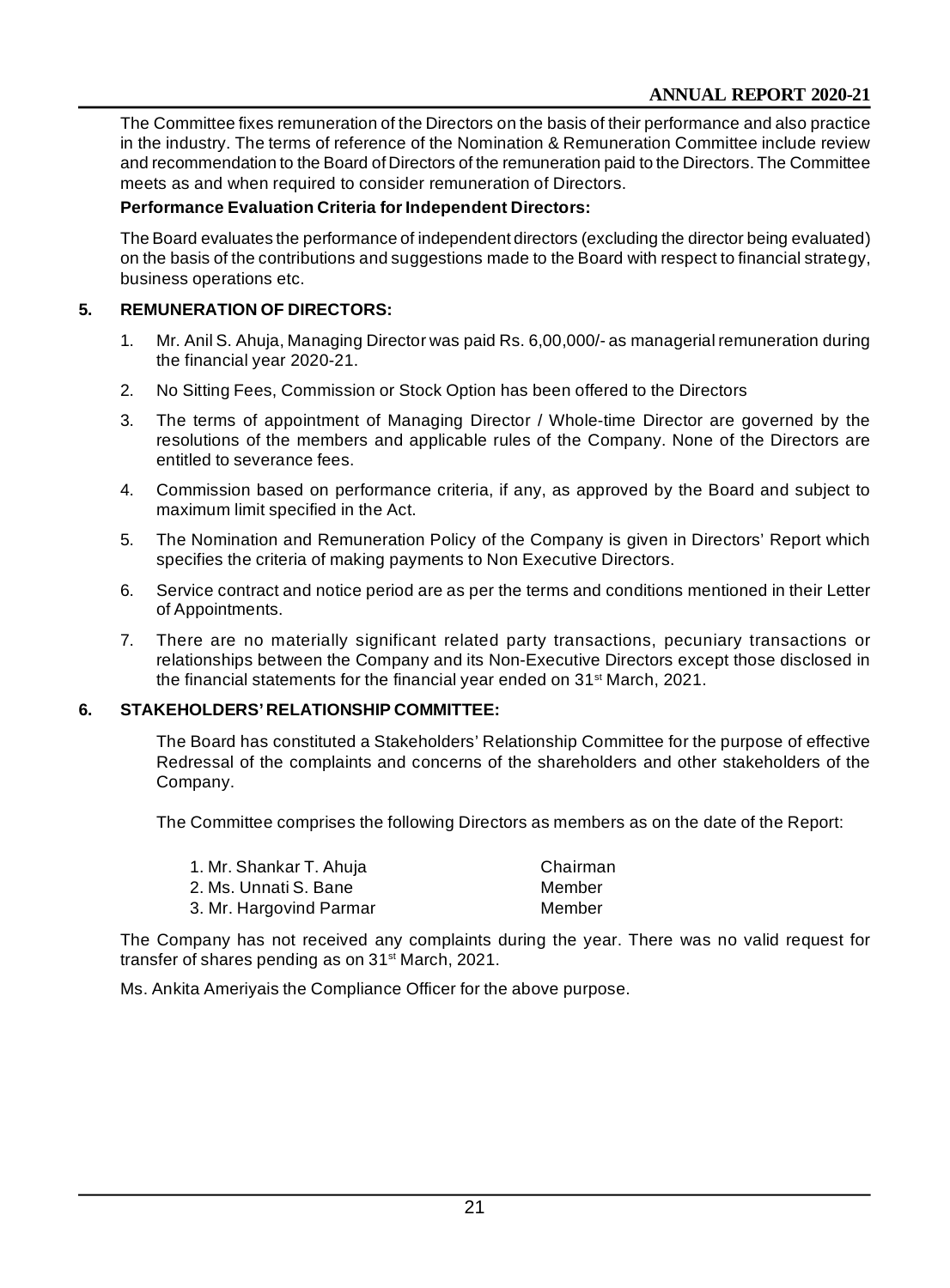

## **7. GENERAL BODY MEETINGS:**

Details of last three Annual General Meetings of the Company are given below:

| <b>Financial Year</b> | Date       | Time      | Venue                                                                                                                                                                         |  |
|-----------------------|------------|-----------|-------------------------------------------------------------------------------------------------------------------------------------------------------------------------------|--|
| 2017-18               | 25-09-2018 | 1.00 p.m. | Regd. Office at Near Bank of Baroda,<br>Anil Starch Mill Road,<br>Naroda Road, Ahmedabad-380 025                                                                              |  |
|                       |            |           | <b>Special Resolution:</b>                                                                                                                                                    |  |
|                       |            |           | 1. Appointment of Mr. Ishwar Hemnani as an<br>Independent Director of the Company.                                                                                            |  |
|                       |            |           | 2. Authorising the Board of Directors under Section<br>186 of the Companies Act, 2013.                                                                                        |  |
| 2018-19               | 19-09-2019 | 1.00 p.m. | Regd. Office at Near Bank of Baroda,<br>Anil Starch Mill Road,<br>Naroda Road, Ahmedabad-380 025                                                                              |  |
|                       |            |           | <b>Special Resolution:</b>                                                                                                                                                    |  |
|                       |            |           | Reappointment of Mr. Arvindkumar P. Thakkar as<br>Independent Directorof the Company for a second<br>consecutive term of 5 years.                                             |  |
| 2019-20               | 23-09-2020 | 1.00 p.m. | Held through VC/OAVM                                                                                                                                                          |  |
|                       |            |           | <b>Special Resolution:</b>                                                                                                                                                    |  |
|                       |            |           | Reappointment of Mr. Anil S. Ahuja as Managing<br>Director of the Company for a period of 3 years w.e.f.<br>1 <sup>st</sup> January, 2020 to 31 <sup>st</sup> December, 2022. |  |

Pursuant to the relevant provisions of the Companies Act, 2013, there was no matter required to be dealt by the Company to be passed through postal ballot during 2020-21.

#### **8. MEANS OF COMMUNICATION:**

In compliance with the requirements of the SEBI (Listing Obligations and Disclosure Requirements) Regulations, 2015, the Company regularly intimates Unaudited/ Audited Financial Results to the Stock Exchanges immediately after they are taken on record by the Board of Directors. These Financial Results are normally published in 'Western Times' (English and Gujarati).Results are also displayed on Company's website [www.superbread.com.](http://www.superbread.com.)

The reports, statements, documents, filings and any other information is electronically submitted to the recognized stock exchanges, unless there are any technical difficulties while filing the same. All important information and official press releases are displayed on the website for the benefit of the public at large.

During the year ended on 31<sup>st</sup> March, 2021, no presentations were made to Institutional Investors or analyst or any other enterprise.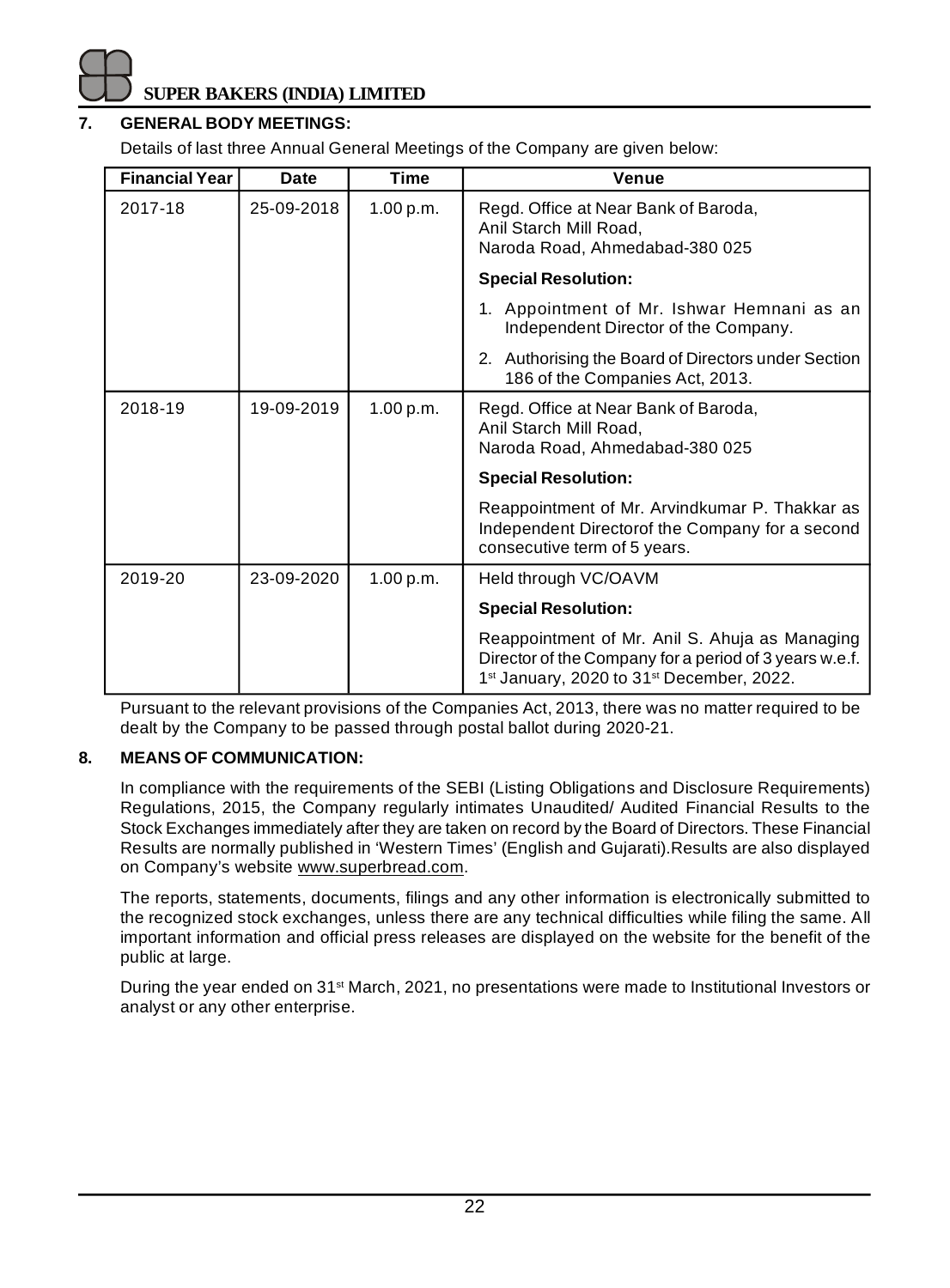| 9. |    | <b>GENERAL SHAREHOLDERS' INFORMATION:</b> |   |                                                                                                                                           |
|----|----|-------------------------------------------|---|-------------------------------------------------------------------------------------------------------------------------------------------|
|    | a) | <b>Registered Office</b>                  |   | Near Bank of Baroda,<br>Anil Starch Mill Road, Naroda Road,<br>Ahmedabad - 380 025.                                                       |
|    | b) | <b>Annual General Meeting</b>             | ÷ | Day :<br>Thursday                                                                                                                         |
|    |    |                                           |   | 23rd September, 2021<br>Date:                                                                                                             |
|    |    |                                           |   | Time:<br>1.00 p.m.                                                                                                                        |
|    |    |                                           |   | Venue:<br>Through Video Conferencing (VC) /<br>Audio<br>Other<br>Visual<br>Means<br>(OAVM)*Pursuant to MCA / SEBI<br>Circulars.           |
|    |    |                                           |   | *For details please refer to the Notice<br>to the AGM.                                                                                    |
|    | c) | <b>Financial Year</b>                     |   | 1st April, 2020 to 31st March, 2021                                                                                                       |
|    | d) | <b>Financial Calendar</b>                 |   |                                                                                                                                           |
|    |    |                                           |   | 1 <sup>st</sup> Quarter Results<br>: Mid-August, 2021.                                                                                    |
|    |    |                                           |   | : Mid-November, 2021.<br>Half-yearly Results<br>3rd Quarter Results                                                                       |
|    |    |                                           |   | : Mid-February, 2022.<br>Audited yearly Results: End-May, 2022.                                                                           |
|    |    |                                           |   |                                                                                                                                           |
|    | e) | <b>Book Closure Dates</b>                 |   | From: Friday, the 17 <sup>th</sup> September, 2021<br>To: Thursday, the 23rd September, 2021<br>(Both days inclusive).                    |
|    | f) | Dividend Payment Date                     |   | N.A.                                                                                                                                      |
|    | g) | Listing of Shares on Stock Exchanges      |   | <b>BSE Limited</b>                                                                                                                        |
|    |    |                                           |   | Phiroze Jeejeebhoy Towers, Dalal Street,<br>Fort, Mumbai 400 001.                                                                         |
|    |    |                                           |   | The Company has paid the annual listing fees<br>for the financial year 2021-22 to the Stock<br>Exchanges where its securities are listed. |
|    | h) | Stock Exchange Code                       |   | <b>Stock Exchange</b><br>Code<br><b>BSE</b><br>530735                                                                                     |

i) Registrar and Share Transfer Agents : Registrars and Share Transfer Agents (RTA) for both Physical and Demat Segment of Equity Shares of the Company:

**Link Intime India Private Limited** 506-508, Amarnath Business Centre-1 (ABC-1), Besides Gala Business Centre, Near St. Xavier's College Corner, Off C. G. Road, Ellisbridge, Ahmedabad – 380 006 Tele. No. :(079) 2646 5179 Fax No. :(079) 2646 5179 E-mail [Address:ahmedabad@linkintime.co.in](mailto:Address:ahmedabad@linkintime.co.in)

j) Share Transfer System:

Pursuant to SEBI Notification No. SEBI/LAD-NRO/GN/2018/24 dated 8<sup>th</sup> June, 2018, SEBI has amended Regulation 40 of the Listing regulations effective from 1<sup>st</sup> April 2019, which deals with transfer or transmission or transposition of securities. According to this amendment, the requests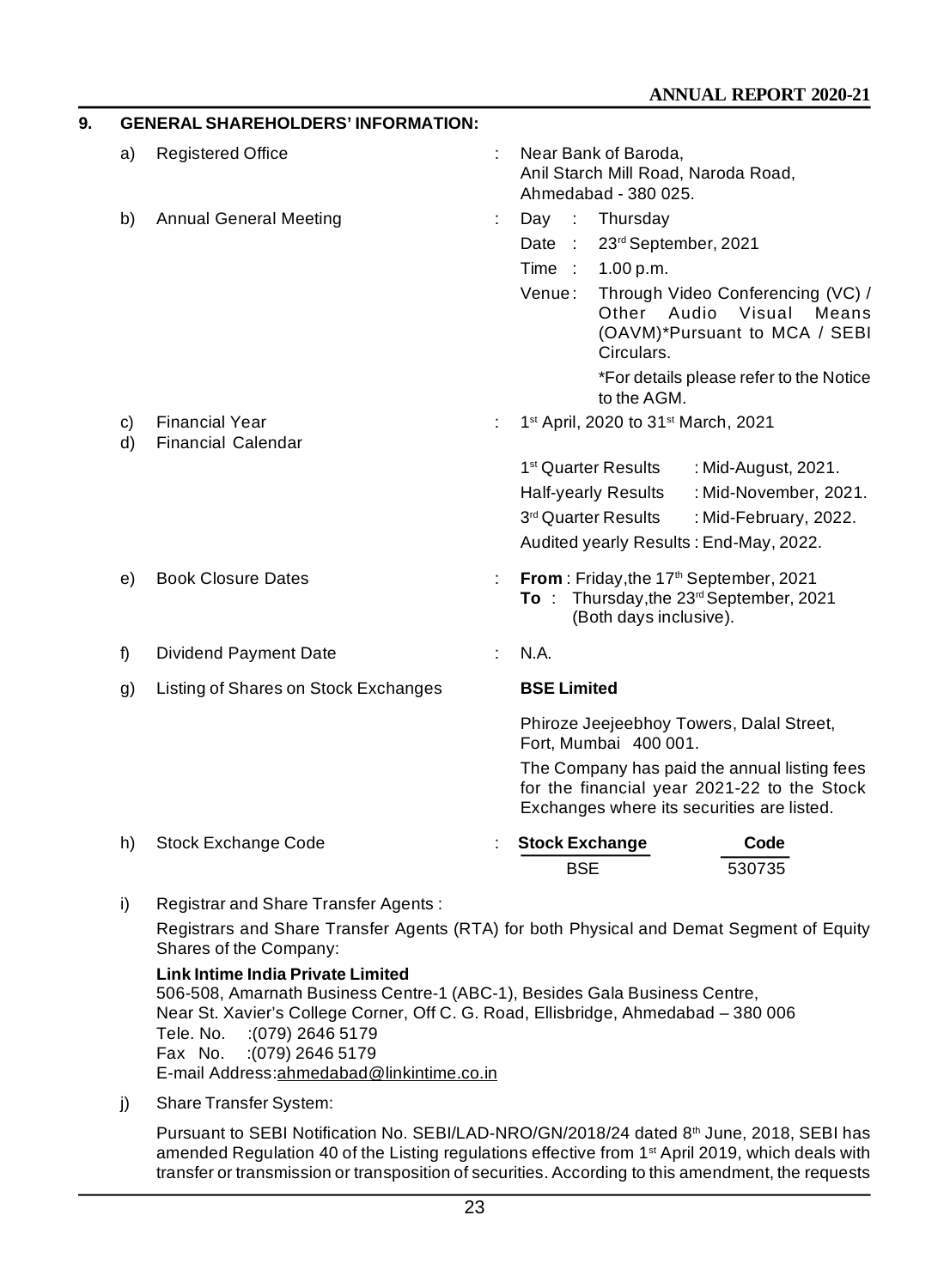for effecting the transfer of listed securities shall not be processed unless the securities are held in dematerialised form with a Depository. Therefore, for effecting any transfer, the securities shall mandatorily be required to be in Demat form. However, the transfer deed(s) lodged prior to the 1<sup>st</sup>April, 2019 deadline and returned due to deficiency in the document, may be re-lodged for transfer even after the deadline of 1<sup>st</sup>April 2019 with the Registrar and Share transfer Agents of the Company. Hence, Shareholders are advised to get their shares dematerialized.

In case of Shares in electronic form, the transfers are processed by NSDL/ CDSL through the respective Depository Participants.

k) Stock Price Data :

The shares of the Company were traded on the BSE Limited. The information on stock price data are as under:

| <b>Month</b>  |       |       |                      |                   |
|---------------|-------|-------|----------------------|-------------------|
|               | High  | Low   | <b>Shares Traded</b> | <b>BSE Sensex</b> |
|               | (Rs.) | (Rs.) | (No.)                |                   |
| April-20      | 6.20  | 5.89  | 102                  | 33,717.62         |
| $May-20$      | 7.14  | 6.18  | 927                  | 32,424.10         |
| June-20       | 7.11  | 5.79  | 4430                 | 34,915.80         |
| <b>Jul-20</b> | 7.00  | 5.47  | 8602                 | 37,606.89         |
| Aug-20        | 7.00  | 5.96  | 7066                 | 38,628.29         |
| Sep-20        | 7.68  | 6.05  | 3185                 | 38,067.93         |
| $Oct-20$      | 6.89  | 5.91  | 1789                 | 39,614.07         |
| <b>Nov-20</b> | 6.45  | 5.55  | 909                  | 44,149.72         |
| $Dec-20$      | 7.75  | 5.82  | 3671                 | 47,751.33         |
| $Jan-21$      | 9.00  | 6.10  | 13200                | 46,285.77         |
| Feb-21        | 9.81  | 8.14  | 13017                | 49,099.99         |
| Mar-21        | 9.81  | 8.42  | 6245                 | 49.509.15         |

l) Distribution of Shareholding as on 31st March, 2021:

| No. of Equity<br><b>Shares held</b> | No. of<br><b>Shareholders</b> | % of<br><b>Shareholders</b> | No. of<br><b>Shares held</b> | $%$ of<br>Shareholding |
|-------------------------------------|-------------------------------|-----------------------------|------------------------------|------------------------|
| Up to $500$                         | 1798                          | 80.12                       | 353252                       | 11.69                  |
| 501<br>1000<br>to                   | 210                           | 9.36                        | 179359                       | 5.94                   |
| $1001$ to<br>2000                   | 103                           | 4.59                        | 159715                       | 5.29                   |
| 3000<br>2001<br>to                  | 33                            | 1.47                        | 84130                        | 2.78                   |
| 4000<br>3001<br>to                  | 19                            | 0.85                        | 68786                        | 2.28                   |
| 5000<br>4001<br>to                  | 21                            | 0.94                        | 99764                        | 3.30                   |
| to 10000<br>5001                    | 16                            | 0.71                        | 120185                       | 3.98                   |
| 10001& Above                        | 44                            | 1.96                        | 1956409                      | 64.75                  |
| <b>Grand Total</b>                  | 2244                          | 100.00                      | 3021600                      | 100.00                 |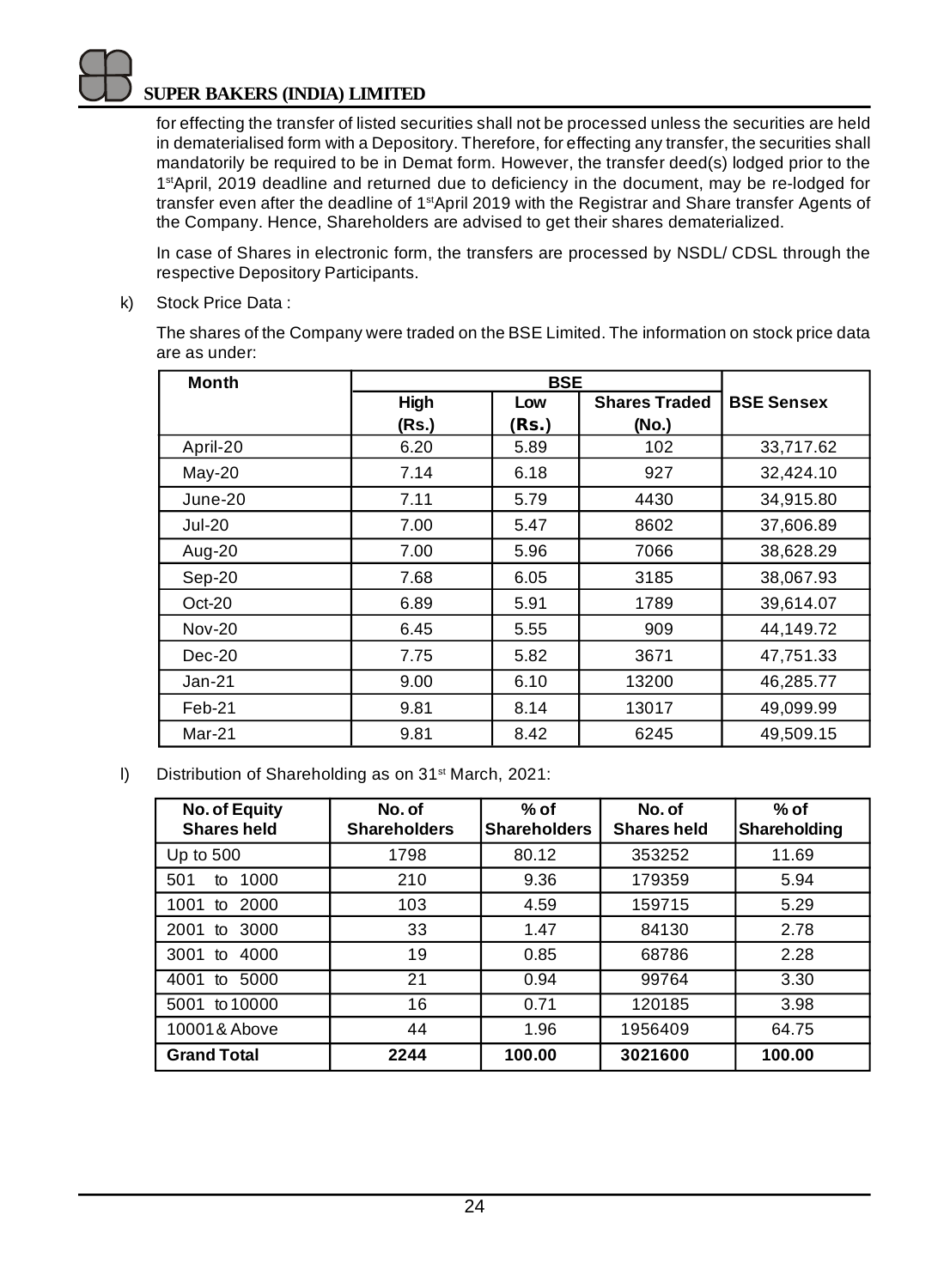m) Category of Shareholders as on 31<sup>st</sup> March, 2021:

| Category                            | No. of Shares held | % of Shareholding |  |
|-------------------------------------|--------------------|-------------------|--|
| Promoters (Directors & Relatives)   | 674059             | 22.31             |  |
| <b>Financial Institutions/Banks</b> |                    |                   |  |
| <b>Mutual Fund</b>                  |                    |                   |  |
| <b>Domestic Companies</b>           | 172305             | 5.70              |  |
| Indian Public                       | 2146248            | 71.03             |  |
| NRI&CM                              | 28988              | 0.96              |  |
| Foreign Corporate                   |                    |                   |  |
| <b>Grand Total</b>                  | 3021600            | 100.00            |  |

n) Outstanding GDRs/ADRs/Warrants or any Convertible Instruments, Conversion Date and likely impact on Equity:

The Company has not issued any GDRs/ADRs or any other convertible securities.

o) Dematerialisation of Shares and liquidity:

The Company's Equity Shares are traded compulsorily in dematerialised form. Approximately 85.63% of the Equity Shares have been dematerialised. ISIN for dematerialisation of the Equity Shares of the Company is INE897A01011.

p) Commodity Price Risks and Commodity Hedging Activities:

Business risk evaluation and management is an ongoing process within the Company. The assessment is periodically examined by the Board. The Company is exposed to the risk of price fluctuation of raw materials as well as finished goods. The Company proactively manages these risks through forward booking Inventory management and proactive vendor development practices.

- q) Plant Location: -
- r) Address for Correspondence:

For any assistance regarding correspondence dematerialisation of shares, share transfers, transactions, change of address, non receipt of dividend or any other query relating to shares, Shareholders' correspondence should be addressed to the Company's Registrar and Share Transfer Agent at:

Link Intime India Private Limited 5th Floor, 506 to 508, Amarnath Business Centre – 1 (ABC-1), Beside Gala Business Centre, Nr. St. Xavier's College Corner, Off C. G. Road, Navrangpura, Ahmedabad -380 006 Tele. No. : (079) 2646 5179 E-mail [Address:ahmedabad@linkintime.co.in](mailto:Address:ahmedabad@linkintime.co.in)

Compliance Officer : Ankita Ameriya, Company Secretary & Compliance Officer

s) CREDIT RATINGS:

The Company has not obtained any Credit Rating during the financial year and hence no disclosure is required with respect to Clause 9(q) of Para C of Schedule V of the SEBI (Listing Obligations and Disclosure Requirements) Regulations, 2015.

## **10. MANAGEMENT DISCUSSION AND ANALYSIS:**

## **a. Industry Structure and Developments:**

The Flour Mill industry is passing through a difficult phase, but with the hope of revival of economy in general and expectation of good monsoon, the management is hopeful of better future of the industry.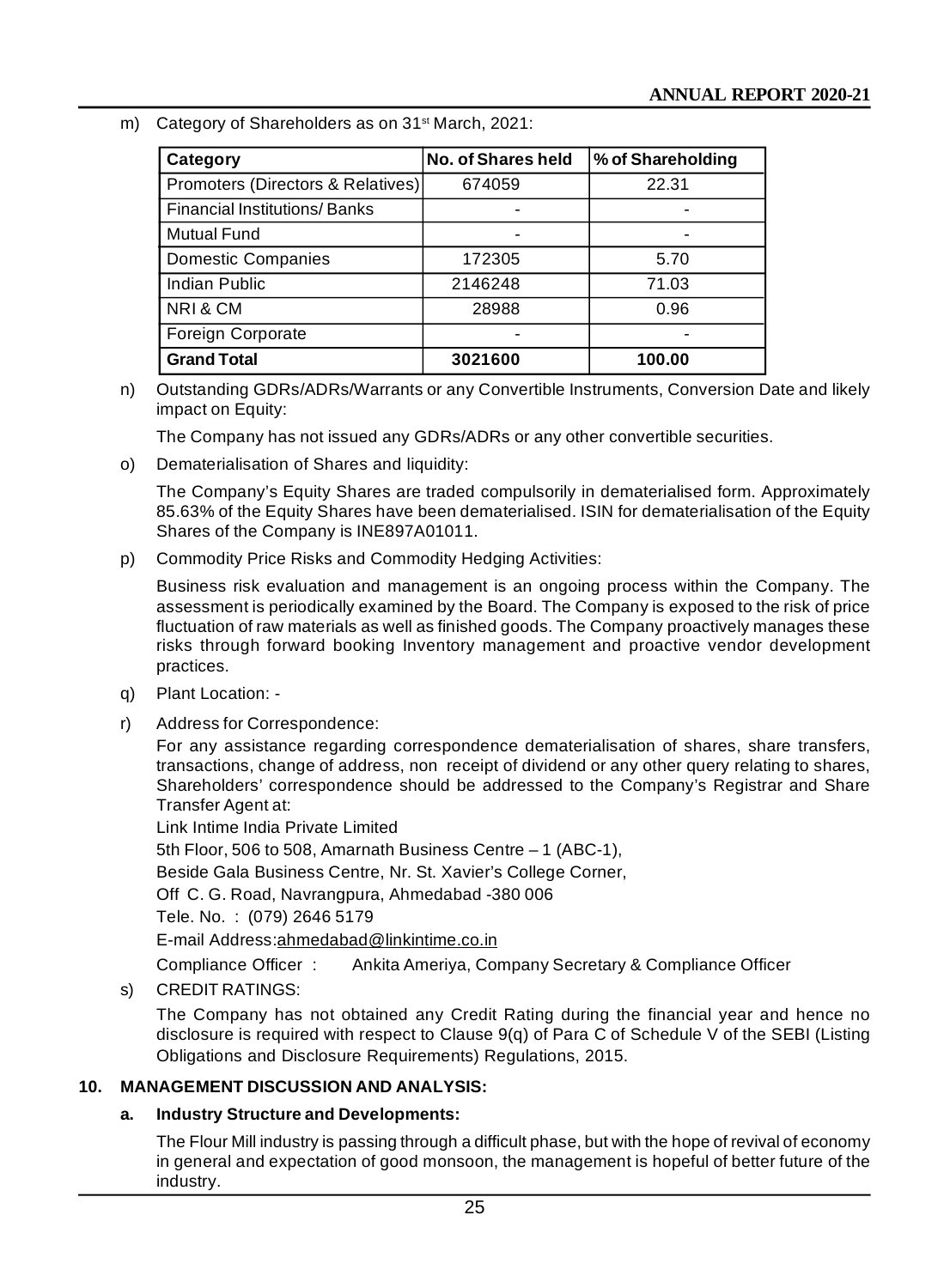#### **b. Opportunities and Threats:**

The Flour Mill industry is subject to competition among various manufactures within the country. The liking towards ready made food and increase in demand of fast food will provide opportunity to company to increase its sales and capture market share.

#### **c. Segment wise Performance:**

The Company has only one segment.

#### **d. Recent Trend and Future Outlook:**

The Management is confident of improvement in the demand of wheat flour in the near future with fast changing food habits of the people.

#### **e. Risks and Concerns:**

Like any other industry, Flour Mill industry is also exposed to risk of competition, government policies, natural factor etc. As the Company is neither importing nor exporting raw materials/ finished product, the Company has no risk on account of Exchange Rate fluctuations.

#### **f. Internal Control Systems and their Adequacy:**

The Company has adequate systems of Internal Controls commensurate with its size and operations to ensure orderly and efficient conduct of business. These controls ensure safeguarding of assets, reduction and detection of fraud and error, adequacy and completeness of the accounting records and timely preparation of reliable financial information. The Company has appointed an external firm of Chartered Accountants to supplement efficient Internal Audit.

## **g. Financial Performance with respect to Operational Performance:**

The financial performance of the Company for the year 2020-21 is described in the Directors' Report under the head 'Production, Sales and Working Results'.

#### **h. Material Developments in Human Resources and Industrial Relations Front:**

The Company has continued to give special attention to Human Resources/Industrial Relations development. Industrial relations remained cordial throughout the year and there was no incidence of strike, lock out etc.

| <b>Key Ratios</b>                     | FY 2020-21 | FY 2019-20 | Change %  | <b>Explanation, if required</b>                                               |
|---------------------------------------|------------|------------|-----------|-------------------------------------------------------------------------------|
| <b>Debtors Turnover</b>               | NIL        | NIL        | NA.       | There are no operating<br>revenues in FY 19-20 and<br>FY 20-21                |
| <b>Inventory Turnover</b>             | NIL.       | <b>NIL</b> | NA        | There are no inventories or<br>operating revenues in FY<br>19-20 and FY 20-21 |
| Interest Coverage Ratio               | NIL        | <b>NIL</b> | <b>NA</b> | The Company has no debt<br>finance during the year<br>2020-21                 |
| <b>Current Ratio</b>                  | 13.99      | 13.06      | 7.14%     |                                                                               |
| Debt Equity Ratio                     | NIL        | <b>NIL</b> | NA.       | The Company has no debt<br>outstanding as at 31-03-<br>2021 and 31-03-2020    |
| <b>Operating Profit</b><br>Margin (%) | NIL        | <b>NIL</b> | NA.       | There are no operating<br>revenues in FY 19-20 and<br>FY 20-21                |
| Net Profit Margin (%)                 | NIL.       | <b>NIL</b> | NA.       | There are no operating<br>revenues in FY 19-20 and<br>FY 20-21                |
| Return on Networth                    | 6.25%      | 6.23%      | 0.02%     |                                                                               |

## **i. Key Financial Ratios:**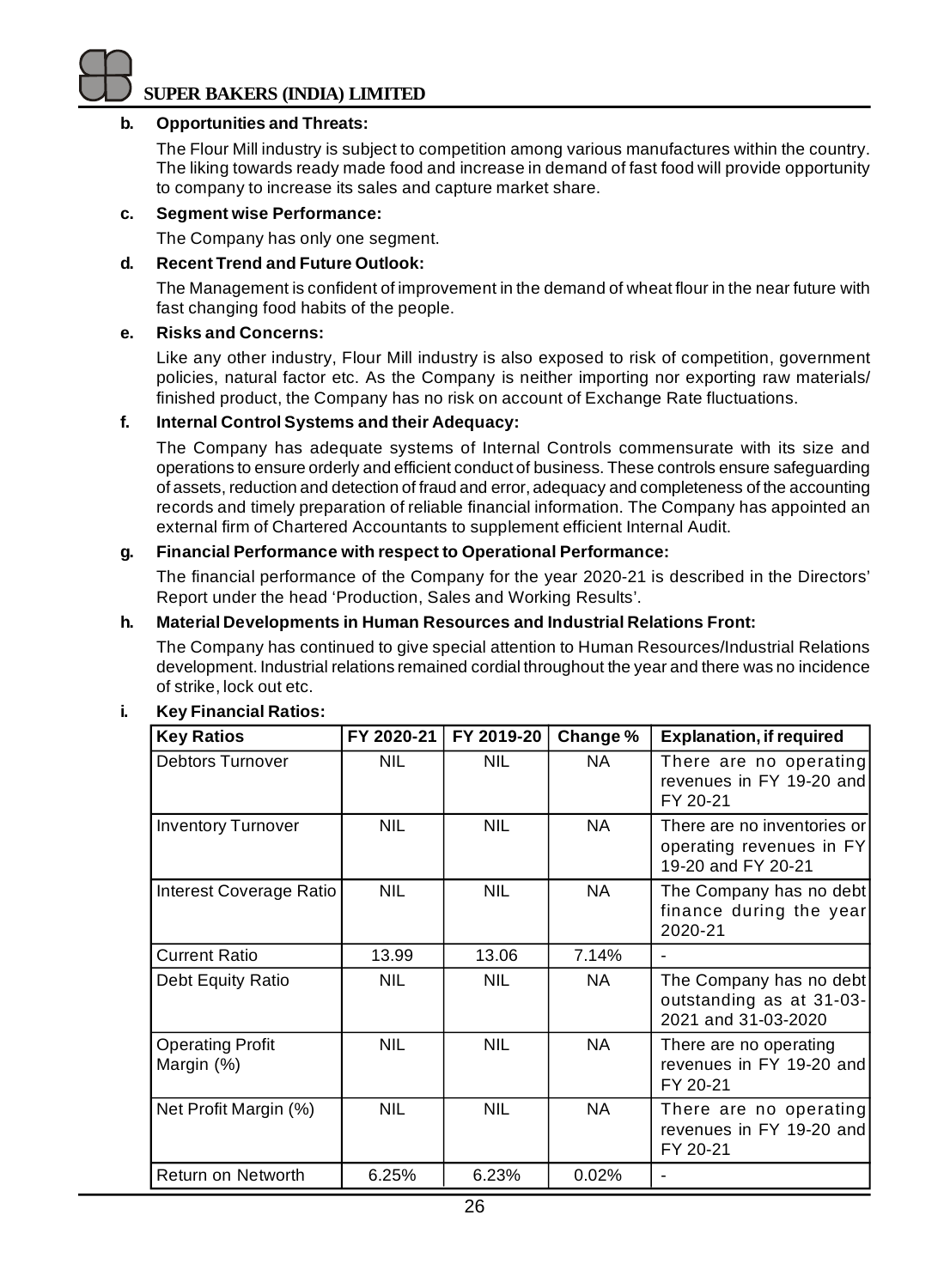## **j. Cautionary Statement:**

Statement in this Management Discussion and Analysis Report, describing the Company's objectives, estimates and expectations may constitute 'Forward Looking Statements' within the meaning of applicable laws or regulations. Actual results might differ materially from those either expressed or implied.

#### **11. DISCLOSURES:**

- a) The Company has not entered into any transaction of material nature with the Promoters, the Directors or the Management that may have any potential conflict with the interest of the Company. The Company has no subsidiary.
- b) There has neither been any non compliance of any legal provision of applicable law, nor any penalty, stricture imposed by the Stock Exchange/s or SEBI or any other authorities, on any matters related to Capital Market during the last three years.
- c) The Company has established the Vigil Mechanism, by formulating Whistle Blower Policy (WBP), for Directors and Employees of the Company to report their genuine concerns or grievances to the Company. All the Board Members and Senior Management personnel have affirmed compliance with the policy of Vigil Mechanism.
- d) The Company has implemented Vigil Mechanism and Whistle Blower Policy and it is hereby affirmed that no personnel have been denied access to the Audit Committee.
- e) The Company is in compliance with all mandatory requirements under Listing Regulations. Adoption of non-mandatory requirements of Listing Regulations is being reviewed by the Board from time to time.
- f) The policy on related party transactions is disclosed on the Company's website viz. [www.superbread.com](http://www.superbread.com)
- g) Disclosure of Accounting Treatment:

Your Company has followed all relevant Indian Accounting Standards (Ind AS) as per the Companies (Indian Accounting Standards) Rules, 2015 and the Companies (Indian Accounting Standards) (Amendment) Rules, 2016 notified under Section 133 of the Companies Act, 2013 (the 'Act') and other relevant provisions of the Act.

- h) The Company has not raised any funds through Preferential Allotment or Qualified Institutions Placement (QIP) during the financial year and hence no disclosure is required with respect to Clause 10(h) of Para C of Schedule V of the SEBI (Listing Obligations and Disclosure Requirements) Regulations, 2015.
- i) A Certificate from M/s. Kashyap R. Mehta & Associates, Practicing Company Secretaries to the effect that none of the directors on the board of the company have been debarred or disqualified from being appointed or continuing as directors of companies by the Board/Ministry of Corporate Affairs or any such statutory authority has been attached as **Annexure – C.**
- j) During the financial year, the Board of Directors of the Company has not rejected any recommendation of any committee of the Board which was mandatorily required under the Companies Act, 2013 or the Listing Regulations.
- k) The details of total fees for all services paid by the Company to the statutory auditor of the Company viz. M/s. O. P. Bhandari & Co. and all entities in the network firm/network entity of which the statutory auditor is a part are as follows:

| Type of fee       | 2020-21 | 2019-20 |
|-------------------|---------|---------|
| <b>Audit Fees</b> | 40.000  | 40.000  |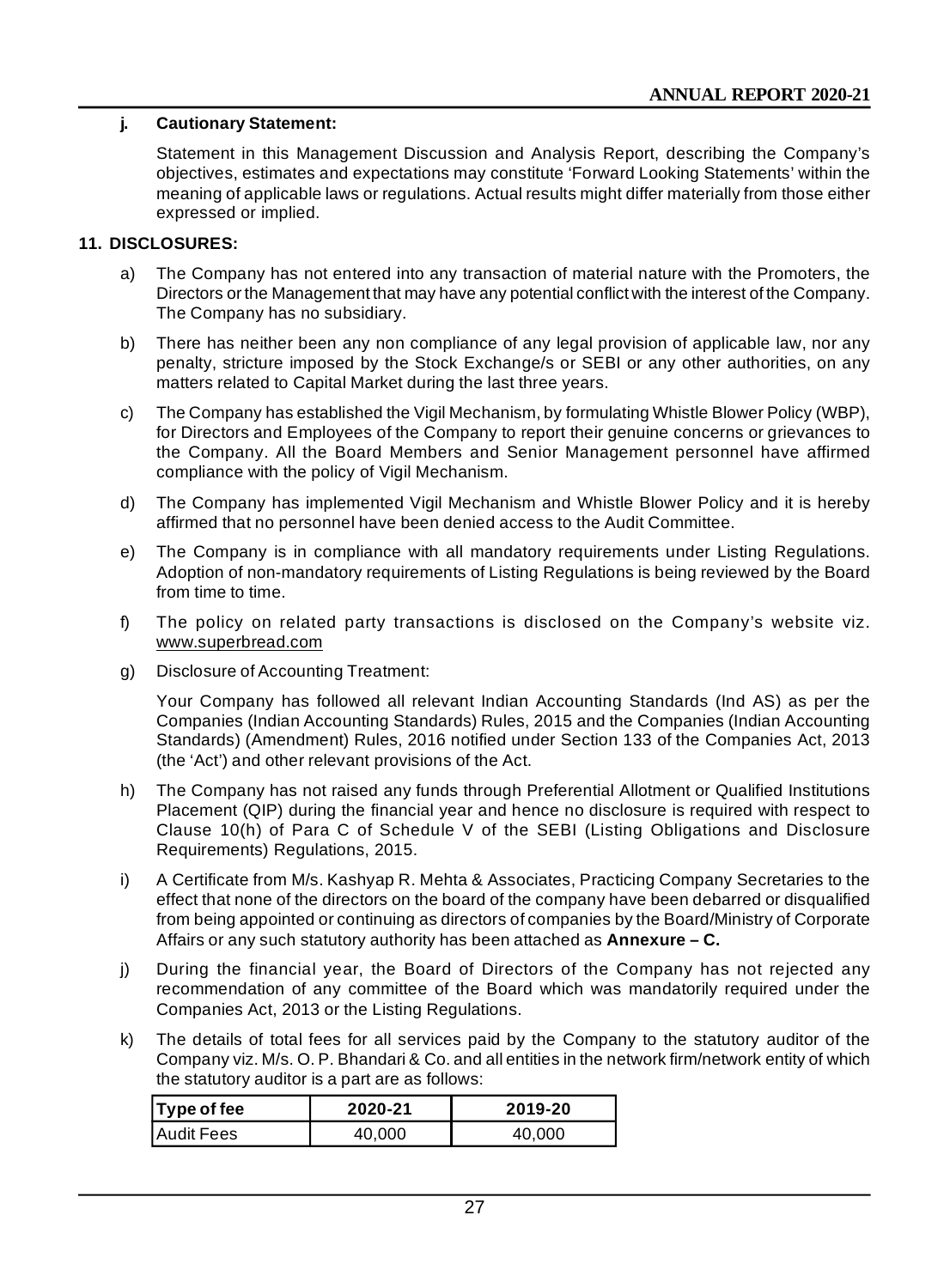l) disclosures in relation to the Sexual Harassment of Women at Workplace (Prevention, Prohibition and Redressal) Act, 2013:

| Sr. No. | <b>Particulars</b>                                     | No. of complaints |
|---------|--------------------------------------------------------|-------------------|
|         | Complaints filed during the financial year             | Nil               |
|         | Complaints disposed of during the financial year       | Nil               |
|         | Complaints pending as at the end of the financial year | Nil               |

## **12. DETAILS OF NON COMPLIANCE CORPORATE GOVERNANCE REQUIREMENT:**

There was no non-compliance during the year and no penalties were imposed or strictures passed on the Company by the Stock Exchanges, SEBI or any other statutory authority.

#### **13. NON-MANDATORY REQUIREMENTS OF REGULATION 27 (1) & PART E OF SCHEDULE II OF THE LISTING REGULATIONS:**

- i. The Company has a Non Executive Chairman.
- ii. The quarterly / half yearly results are not sent to the shareholders. However, the same are published in the newspapers and also posted on the Company's website.
- iii. The Company's financial statements for the financial year 2020-21 do not contain any audit qualification.
- iv. The internal auditors report to the Audit Committee.
- **14**. The Company, on voluntary basis, is in compliance with the corporate governance requirements specified in Regulation 17 to 27 and Clause (b) to (i) of sub-regulation (2) of Regulation 46 of SEBI Regulations.

**For and on behalf of the Board,**

Place : Ahmedabad **Shankar T. Ahuja** Date : 26th July, 2021 **Chairman**

**(DIN:00064572)**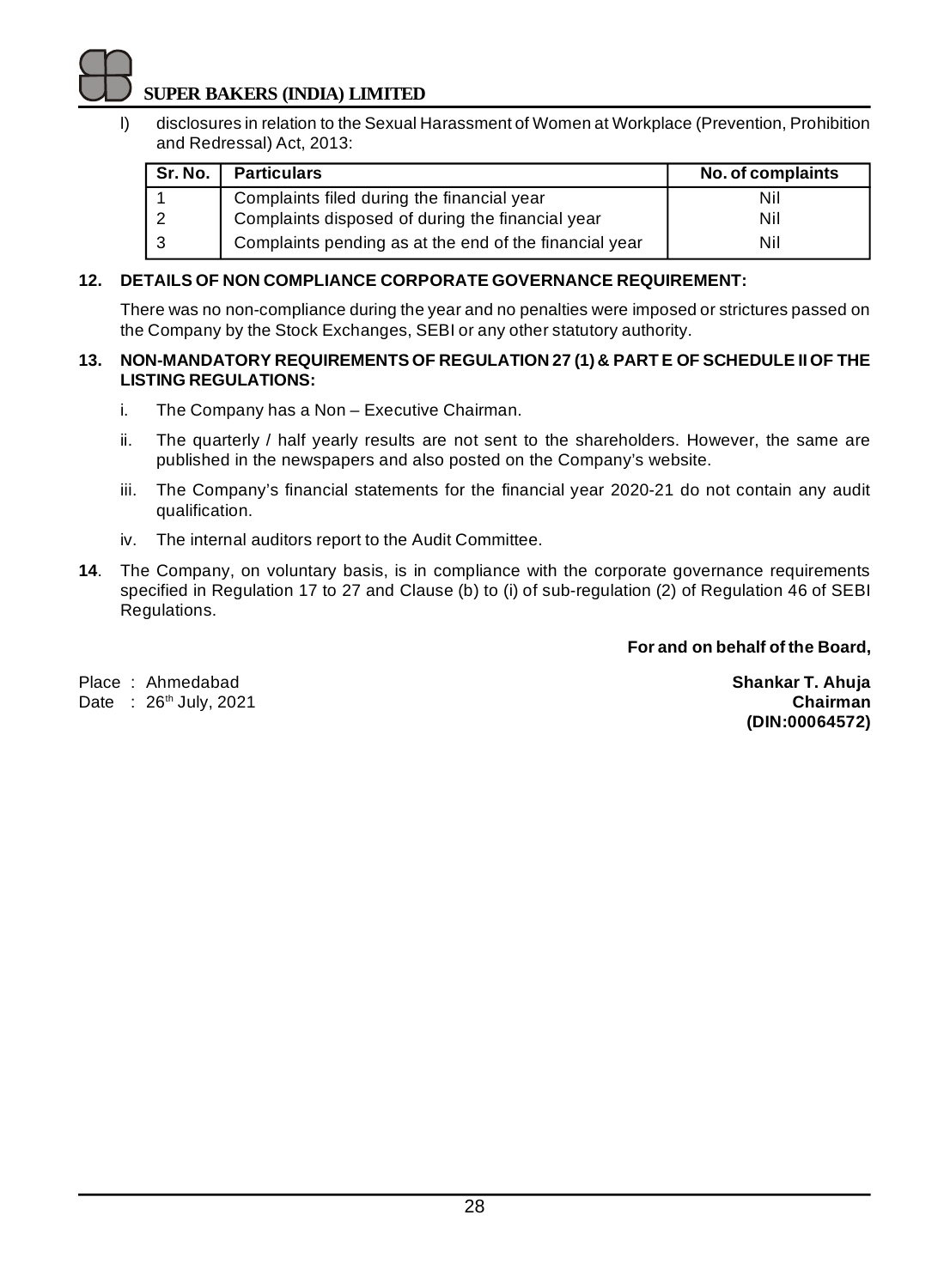## **DECLARATION**

All the Board Members and Senior Management Personnel of the Company have affirmed the compliance with the provisions of the code of conduct of Board of Directors and Senior Management for the year ended on 31st March, 2021

#### **For Super Bakers (India) Limited,**

| Place: Ahmedabad         | Anil S. Ahuia            | Thakurdas D. Jaswani |
|--------------------------|--------------------------|----------------------|
| Date : $26th$ July, 2021 | <b>Managing Director</b> | <b>CFO</b>           |
|                          | (DIN:00064596)           | (PAN:AFTPJ5260R)     |

## **CERTIFICATE**

#### **To The Members of Super Bakers (India) Limited,**

We have examined the compliance of conditions of Corporate Governance by Super Bakers (India) Limited, for the year ended on 31st March, 2021 and also up to the date of this report as stipulated in Securities and Exchange Board of India (Listing Obligations and Disclosure Requirements) Regulations, 2015 ("LODR").

The compliance of conditions of corporate governance is the responsibility of the management. Our examination has been limited to procedures and implementation thereof, adopted by the Company for ensuring the compliance of conditions of Corporate Governance as stipulated in LODR. It is neither an audit nor an expression of opinion on the financial statements of the Company.

In our opinion and to the best of our information and according to the explanations given to us, and based on the representations made by the Directors and the Management, we certify that the Company has complied with the conditions of Corporate Governance as stipulated in Regulations 17 to 27, clauses (b) to (i) of sub-regulation (2) of regulation 46, para C, D and E of Schedule V and Part E of Schedule II of LODR.

As per representation received from the Registrars of the Company, we state that as per records maintained by the Stakeholders' Relationship Committee, no investor grievance remaining unattended/ pending for more than 30 days.

We further state that such compliance is neither an assurance as to the future viability of the Company nor the efficiency or effectiveness with which the management has conducted the affairs of the Company.

> **For, KASHYAP R. MEHTA & ASSOCIATES COMPANY SECRETARIES FRN: S2011GJ166500**

Place: Ahmedabad

**KASHYAP R. MEHTA** Date : 26th July, 2021 **FCS-1821 : COP-2052PR-583/2019 UDIN: F001821C000686395**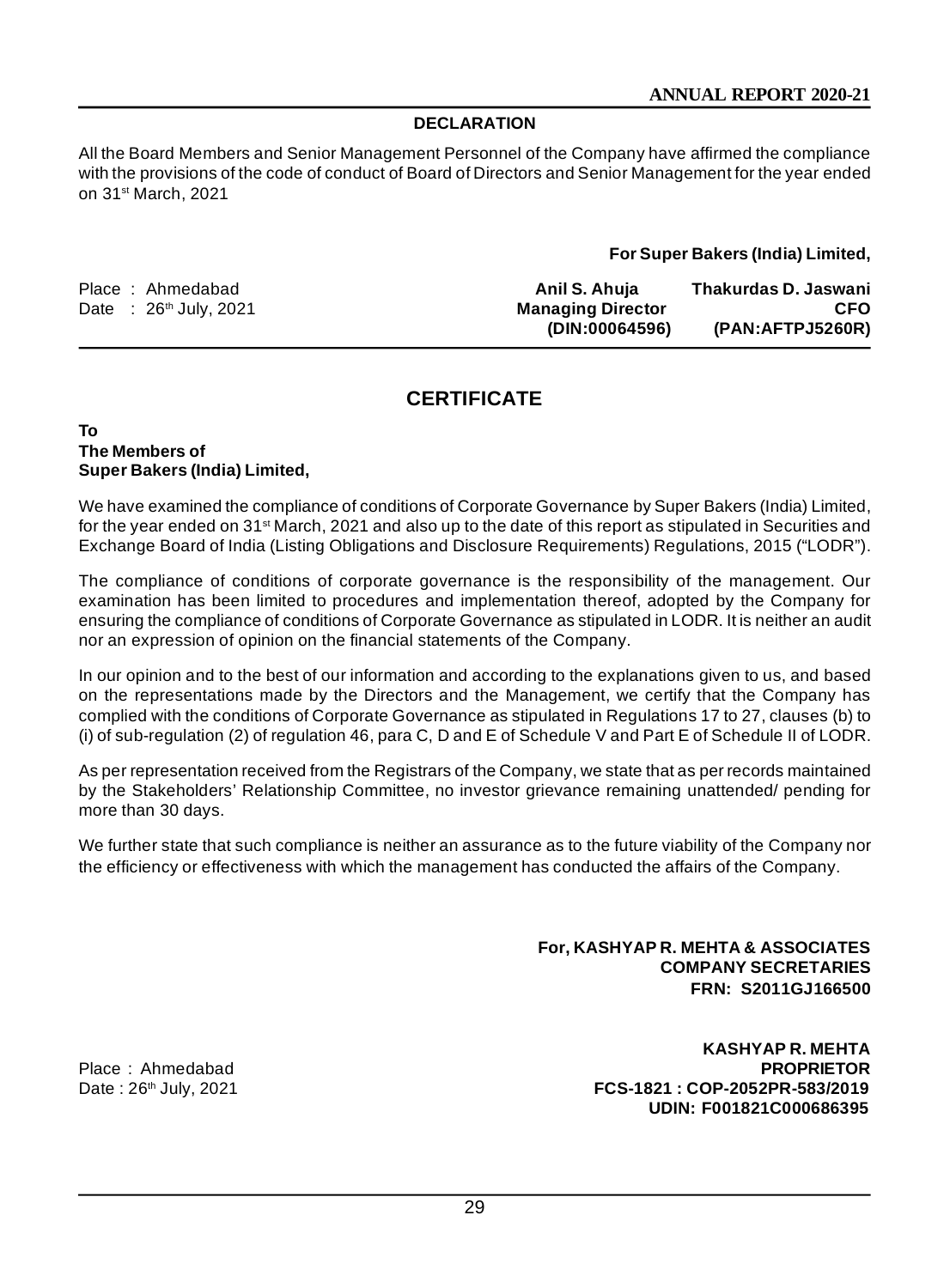

#### **ANNEXURE - B**

## **FORM NO. MR-3**

## **SECRETARIAL AUDIT REPORT FOR THE FINANCIAL YEAR ENDED ON 31ST MARCH, 2021**

*[Pursuant to section 204(1) of the Companies Act, 2013 and Rule No.9 of the Companies (Appointment and Remuneration of Managerial Personnel) Rules, 2014]*

#### **To,**

## **The Members,**

## **Super Bakers (India) Limited**

We have conducted the Secretarial Audit of the compliance of applicable statutory provisions and the adherence to good corporate practices by **Super Bakers (India) Limited** [CIN: L74999GJ1994PLC021521] ('hereinafter called the Company') having Registered Office at Nr. Bank of Baroda, Anil Starch Road, Naroda Road, Ahmedabad, Gujarat - 380 025. The Secretarial Audit was conducted in a manner that provided us a reasonable basis for evaluating the corporate conducts / statutory compliances and expressing our opinion thereon.

Based on our verification of the Company's books, papers, minute books, forms and returns filed and other records maintained by the Company and also the information provided by the Company, its officers, agents and authorized representatives during the conduct of secretarial audit, we hereby report that in our opinion, the Company has, during the audit period covering the financial year ended on **31st March, 2021** complied with the statutory provisions listed hereunder and also that the Company has proper Board-processes and compliance-mechanism in place to the extent, in the manner and subject to the reporting made hereinafter: We have examined the books, papers, minute books, forms and returns filed and other records maintained by the Company for the financial year ended on 31<sup>st</sup> March, 2021 according to the provisions of:

- (i) The Companies Act, 2013 (the Act) and the rules made there under;
- (ii) The Securities Contracts (Regulation) Act, 1956 ('SCRA') and the rules made there under;
- (iii) The Depositories Act, 1996 and the Regulations and Bye-laws framed there under;
- (iv) Foreign Exchange Management Act, 1999 and the rules and regulations made there under to the extent of Foreign Direct Investment, Overseas Direct Investment and External Commercial Borrowings;
- (v) The following Regulations and Guidelines prescribed under the Securities and Exchange Board of India Act, 1992 ('SEBI Act'):
	- (a) The Securities and Exchange Board of India (Substantial Acquisition of Shares and Takeovers) Regulations, 2011
	- (b) The Securities and Exchange Board of India (Prohibition of Insider Trading) Regulations, 2015.
	- (c) The Securities and Exchange Board of India (Issue of Capital and Disclosure Requirements) Regulations, 2018 (Not Applicable during the audit period)
	- (d) The Securities and Exchange Board of India (Share Based Employee Benefits) Requirements, 2014 (Not Applicable during the audit period)
	- (e) The Securities and Exchange Board of India (Issue and Listing of Debt Securities) Regulations, 2008 (Not Applicable during the audit period)
	- (f) The Securities and Exchange Board of India (Registrars to an Issue and Share Transfer Agents) Regulations, 1993 regarding the Companies Act and dealing with client
	- (g) The Securities and Exchange Board of India (Delisting of Equity Shares) Regulations, 2009 (Not Applicable during the audit period)
	- (h) The Securities and Exchange Board of India (Buyback of Securities) Regulations, 2018 (Not Applicable during the audit period); and
- (vi) Various common laws applicable to the manufacturing and other activities of the Company such as Labour Laws, Pollution Control Laws, Land Laws etc. and sector specific laws such as The Food Safety and Standards Act, 2006, Food Safety and Standards (Packaging and Labeling) Regulations, 2011, The Prevention of Food Adulteration Act, 1954, Essential Commodities Act, 1955 (in relation to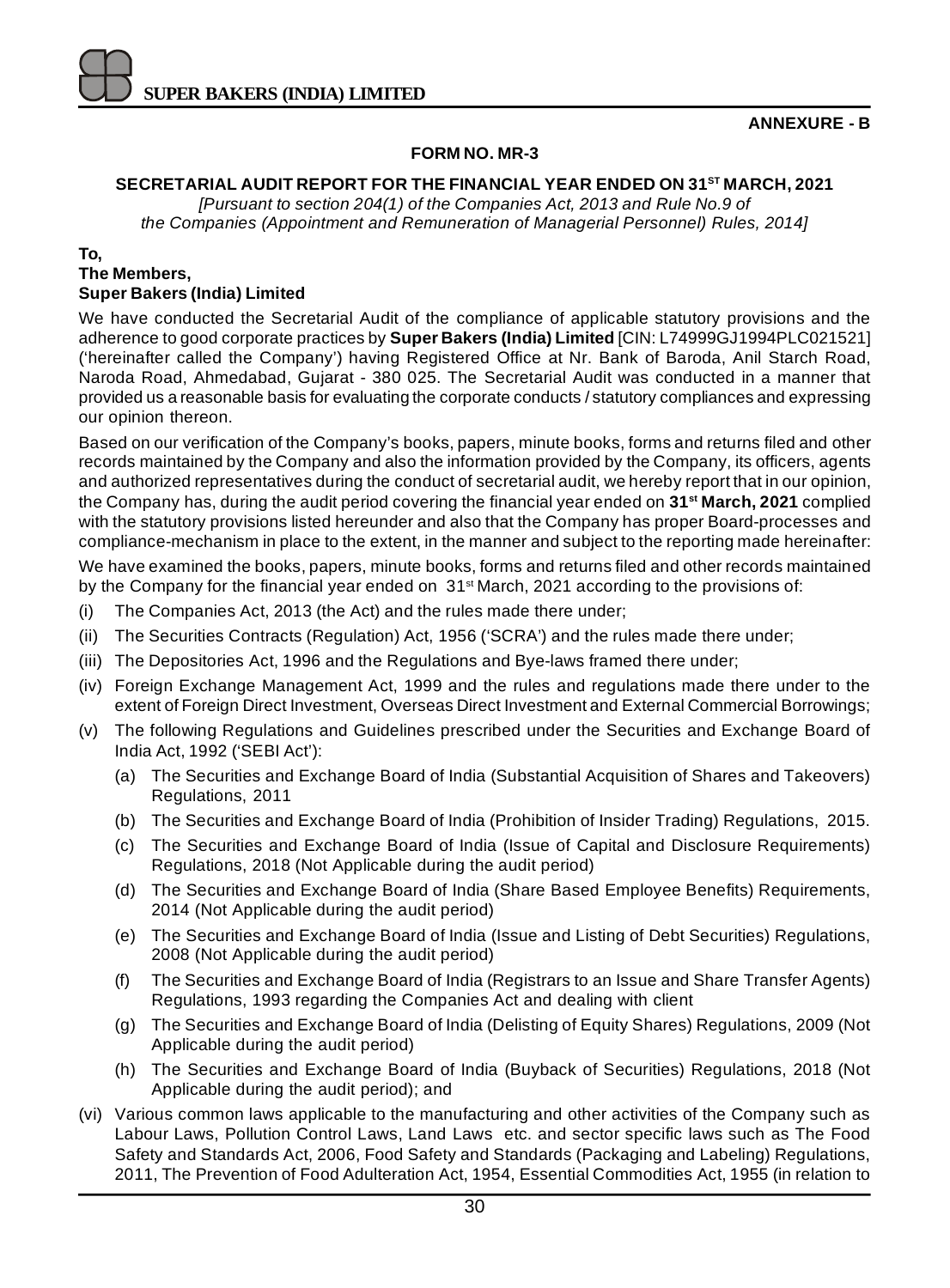food) and Standard of Weights and Measures (Packaged Commodities) Rules, 1977 for which we have relied on Certificates/ Reports/ Declarations/Consents/Confirmations obtained by the Company from the experts of the relevant field such as Advocate, Labour Law Consultants, Engineers, Occupier of the Factories, Registered Valuers, Chartered Engineers, Factory Manager, Chief Technology Officer of the Company, Local Authorities, Effluent Treatment Adviser etc. and have found that the Company is generally regular in complying with the provisions of various applicable Acts.

We have also examined compliance with the applicable clauses of the following:

- (i) Secretarial Standards SS 1 & SS 2 issued by The Institute of Company Secretaries of India.
- (ii) Securities and Exchange Board of India (Listing Obligations and Disclosure Requirements) Regulations, 2015 and the Listing Agreement entered into by the Company with Stock Exchanges.

During the period under review the Company has complied with the provisions of the Act, Rules, Regulations, Guidelines, Standards, etc. mentioned above.

We further report that:

The Board of Directors of the Company is duly constituted with proper balance of Executive Directors, Non-Executive Directors and Independent Directors. There were no changes in the composition of the Board of Directors that took place during the period under review.

Adequate notice is given to all directors to schedule the Board Meetings, agenda and detailed notes on agenda were sent at least seven days in advance, and a system exists for seeking and obtaining further information and clarifications on the agenda items before the meeting and for meaningful participation at the meeting.

Majority decision is carried through while the dissenting members' views are captured and recorded as part of the minutes.

We further report that there are adequate systems and processes in the Company commensurate with the size and operations of the Company to monitor and ensure compliance with applicable laws, rules, regulations and guidelines.

We further report that during the audit period, the Company has duly passed Special Resolution for reappointment of Mr. Anil S. Ahuja (DIN: 00064596) as Managing Director of the Company for a period of 3 years with effect from 1<sup>st</sup> January, 2020 to 31<sup>st</sup> December, 2022 at the 26<sup>th</sup> Annual General Meeting of the members of the Company held on 23<sup>rd</sup> September, 2020 through Video Conferencing ("VC")/ Other Audio Visual Means ("OAVM").

> **For K. JATIN & CO., COMPANY SECRETARIES FRN: S2017GJ508600**

**JATIN KAPADIA PROPRIETOR** Place : Ahmedabad **ACS-26725 COP-12043** Date : 26th July, 2021 **UDIN:A026725C000686483**

**Note:** This report is to be read with our letter of even date which is annexed as **Annexure-1** and forms an integral part of this report.

**Disclaimer:** Due to restricted movement amid COVID-19 pandemic, we have conducted the assignment by examining the Secretarial Records including Minutes, Documents, Registers and other records etc., and some of them received by way of electronic mode from the Company and could not be verified from the original records. The management has confirmed that the records submitted to us are true and correct. This Report is limited to the Statutory Compliances on laws / regulations /guidelines listed in our report which have been complied by the Company up to the date of this Report pertaining to Financial Year 2020-21. We are not commenting on the Statutory Compliances whose due dates are extended by Regulators from time to time due to COVID-19 or still there is time line to comply with such compliances.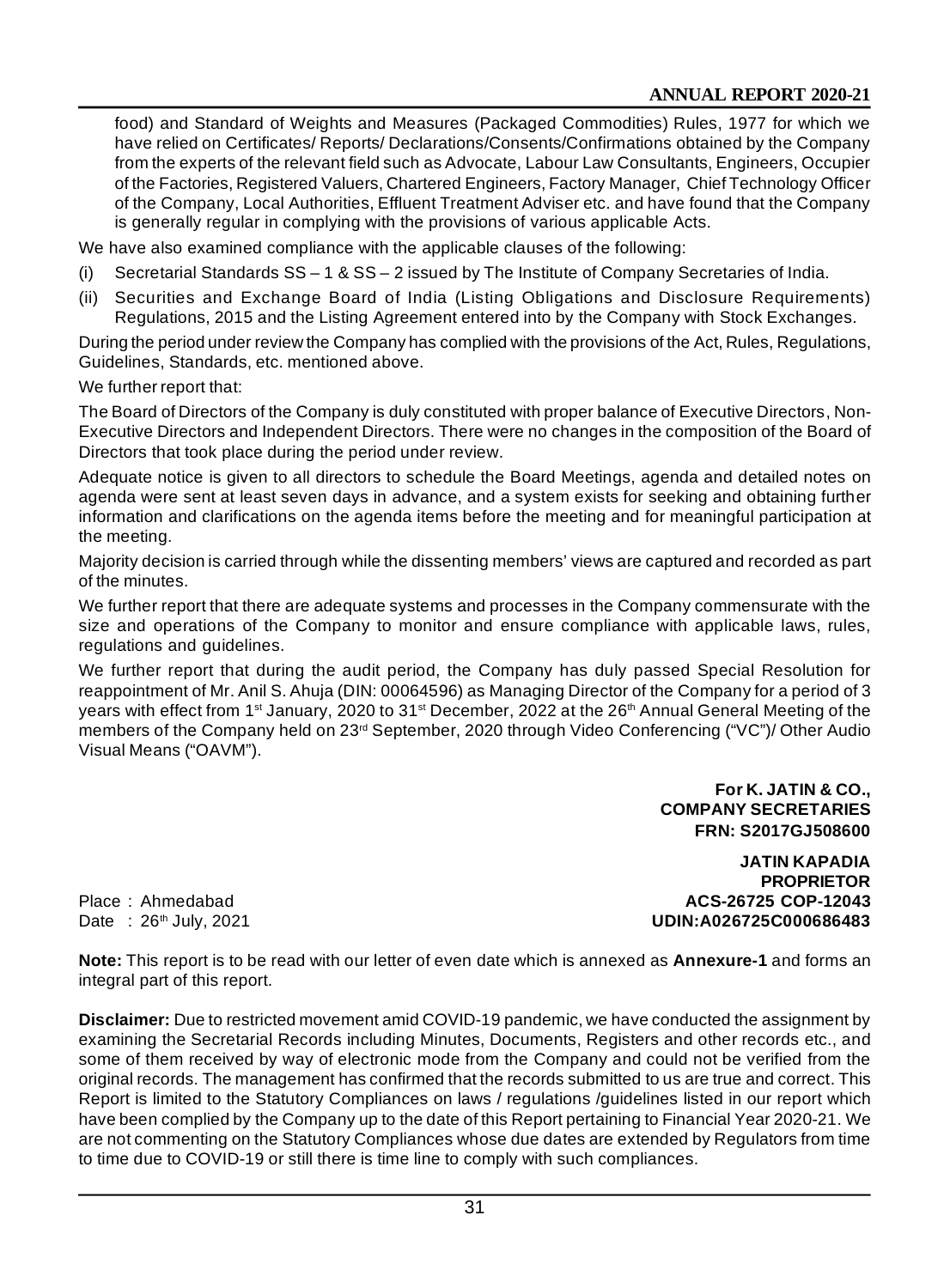**ANNEXURE - 1**

#### **To, The Members, Super Bakers (India) Limited**

Our report of even date is to be read along with this letter.

- 1. Maintenance of secretarial record is the responsibility of the management of the company. Our responsibility is to express an opinion on these secretarial records based on our audit.
- 2. We have followed the audit practices and processes as were appropriate to obtain reasonable assurance about the correctness of the contents of the Secretarial records. The verification was done on test basis to ensure that correct facts are reflected in secretarial records. We believe that the processes and practices, we followed provide a reasonable basis for our opinion.
- 3. We have not verified the correctness and appropriateness of financial records and Books of Accounts of the company.
- 4. Where ever required, we have obtained the Management representation about the compliance of laws, rules and regulations and happening of events etc.
- 5. The compliance of the provisions of Corporate and other applicable laws, rules, regulations, standards is the responsibility of management. Our examination was limited to the verification of procedures on test basis.
- 6. The Secretarial Audit report is neither an assurance as to the future viability of the company nor of the efficacy or effectiveness with which the management has conducted the affairs of the company.

**For K. JATIN & CO., COMPANY SECRETARIES FRN: S2017GJ508600**

**JATIN KAPADIA PROPRIETOR** Place : Ahmedabad **ACS-26725 COP-12043** Date : 26th July, 2021 **UDIN:A026725C000686483**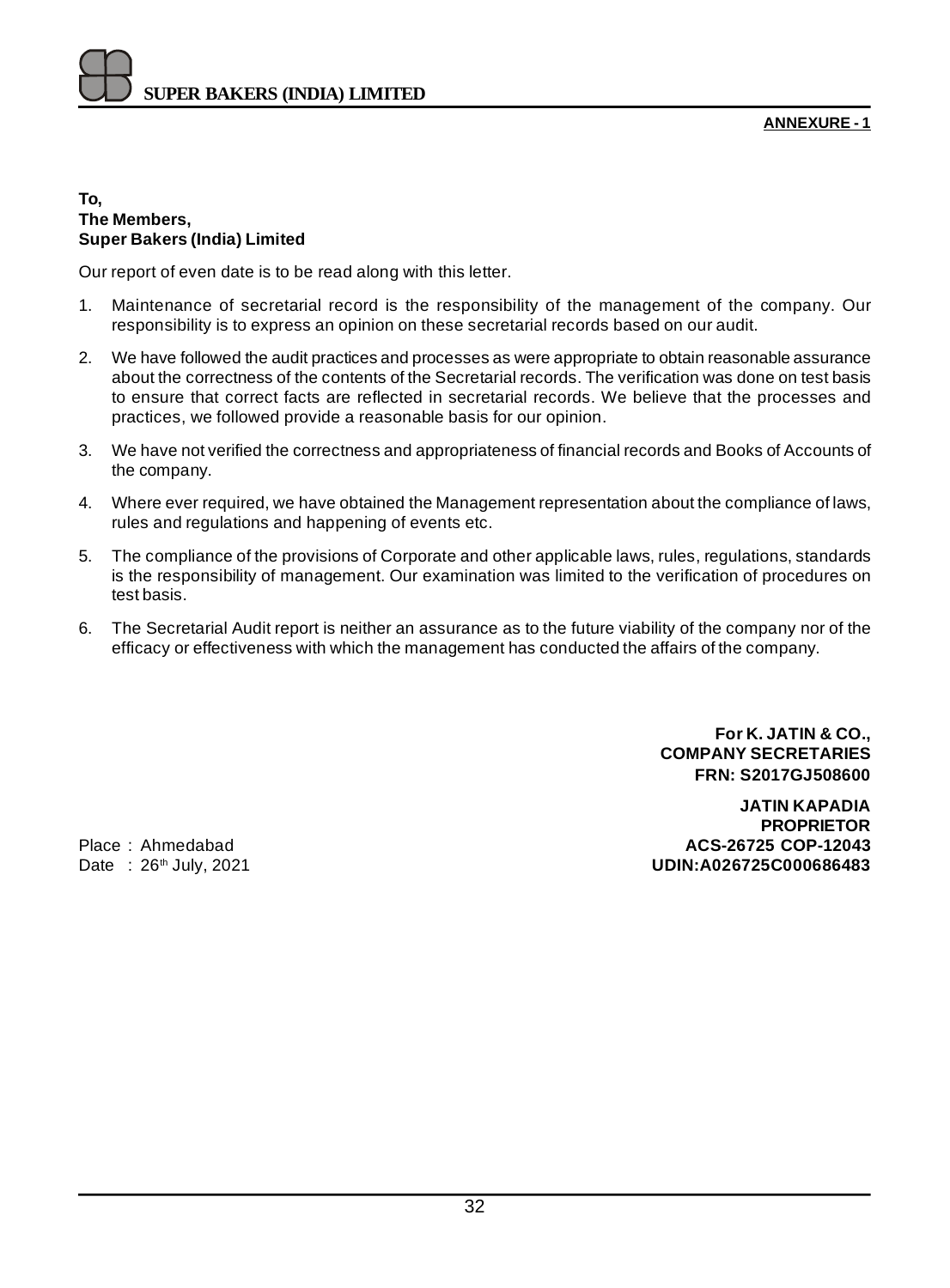#### **Annexure - C**

#### **CERTIFICATE OF NON-DISQUALIFICATION OF DIRECTORS**

[Pursuant to Regulation 34(3) and Schedule V Para C clause (10)(i) of the SEBI (Listing Obligations and Disclosure Requirements) Regulations, 2015]

To, The Members of **Super Bakers (India) Limited** Near Hirawadi Char Rasta, Anil Starch Mill Road, Naroda, Ahmedabad – 380025

We have examined the relevant registers, records, forms, returns and disclosures received from the Directors of **Super Bakers (India) Limited** having CIN: L74999GJ1994PLC021521 and having registered office at Near Hirawadi Char Rasta, Anil Starch Mill Road, Naroda, Ahmedabad – 380 025 (hereinafter referred to as 'the Company'), produced before us by the Company for the purpose of issuing this Certificate, in accordance with Regulation 34(3) read with Schedule V Para-C Sub clause 10(i) of the Securities Exchange Board of India (Listing Obligations and Disclosure Requirements) Regulations, 2015.

In our opinion and to the best of our information and according to the verifications (including Directors Identification Number (DIN) status at the portal ([www.mca.gov.in\)](http://www.mca.gov.in)) as considered necessary and explanations furnished to me / us by the Company & its officers, we hereby certify that none of the Directors on the Board of the Company as stated below for the Financial Year ending on 31<sup>st</sup> March, 2021 have been debarred or disqualified from being appointed or continuing as Directors of companies by the Securities and Exchange Board of India, Ministry of Corporate Affairs or any such other Statutory Authority:

| Sr. No. I | Name of Director                    | <b>DIN</b> | Date of appointment in Company |
|-----------|-------------------------------------|------------|--------------------------------|
|           | Shankarlal Tekchand Ahuja           | 00064572   | 11-03-1994                     |
| 2         | Anil Shankarlal Ahuja <sup>\$</sup> | 00064596   | 11-03-1994                     |
| 3         | Sunil Ahuja Shankarlal              | 00064612   | 11-03-1994                     |
| 4         | Arvindkumar Purshottamdas Thakkar   | 00277501   | 29-07-2014                     |
| 5         | Unnati Sandipkumar Bane             | 07321420   | 21-10-2015                     |
| 6         | Hargovind Haribhai Parmar           | 07567629   | 20-07-2016                     |

\$ re-appointed as Managing Director of the Company for a period of 3 years with effect from 1<sup>st</sup> January, 2020 to 31<sup>st</sup> December, 2022 vide special resolution passed at the 26<sup>th</sup> Annual General Meeting held on 23rd September, 2020.

Ensuring the eligibility of for the appointment/ continuity of every Director on the Board is the responsibility of the management of the Company. Our responsibility is to express an opinion on these based on our verification. This certificate is neither an assurance as to the future viability of the Company nor of the efficiency or effectiveness with which the management has conducted the affairs of the Company.

#### **For, KASHYAP R. MEHTA & ASSOCIATES Company Secretaries FRN: S2011GJ166500**

**KASHYAP R. MEHTA Proprietor** Place : Ahmedabad **FCS-1821 : COP-2052PR-583/2019** Date : 26th July, 2021 **UDIN:F001821C000686373**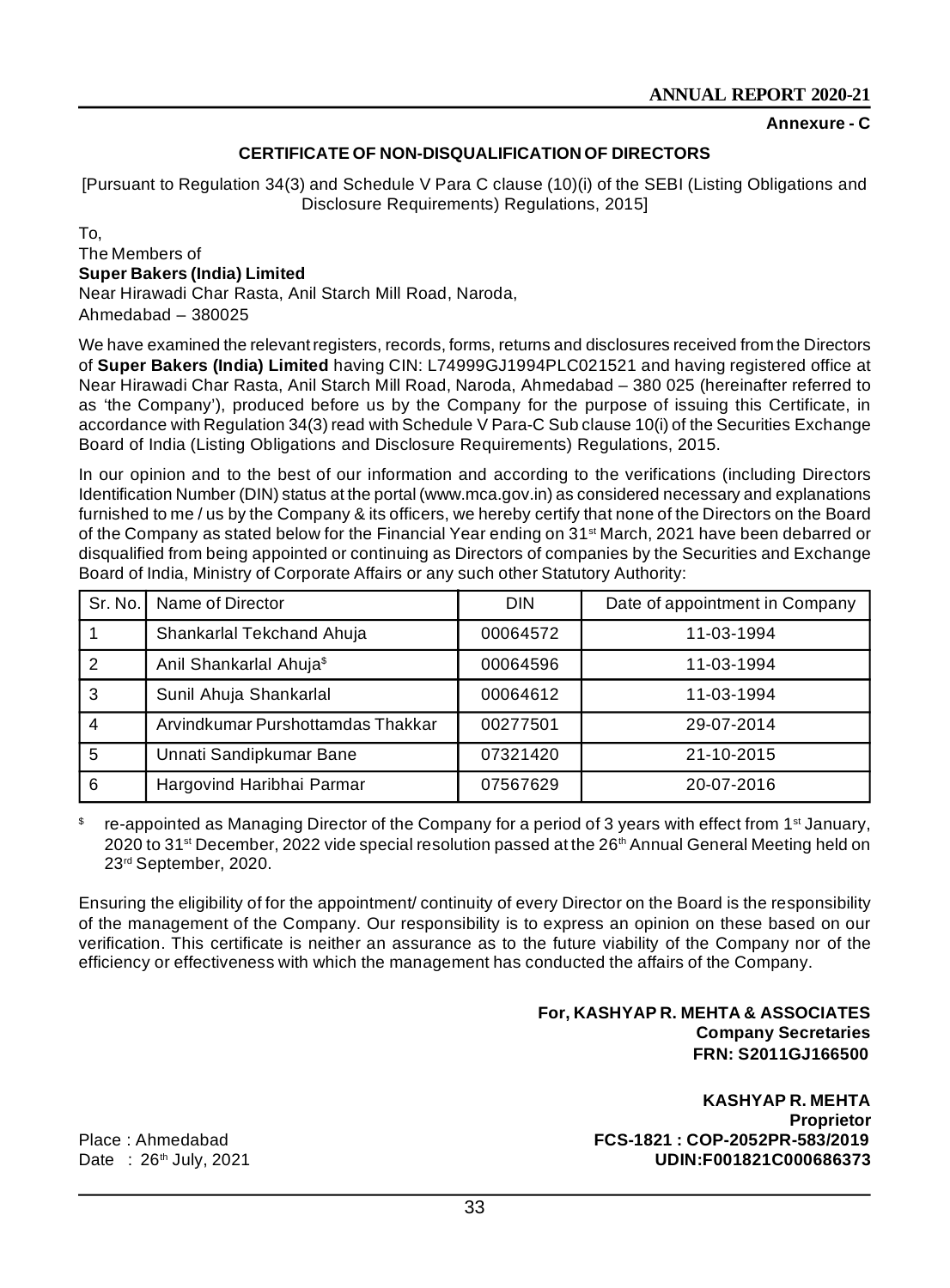

## **INDEPENDENT AUDITOR**'**S REPORT**

#### **To, The Members of SUPER BAKERS (INDIA) LIMITED**

## **Report on the Audit of the Financial Statements**

## **Opinion**

We have audited the accompanying financial statements of Super Bakers (India) Limited ("the Company"), which comprise the Balance Sheet as at March 31, 2021, the Statement of Profit and Loss, including the Statement of Other Comprehensive Income, the Statement of Changes in Equity and the Statement of Cash Flowsfor the year then ended, and notes to the financial statements, including a summary of the significant accounting policies and other explanatory information.

In our opinion and to the best of our information and according to the explanations given to us, the aforesaid financial statements give the information required by the Companies Act, 2013 ("the Act") in the manner so required and give a true and fair view in conformity with the accounting principles generally accepted in India, of the state of affairs of the Company as at March 31, 2021, its profit including other comprehensive income, the changes in equity and its cash flows for the year ended on that date.

#### **Basis for Opinion**

We conducted our audit of the financial statements in accordance with the Standards on Auditing (SAs),as specified under section 143(10) of the Act. Our responsibilities under those Standards are further described in the *Auditor's Responsibilities for the Audit of the Financial Statements* section of our report. We are independent of the Company in accordance with the 'Code of Ethics'issued by the Institute of Chartered Accountants of India together with the ethical requirements that are relevant to our audit of the financial statements under the provisions of the Act and the Rules made thereunder, and we have fulfilled our other ethical responsibilities in accordance with these requirements and the Code of Ethics. We believe that the audit evidence we have obtained is sufficient and appropriate to provide a basis for our opinion on the financial statements.

## **Key Audit Matters**

Key audit matters are those matters that, in our professional judgment, were of most significance in our audit of the financial statements for the financial year ended March 31, 2021. These matters were addressed in the context of our audit of the financial statements as a whole, and in forming our opinion thereon, and we do not provide a separate opinion on these matters.

We have determined that there are no key audit matters to communicate in our report.

## **Information Other than the Financial Statements and Auditor's Report Thereon**

The Company's Board of Directors is responsible for the other information. The other information comprises the information included in the Company's annual report but does not include the financial statements and our auditor's report thereon.

Our opinion on the financial statements does not cover the other information and we do not express any form of assurance conclusion thereon.

In connection with our audit of the financial statements, our responsibility is to read the other information and, in doing so, consider whether the other information is materially inconsistent with the financial statements or our knowledge obtained in the audit or otherwise appears to be materially misstated. If, based on the work we have performed, we conclude that there is a material misstatement of this other information, we are required to report that fact. We have nothing to report in this regard.

## **Responsibilities of Management and Those Charged with Governance for the Financial Statements**

The Company's Board of Directors is responsible for the matters stated in section 134(5) of the Act with respect to the preparation of these financial statements that give a true and fair view of the financial position,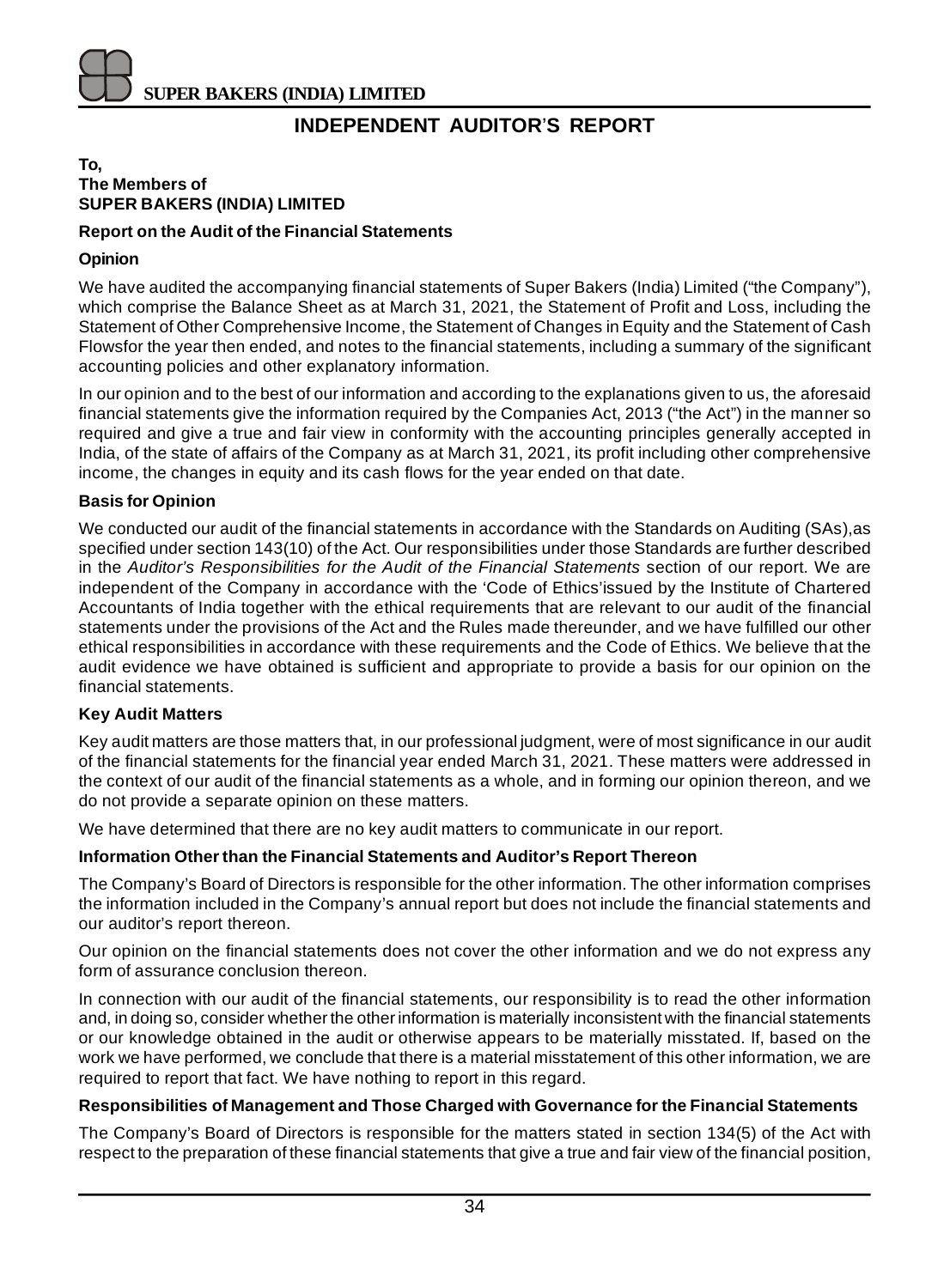financial performance including other comprehensive income, changes in equity and cash flows of the Company in accordance with the Ind AS and other accounting principles generally accepted in India. This responsibility also includes maintenance of adequate accounting records in accordance with the provisions of the Act for safeguarding of the assets of the Company and for preventing and detecting frauds and other irregularities; selection and application of appropriate accounting policies; making judgments and estimates that are reasonable and prudent; and the design, implementation and maintenance of adequate internal financial controls, that were operating effectively for ensuring the accuracy and completeness of the accounting records, relevant to the preparation and presentation of the financial statements that give a true and fair view and are free from material misstatement, whether due to fraud or error.

In preparing the financial statements, management is responsible for assessing the Company's ability to continue as a going concern, disclosing, as applicable, matters related to going concern and using the going concern basis of accounting unless management either intends to liquidate the Company or to cease operations, or has no realistic alternative but to do so.

The Board of Directors are responsible for overseeing the Company's financial reporting process.

## **Auditor's Responsibility for the Audit of the Financial Statements**

Our objectives are to obtain reasonable assurance about whether the financial statements as a whole are free from material misstatement, whether due to fraud or error, and to issue an auditor's report that includes our opinion. Reasonable assurance is a high level of assurance, but is not a guarantee that an audit conducted in accordance with SAs will always detect a material misstatement when it exists. Misstatements can arise from fraud or error and are considered material if, individually or in the aggregate, they could reasonably be expected to influence the economic decisions of users taken on the basis of these financial statements.

As part of an audit in accordance with SAs, we exercise professional judgment and maintain professional scepticism throughout the audit. We also:

- Identify and assess the risks of material misstatement of the financial statements, whether due to fraud or error, design and perform audit procedures responsive to those risks, and obtain audit evidence that is sufficient and appropriate to provide a basis for our opinion. The risk of not detecting a material misstatement resulting from fraud is higher than for one resulting from error, as fraud may involve collusion, forgery, intentional omissions, misrepresentations, or the override of internal control.
- Obtain an understanding of internal financial controls relevant to the audit in order to design audit procedures that are appropriate in the circumstances. Under section 143(3)(i) of the Act, we are also responsible for expressing our opinion on whether the Company has adequate internal financial controls system in place and the operating effectiveness of such controls.
- Evaluate the appropriateness of accounting policies used and the reasonableness of accounting estimates and related disclosures made by management.
- Conclude on the appropriateness of management's use of the going concern basis of accounting and, based on the audit evidence obtained, whether a material uncertainty exists related to events or conditions that may cast significant doubt on the Company's ability to continue as a going concern. If we conclude that a material uncertainty exists, we are required to draw attention in our auditor's report to the related disclosures in the financial statements or, if such disclosures are inadequate, to modify our opinion. Our conclusions are based on the audit evidence obtained up to the date of our auditor's report. However, future events or conditions may cause the Company to cease to continue as a going concern.
- Evaluate the overall presentation, structure and content of the financial statements, including the disclosures, and whether the financial statements represent the underlying transactions and events in a manner that achieves fair presentation.

We communicate with those charged with governance regarding, among other matters, the planned scope and timing of the audit and significant audit findings, including any significant deficiencies in internal control that we identify during our audit.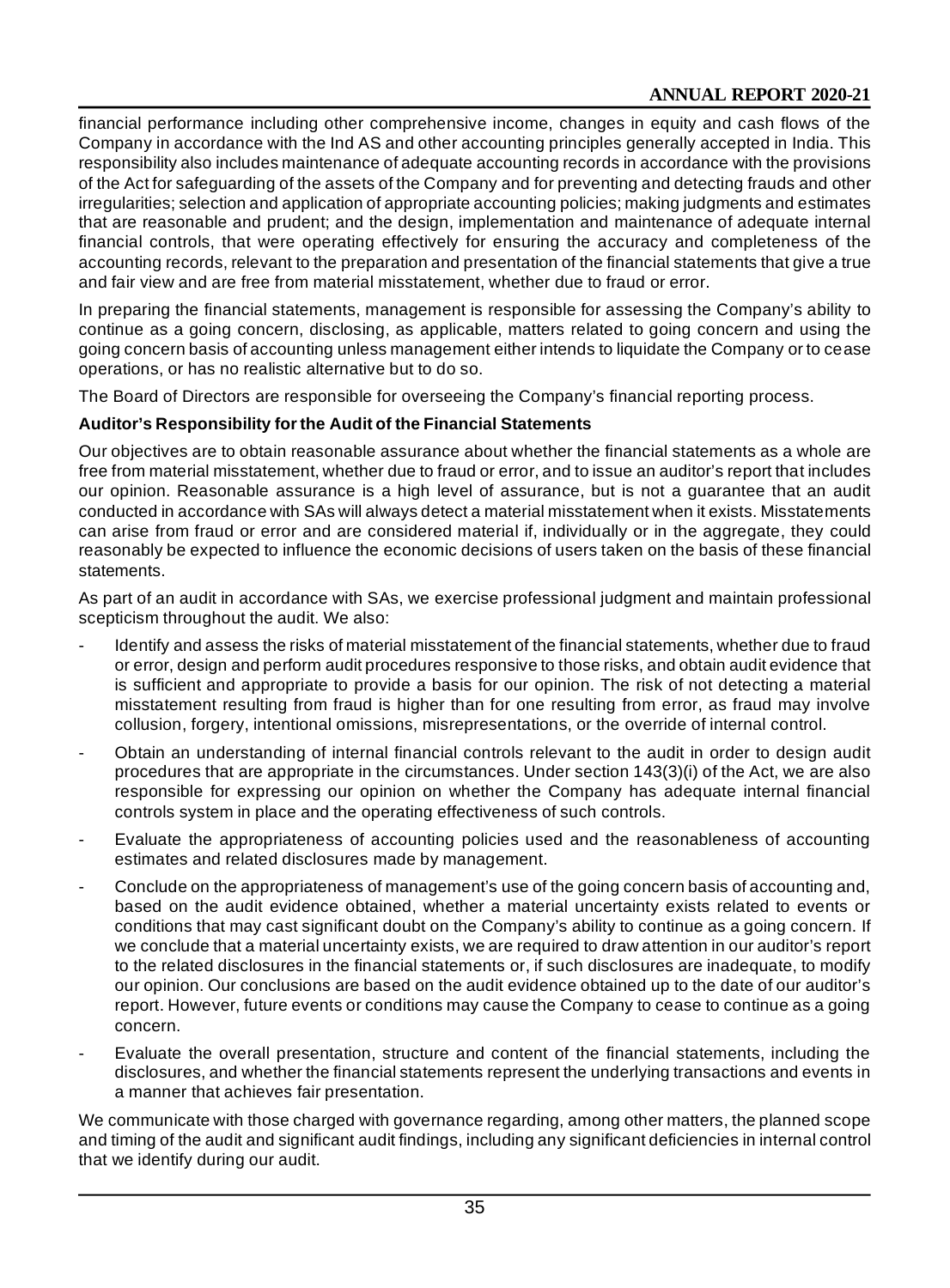We also provide those charged with governance with a statement that we have complied with relevant ethical requirements regarding independence, and to communicate with them all relationships and other matters that may reasonably be thought to bear on our independence, and where applicable, related safeguards.

From the matters communicated with those charged with governance, we determine those matters that were of most significance in the audit of the financial statements of the current period and are therefore the key audit matters. We describe these matters in our auditor's report unless law or regulation precludes public disclosure about the matter or when, in extremely rare circumstances, we determine that a matter should not be communicated in our report because the adverse consequences of doing so would reasonably be expected to outweigh the public interest benefits of such communication.

## **Report on Other Legal and Regulatory Requirements**

- 1. As required by the Companies (Auditor's Report) Order, 2016 ("the Order"), issued by the Central Government of India in terms of sub-section (11) of section 143 of the Act, we give in the **"Annexure A"** a statement on the matters specified in paragraphs 3 and 4 of the Order, to the extent applicable.
- 2. As required by Section 143(3) of the Act, we report that:
	- a. We have sought and obtained all the information and explanations which to the best of our knowledge and belief were necessary for the purposes of our audit;
	- b. In our opinion, proper books of account as required by law have been kept by the Company so far as it appears from our examination of those books;
	- c. The Balance Sheet, the Statement of Profit and Loss including Other Comprehensive Income, Statement of Changes in Equity and the Statement of Cash Flow dealt with by this Report are in agreement with the books of account;
	- d. In our opinion, the aforesaid financial statements comply with the Ind AS specified under Section 133 of the Act, read with Rule 7 of the Companies (Accounts) Rules, 2014 as amended;
	- e. On the basis of the written representations received from the directors as on March 31, 2021 taken on record by the Board of Directors, none of the directors is disqualified as on March 31, 2021 from being appointed as a director in terms of Section 164(2) of the Act;
	- f. With respect to the adequacy of the internal financial controls over financial reporting of the Company and the operating effectiveness of such controls, refer to our separate Report in "Annexure B". Our report expresses an unmodified opinion on the adequacy and operating effectiveness of the Company's internal financial controls over financial reporting;
	- g. With respect to the other matters to be included in the Auditor's Report in accordance with the requirements of section 197 of the act, as amended in our opinion, the managerial remuneration for the year ended March 31, 2021 has been paid / provided by the Company to its directors in accordance with the provisions of section 197 read with Schedule V to the Act;
	- h. With respect to the other matters to be included in the Auditor's Report in accordance with Rule 11 of the Companies (Audit and Auditors) Rules, 2014, as amended, in our opinion and to the best of our information and according to the explanations given to us:
		- i. The Company has disclosed the impact of pending litigations on its financial position in its financial statements – Refer note 26 to the financial statements.
		- ii. The Company did not have any long-term contracts including derivative contracts for which there were any material foreseeable losses;
		- iii. There has been no delay in transferring amounts, required to be transferred, to the Investor Education and Protection Fund by the Company;

**For O. P. Bhandari & Co.,** *Chartered Accountants* Firm Registration Number: 112633W

Place : Ahmedabad **O. P. Bhandari** Date : 28.06.2021 *Partner M*embership Number: 34409 UDIN : 21034409AAAACC8441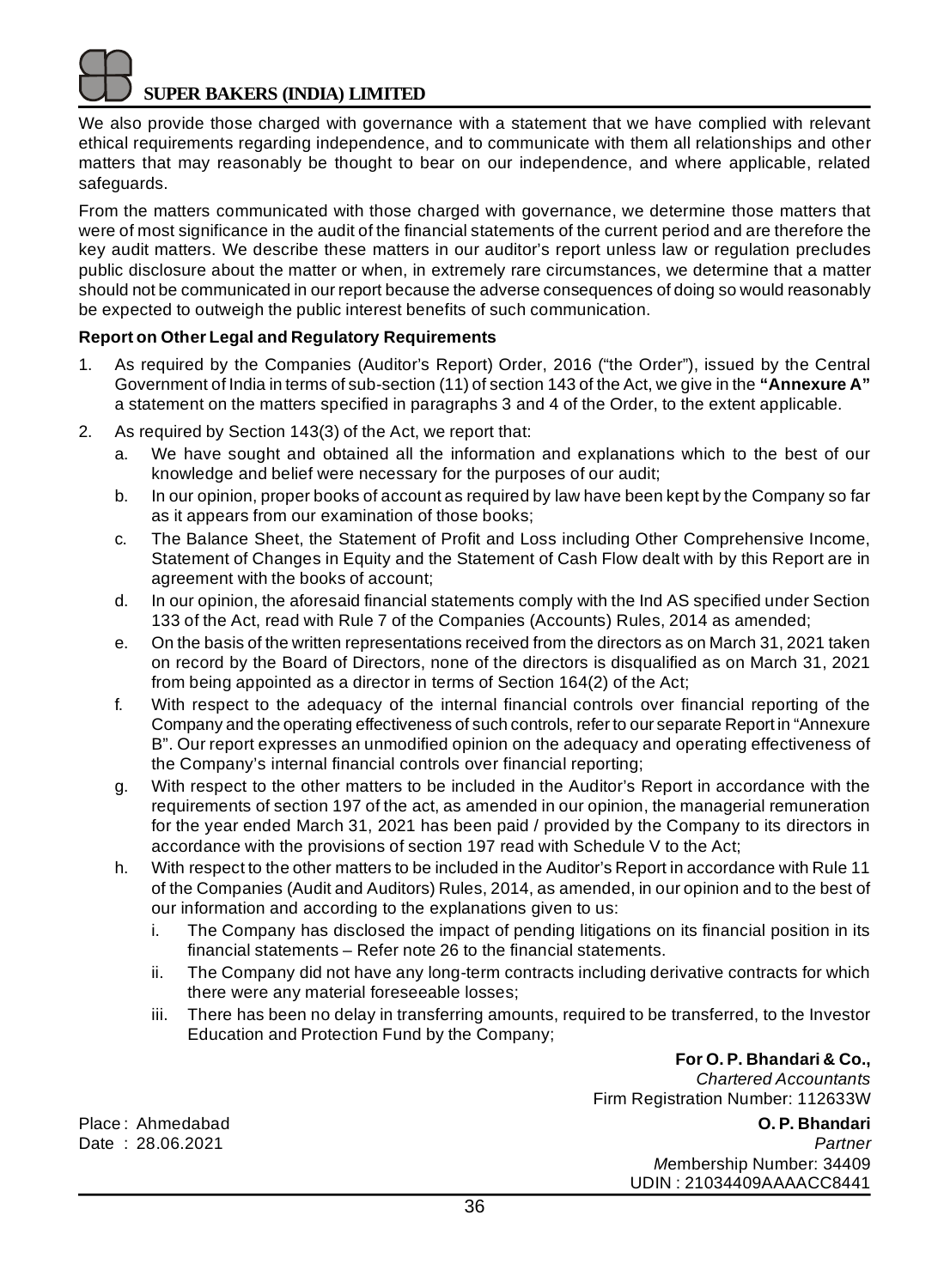## **"Annexure A" to the Independent Auditors' Report**

(Referred to in paragraph 1 under 'Report on Other Legal and Regulatory Requirements' section of our report to the Members of SuperBakers (India) Limited of even date)

#### **Report on the matters specified in paragraph 3 of the Companies (Auditor's Report) Order, 2016 ("the Order') issued by the Central Government of India in terms of section 143(11) of the Companies Act, 2013 ("the Act")**

- i. In respect of the Company's fixed assets:
	- a. The Company has maintained proper records showing full particulars, including quantitative details and situation of fixed assets.
	- b. The Company has a program of verification to cover all the items of fixed assets in a phased manner which, in our opinion, is reasonable having regard to the size of the Company and the nature of its assets. Pursuant to the program, certain fixed assets were physically verified by the management during the year. According to the information and explanations given to us, no material discrepancies were noticed on such verification.
	- c. According to the information and explanations given to us and on the basis of our examination of the records of the Company, the title deeds of immovable properties are held in the name of the Company.
- ii. The company has conducted physical verification of its inventories (excluding materials in transit and stock lying with third parties) at reasonable intervals. No material discrepancies were noticed during physical verification.
- iii. According to the information and explanations given to us, the Company has not granted any loans, secured or unsecured, to companies, firms, Limited Liability Partnerships or other parties covered in the register maintained under Section 189 of the Companies Act, 2013.
- iv. As informed to us, the company has not given any loan, made investments, given guarantees and securities to any person or party covered under Section 185 and 186 of the Companies Act, 2013.
- v. According to the information and explanations given to us, the Company has not accepted any deposit and hence reporting under paragraph 3(v) of the Order is not applicable.
- vi. The Central Government has not prescribed maintenance of cost records under Section 148(1) of the Companies Act, 2013 for the Company.
- vii. According to the information and explanations given to us, in respect of statutory dues:
	- a. Undisputed statutory dues including provident fund, employees' state insurance, income-tax, sales-tax, service tax, duty of custom, value added tax, goods and service tax, cess and other statutory dues have generally been regularly deposited with the appropriate authorities.
	- b. There were no undisputed amounts payable in respect of Provident Fund, Employees' State Insurance, Income-Tax, Service Tax, Sales Tax, Goods and Services Tax, Duty of Custom, Duty of Excise, Value Added Tax, Cess and Other Statutory Dues were outstanding, at the year end, for a period of more than six months from the date they become payable.
	- c. According to the records and information and explanation given to us, there is no dues outstanding in respect of income tax , Sales Tax, Goods and Services Tax, Duty of Custom, Duty of Excise, Value Added Tax, Cess and Other Statutory Dues on account of any dispute as at the end of the period.
- viii. In our opinion and according to the information and explanations given to us, the Company has not defaulted in the repayment of loans or borrowings to financial institution, banks and government and dues to debenture holders.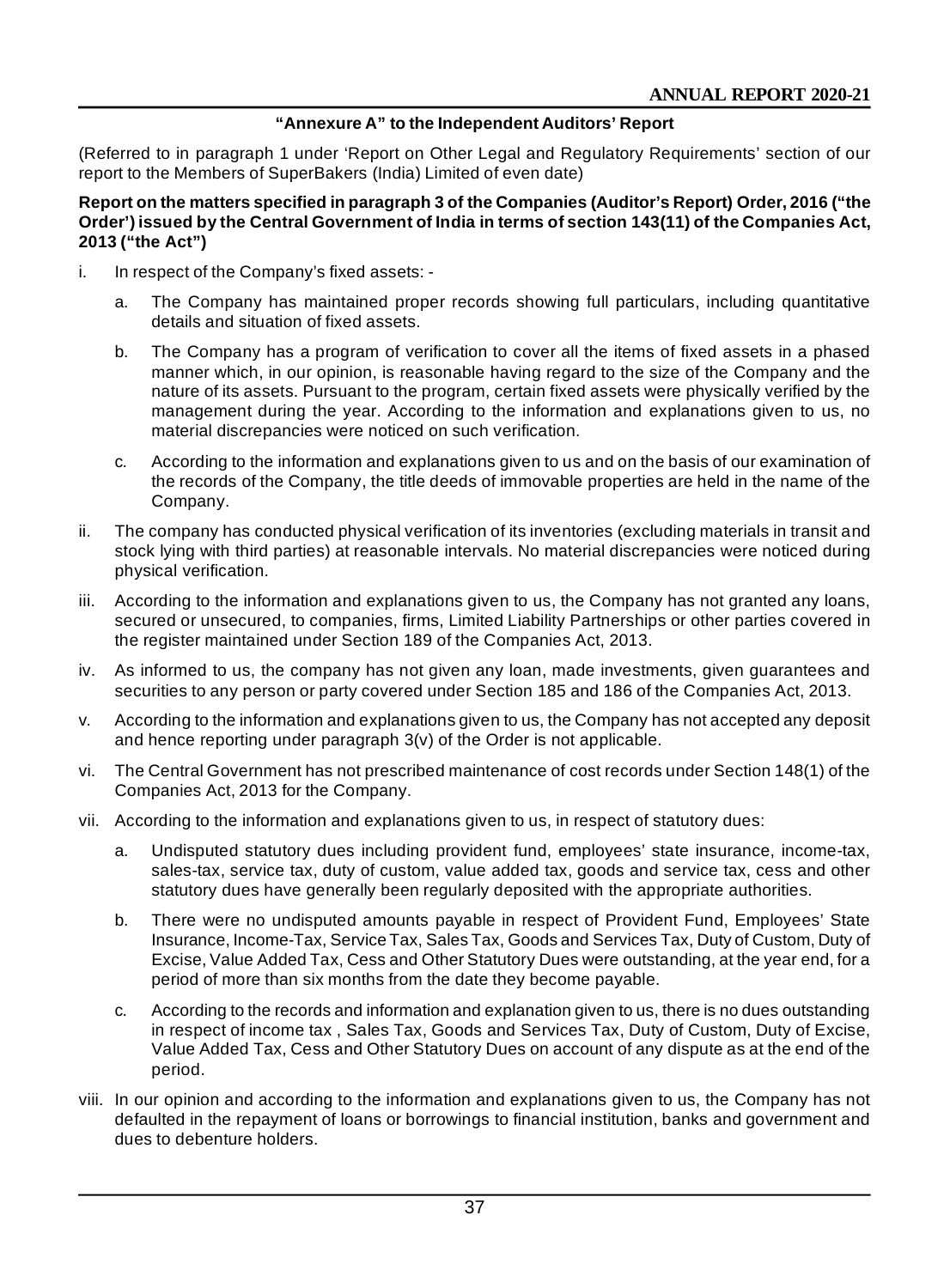- ix. According to the information and explanations given by the management, the Company has not raised any money by way of initial public offer / further public offer / debt instruments) / term loan during the period.
- x. According to the information and explanations given to us and to the best of our knowledge, no fraud by the Company and no material fraud on the Company by its officers or employees has been noticed or reported during the year.
- xi. In our opinion and according to the information and explanations given to us, the Company has paid/ provided managerial remuneration in accordance with the requisite approvals mandated by the provisions of section 197 read with Schedule V to the Companies Act, 2013.
- xii. In our opinion and according to the information and explanations given to us the Company is not a Nidhi Company and hence reporting under paragraph 3(xii) of the Order is not applicable.
- xiii. According to the information and explanation and records made available by the company, the Company has complied with the provision of Section 177 and 188 of the Companies Act, 2013 where applicable, for all transactions with the related parties and the details of related party transactions have been disclosed in the financial statements as required by the applicable accounting standards.
- xiv. According to the information and explanation give to us, the company has not made any preferential allotment or private placement of shares or fully or partly convertible debentures during the period under review.
- xv. In our opinion and according to the information and explanations given to us, during the year the Company has not entered into any non-cash transactions with its directors or persons connected with him
- xvi. The Company is not required to be registered under section 45-I of the Reserve Bank of India Act, 1934.

**For O. P. Bhandari & Co.,** *Chartered Accountants* Firm Registration Number: 112633W

Date: 28.06.2021

Place : Ahmedabad **O. P. Bhandari** *M*embership Number: 34409 UDIN : **21034409AAAACC8441**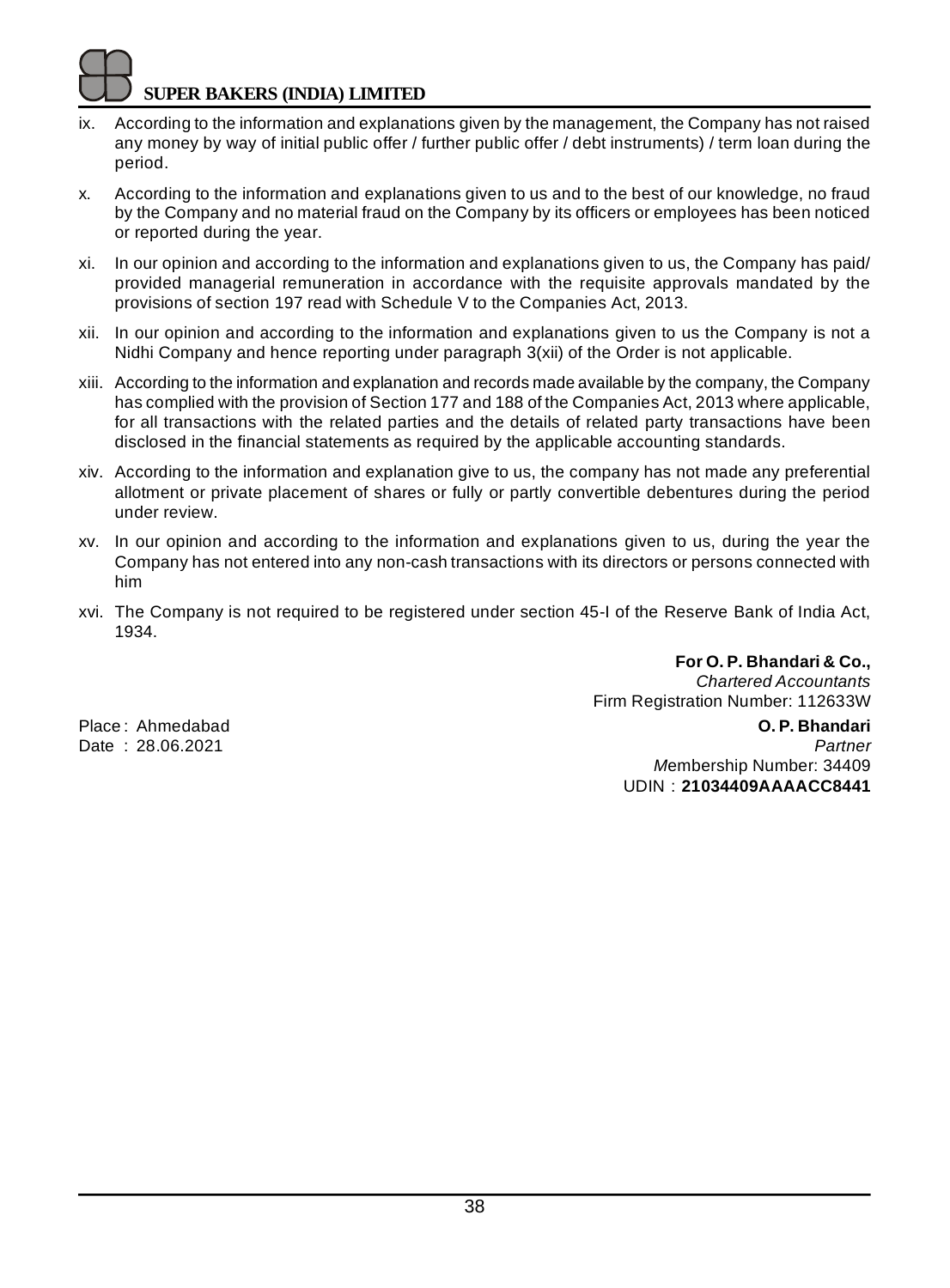## **Annexure "B" to the Independent Auditor's Report**

(Referred to in paragraph 2(f) under 'Report on Other Legal and Regulatory Requirements' section of our report to the members of Super Bakers (India) Limited of even date)

#### **Report on the Internal Financial Controls Over Financial Reporting under Clause (i) of Sub-section 3 of Section 143 of the Companies Act, 2013 ("the Act")**

We have audited the internal financial controls over financial reporting of Super Bakers (India) Limited ("the Company") as of March 31, 2021 in conjunction with our audit of the financial statements of the Company for the year ended on that date.

## **Management's Responsibility for Internal Financial Controls**

The Company's management is responsible for establishing and maintaining internal financial controls based on the internal control over financial reporting criteria established by the Company considering the essential components of internal control stated in the Guidance Note on Audit of Internal Financial Controls Over Financial Reporting (the "Guidance Note") issued by the Institute of Chartered Accountants of India. These responsibilities include the design, implementation and maintenance of adequate internal financial controls that were operating effectively for ensuring the orderly and efficient conduct of its business, including adherence to company's policies, the safeguarding of its assets, the prevention and detection of frauds and errors, the accuracy and completeness of the accounting records, and the timely preparation of reliable financial information, as required under the Companies Act, 2013 ("the Act") .

#### **Auditor's Responsibility**

Our responsibility is to express an opinion on the Company's internal financial controls over financial reporting based on our audit. We conducted our audit in accordance with the Guidance Note of Internal Financial Controls Over Financial Reporting issued by the Institute of Chartered Accountants of India ('the Guidance Note') and the Standards on Auditing, prescribed under Section 143(10) of the Companies Act, 2013, to the extent applicable to an audit of internal financial controls. Those Standards and the Guidance Note require that we comply with ethical requirements and plan and perform the audit to obtain reasonable assurance about whether adequate internal financial controls over financial reporting was established and maintained and if such controls operated effectively in all material respects.

Our audit involves performing procedures to obtain audit evidence about the adequacy of the internal financial controls system over financial reporting and their operating effectiveness. Our audit of internal financial controls over financial reporting included obtaining an understanding of internal financial controls over financial reporting, assessing the risk that a material weakness exists, and testing and evaluating the design and operating effectiveness of internal control based on the assessed risk. The procedures selected depend on the auditor's judgment, including the assessment of the risks of material misstatement of the financial statements, whether due to fraud or error.

We believe that the audit evidence we have obtained is sufficient and appropriate to provide a basis for our audit opinion on the Company's internal financial controls system over financial reporting.

## **Meaning of Internal Financial Controls Over Financial Reporting**

A company's internal financial control over financial reporting is a process designed to provide reasonable assurance regarding the reliability of financial reporting and the preparation of financial statements for external purposes in accordance with generally accepted accounting principles. A company's internal financial control over financial reporting includes those policies and procedures that (1) pertain to the maintenance of records that, in reasonable detail, accurately and fairly reflect the transactions and dispositions of the assets of the company; (2) provide reasonable assurance that transactions are recorded as necessary to permit preparation of financial statements in accordance with generally accepted accounting principles, and that receipts and expenditures of the company are being made only in accordance with authorizations of management and directors of the company; and (3) provide reasonable assurance regarding prevention or timely detection of unauthorized acquisition, use, or disposition of the company's assets that could have a material effect on the financial statements.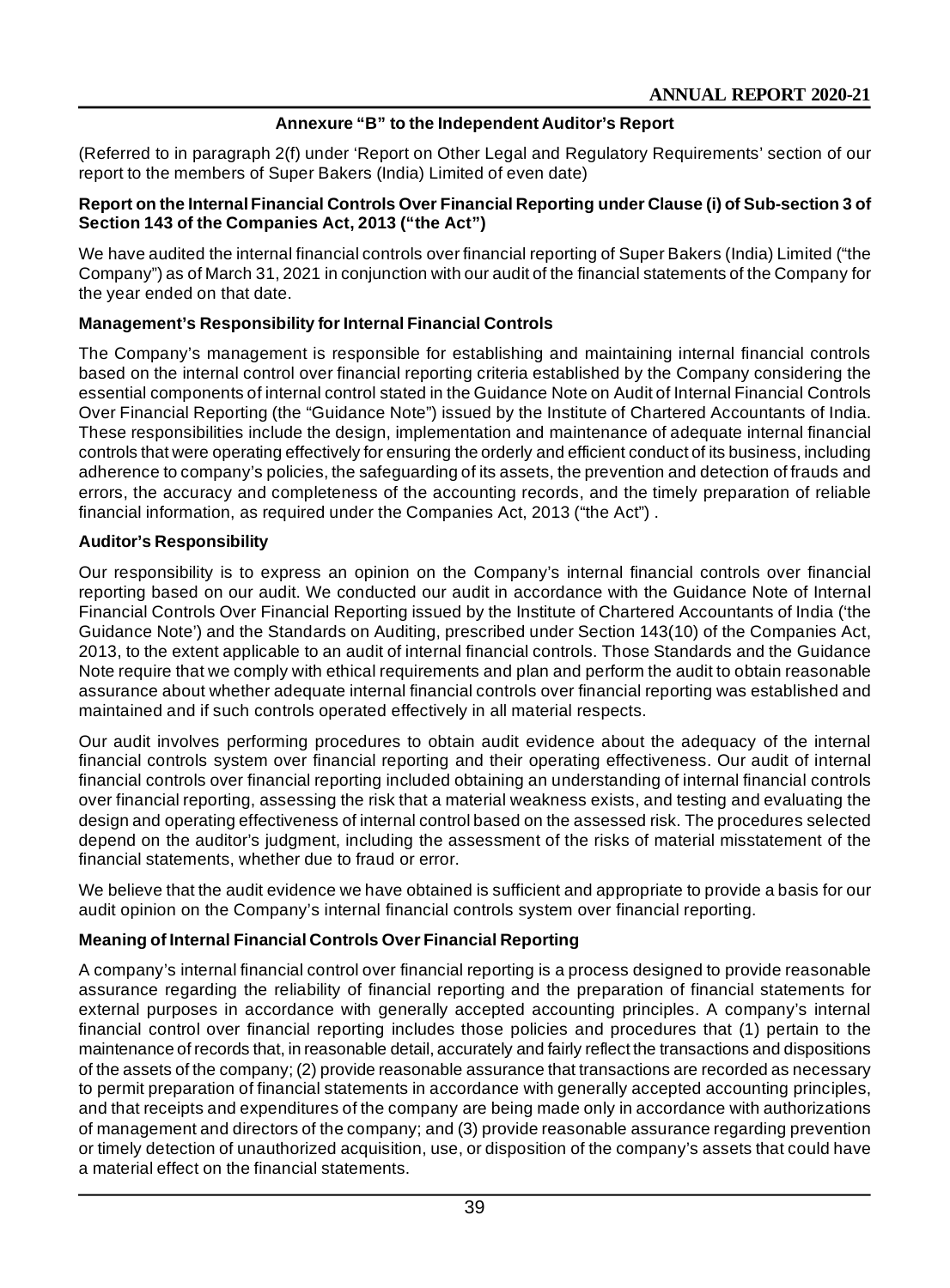

## **Limitations of Internal Financial Controls Over Financial Reporting**

Because of the inherent limitations of internal financial controls over financial reporting, including the possibility of collusion or improper management override of controls, material misstatements due to error or fraud may occur and not be detected. Also, projections of any evaluation of the internal financial controls over financial reporting to future periods are subject to the risk that the internal financial control over financial reporting may become inadequate because of changes in conditions, or that the degree of compliance with the policies or procedures may deteriorate.

#### **Opinion**

In our opinion, to the best of our information and according to the explanations given to us, the Company has, in all material respects, an adequate internal financial controls system over financial reporting and such internal financial controls over financial reporting were operating effectively as at March 31, 2021, based on the internal control over financial reporting criteria established by the Company considering the essential components of internal control stated in the Guidance Note on Audit of Internal Financial Controls Over Financial Reporting issued by the Institute of Chartered Accountants of India.

> **For, O. P. Bhandari & Co.,** *Chartered Accountants* Firm Registration Number: 112633W

Place : Ahmedabad **O. P. Bhandari**

Date : 28.06.2021 *Partner M*embership Number: 34409 UDIN : **21034409AAAACC8441**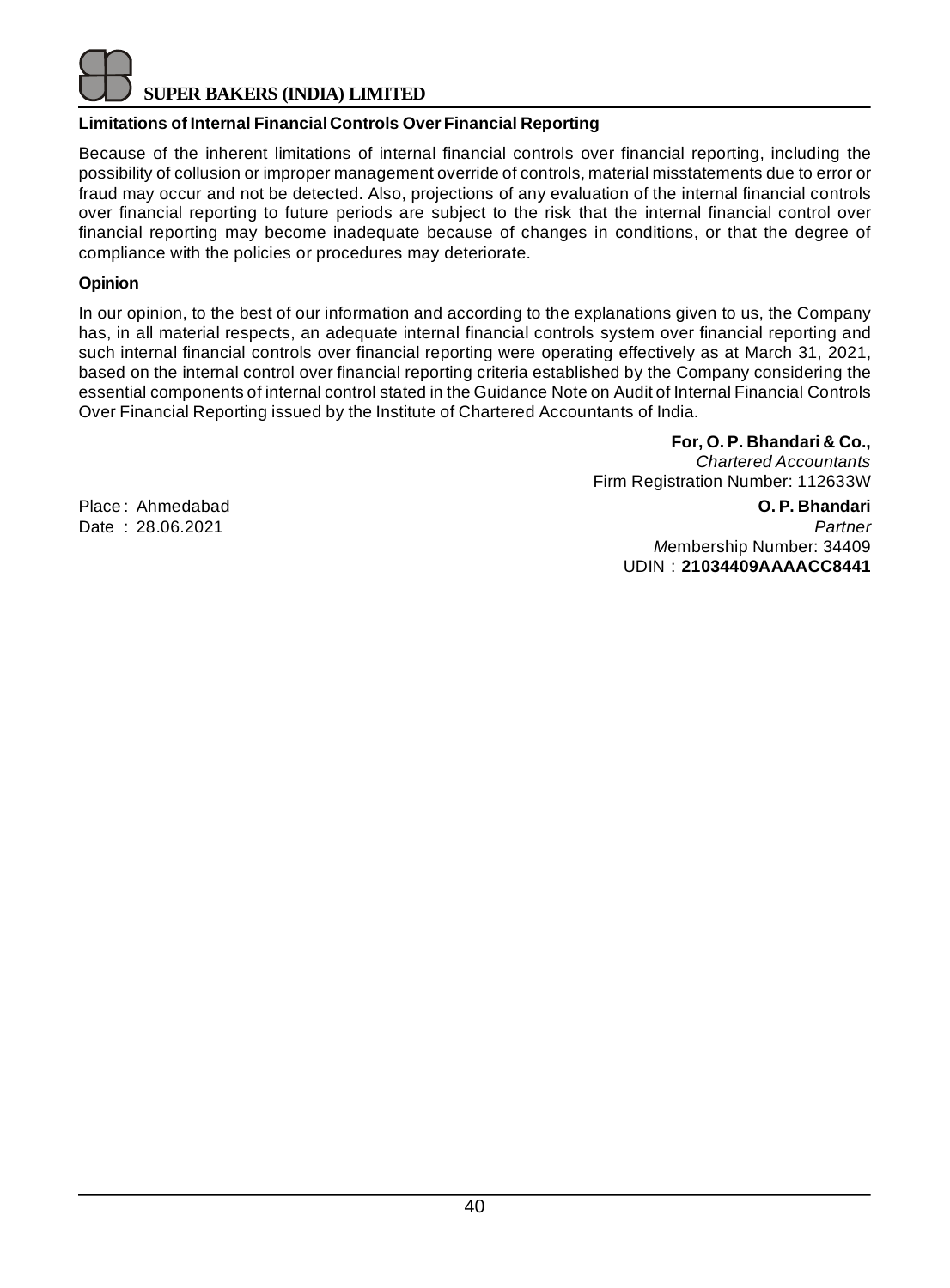UDIN : 21034409AAAACC8441

#### **(Amt. in Rs.) Note As at As at Particulars No. March 31, 2021March 31, 2020 I. ASSETS Non-current assets** (a) Property, Plant and Equipment 2 64,52,914 15,30,332 (b) Financial Assets<br>(i) Investments (i) Investments 3 6,69,839 8,35,867 (ii) Other Financial Assets - - (c) Deferred Tax Assets (net)  $\begin{array}{cccc} 4 & 12,81,877 & 13,24,931 \\ 2,81,877 & 13,24,931 \\ 3,24,931 & 5 & 1.43.800 & 1.43.800 \end{array}$ (d) Other Non -Current assets 5 1,43,800 1,43,800 **Total Non-current assets 85,48,430 38,34,930 Current assets** (a) Inventories (b) Financial Assets (i) Trade receivables 6 - - Cash and cash equivalents<br>
Bank balances other than above <br>
8 2,57,79,496 1,83,27,322 iii) Bank balances other than above 8 2,57,79,496 1,633,801 (iv) Other Financial Assets (iv) Other Financial Assets 6 85,601 10,58,500<br>Other current assets 6 85,601 10 40,98,041 98,16,351  $(c)$  Other current assets **Total Current assets 3,14,28,985 3,42,29,820 Total Assets 3,99,77,415 3,80,64,750 II. EQUITY AND LIABILTIES EQUITY** (a) Equity Share capital 11 3,02,16,000 3,02,16,000<br>
(b) Other Equity 12 75,14,738 52,27,109 (b) Other Equity **Total Equity 3,77,30,738 3,54,43,109 LIABILITIES Non-current liabilities** (a) Financial Liabilities  $(b)$  Provisions **Total Non-current liabilities Current liabilities** (a) **Financial Liabilities** (i) Trade payables 13 3,68,734 6,45,767 (iii) Other financial liabilities 14 1,40,132 1,42,778 (b) Current Tax Liabilities 15 4,62,811 5,58,096 (c) Other current liabilities 16 12,75,000 12,75,000 **Total Current liabilities 22,46,677 26,21,641 Total Liabilities 22,46,677 26,21,641 TOTAL EQUITY AND LIABILITIES 3,99,77,415 3,80,64,750 See accompanying notes to the financial statements 1 to 30** As per our Report of even date **For, O. P. Bhandari & Co.** Chartered Accountants Firm Regn. No. 112633W **(O. P. Bhandari)** Partner Membership No. 34409 Place : Ahmedabad Date  $: 28<sup>th</sup>$  June, 2021 For & On Behalf of Board of Directors **SHANKAR AHUJA ANIL AHUJA** (Chairman - DIN- 00064572) (Director- DIN- 00064596) **THAKUR JESWANI ANKITA AMERIYA** (Company Secretary & Compliance Officer) Place : Ahmedabad Date: 28<sup>th</sup> June, 2021

## **BALANCE SHEET AS AT MARCH 31, 2021**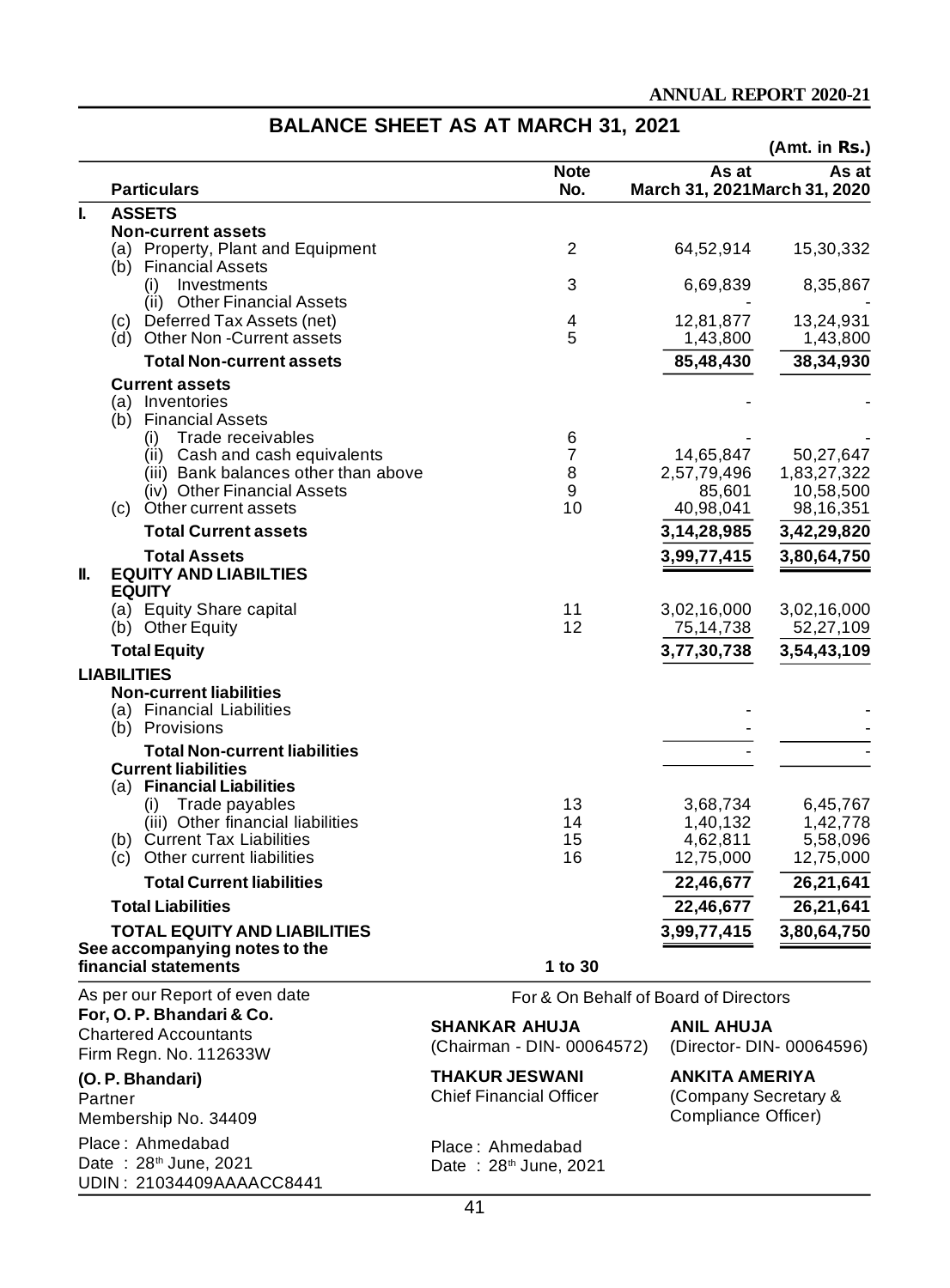## **STATEMENT OF PROFIT AND LOSS FOR THE YEAR ENDED MARCH 31, 2021**

|     |                                                                                                                                                                                                                                                                                 |                                                         |                                                               | (Amt. in Rs.)                                          |
|-----|---------------------------------------------------------------------------------------------------------------------------------------------------------------------------------------------------------------------------------------------------------------------------------|---------------------------------------------------------|---------------------------------------------------------------|--------------------------------------------------------|
|     | <b>Particulars</b>                                                                                                                                                                                                                                                              | <b>Note</b><br>No.                                      | For the<br>year ended                                         | For the<br>year ended<br>March 31, 2021 March 31, 2020 |
| I.  | <b>Revenue from Operations</b>                                                                                                                                                                                                                                                  |                                                         |                                                               |                                                        |
| II. | Other Income                                                                                                                                                                                                                                                                    | 17                                                      | 62,24,395                                                     | 58,15,904                                              |
| Ш.  | Total Revenue (I+II)                                                                                                                                                                                                                                                            |                                                         | 62,24,395                                                     | 58,15,904                                              |
|     | IV. Expenses:                                                                                                                                                                                                                                                                   |                                                         |                                                               |                                                        |
|     | Employee benefits expense                                                                                                                                                                                                                                                       | 18                                                      | 6,19,087                                                      | 5,27,532                                               |
|     | Finance costs                                                                                                                                                                                                                                                                   | 19                                                      | 1,251                                                         | 708                                                    |
|     | Depreciation and amortisation expense                                                                                                                                                                                                                                           | 20                                                      | 10,43,446                                                     | 5,46,632                                               |
|     | Other expenses                                                                                                                                                                                                                                                                  | 21                                                      | 13,74,962                                                     | 18,32,250                                              |
|     | Total expenses (IV)                                                                                                                                                                                                                                                             |                                                         | 30, 38, 746                                                   | 29,07,122                                              |
| V.  | Profit before tax (III-IV)                                                                                                                                                                                                                                                      |                                                         | 31,85,649                                                     | 29,08,782                                              |
|     | VI. Tax Expense:                                                                                                                                                                                                                                                                |                                                         |                                                               |                                                        |
|     | Current tax                                                                                                                                                                                                                                                                     |                                                         | 8,30,000                                                      | 7,97,241                                               |
|     | Tax in respect of earlier years                                                                                                                                                                                                                                                 |                                                         | 24,966                                                        | 9,827                                                  |
|     | Deferred tax                                                                                                                                                                                                                                                                    |                                                         | 43,054                                                        | (38, 141)                                              |
|     | Total tax expense (VI)                                                                                                                                                                                                                                                          |                                                         | 8,98,020                                                      | 7,68,927                                               |
|     | VII. Profit for the year (VI-VII)                                                                                                                                                                                                                                               |                                                         | 22,87,629                                                     | 21,39,855                                              |
|     | <b>VIII. Other Comprehensive Income</b>                                                                                                                                                                                                                                         |                                                         |                                                               |                                                        |
|     | Items that will not be reclassified to profit or loss<br>Re-measurement losses/(gain) on defined benefit plans<br>(i)<br>Equity instruments through other comprehensive income<br>(ii)<br>(iii) Income tax relating to items that will not be reclassified<br>to profit or loss |                                                         |                                                               |                                                        |
|     | Total Other comprehensive income (VIII)                                                                                                                                                                                                                                         |                                                         |                                                               |                                                        |
|     | IX. Total Comprehensive Income for the year (VII+VIII)                                                                                                                                                                                                                          |                                                         | 22,87,629                                                     | 21,39,855                                              |
|     | XII. Earnings per equity share of `10 each                                                                                                                                                                                                                                      | 27                                                      |                                                               |                                                        |
|     | <b>Basic</b>                                                                                                                                                                                                                                                                    |                                                         | 0.76                                                          | 0.71                                                   |
|     | <b>Diluted</b>                                                                                                                                                                                                                                                                  |                                                         | 0.76                                                          | 0.71                                                   |
|     | See accompanying notes to the financial statements                                                                                                                                                                                                                              | 1 to 30                                                 |                                                               |                                                        |
|     | As per our Report of even date<br>For, O. P. Bhandari & Co.                                                                                                                                                                                                                     | For & On Behalf of Board of Directors                   |                                                               |                                                        |
|     | <b>Chartered Accountants</b><br>Firm Regn. No. 112633W                                                                                                                                                                                                                          | <b>SHANKAR AHUJA</b><br>(Chairman - DIN- 00064572)      | ANIL AHUJA                                                    | (Director- DIN- 00064596)                              |
|     | (O. P. Bhandari)<br>Partner<br>Membership No. 34409                                                                                                                                                                                                                             | <b>THAKUR JESWANI</b><br><b>Chief Financial Officer</b> | ANKITA AMERIYA<br>(Company Secretary &<br>Compliance Officer) |                                                        |
|     | Place: Ahmedabad<br>Date: 28 <sup>th</sup> June, 2021<br>UDIN: 21034409AAAACC8441                                                                                                                                                                                               | Place: Ahmedabad<br>Date: 28 <sup>th</sup> June, 2021   |                                                               |                                                        |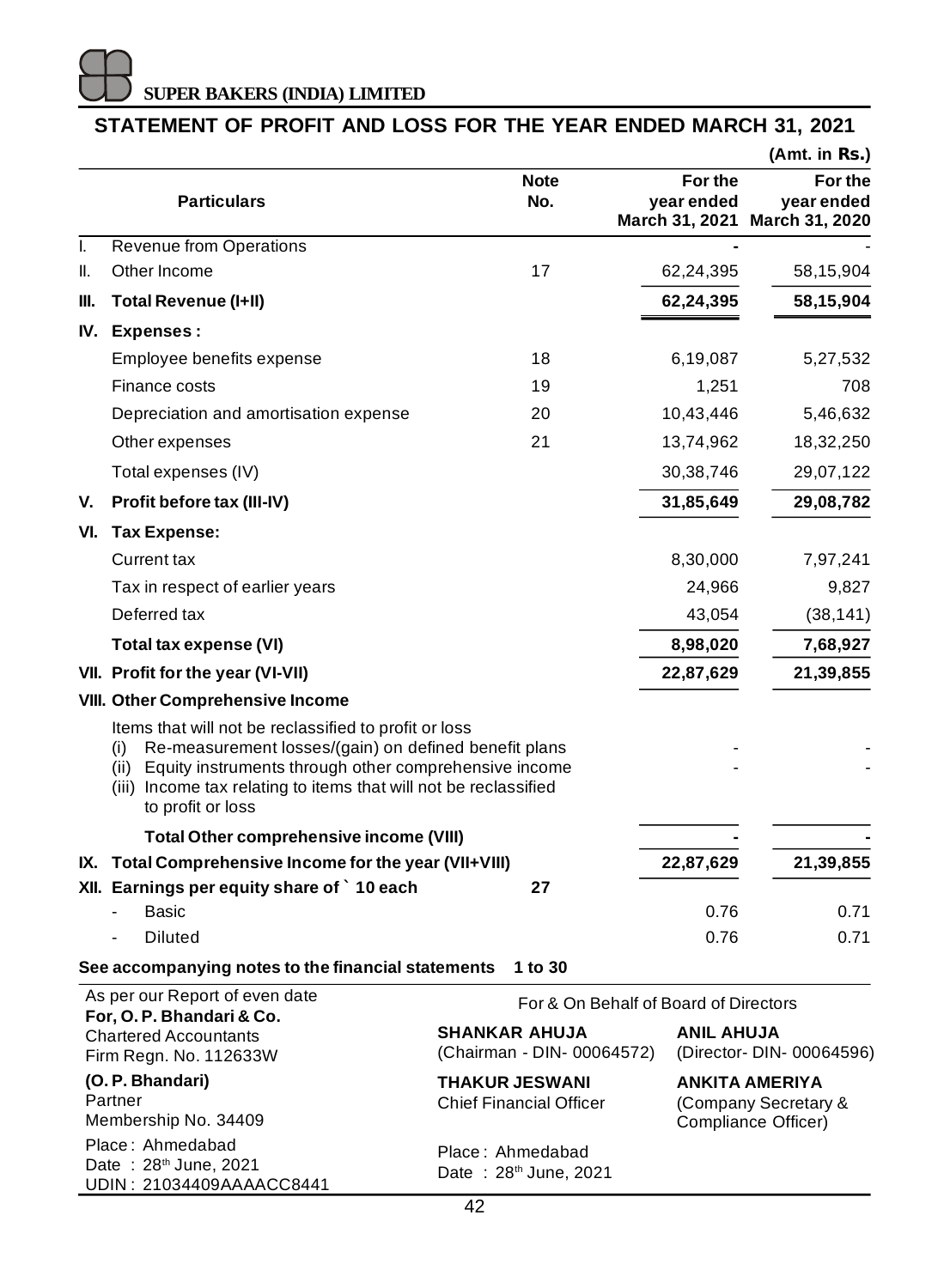## **STATEMENT OF CASH FLOW FOR THE YEAR ENDED 31ST MARCH, 2021**

|    |                                                              |                       | Amount in Rs.                 |
|----|--------------------------------------------------------------|-----------------------|-------------------------------|
|    |                                                              | For the<br>year ended | For the<br>year ended         |
|    |                                                              |                       | March 31, 2021 March 31, 2020 |
|    | A. Cash flow from operating activites                        |                       |                               |
|    | Net profit before tax                                        | 31,85,649             | 29,08,782                     |
|    | Adjustments for Depreciation                                 |                       |                               |
|    | Depreciation                                                 | 10,43,446             | 5,46,632                      |
|    | Interest Expense                                             | 1,251                 | 708                           |
|    | Loss/(Profit) on sale of fixed assets                        |                       |                               |
|    | Operating profit before working capital changes              | 42,30,346             | 34,56,122                     |
|    | Adjustments for:-                                            |                       |                               |
|    | Movements in working capital :                               |                       |                               |
|    | Increase/ (decrease) in Current Lliabilities                 | (3, 41, 859)          | 15,66,328                     |
|    | Increase/ (decrease) in Trade Reievables                     |                       | 6,37,000                      |
|    | Increase/ (decrease) in other current assets                 | 66,91,209             | 6,30,813                      |
|    | <b>Cash generated from operations</b>                        | 1,05,79,696           | 62,90,264                     |
|    | Income tax paid                                              | (8,88,071)            | (11, 45, 835)                 |
|    | Net cash inflow/(outflow) from operating activities          | 96,91,625             | 51,44,429                     |
| В. | Cash flow from investing activites                           |                       |                               |
|    | Purchase of fixed assets                                     | (58,00,000)           |                               |
|    | Repayment of Loans & Advances                                |                       |                               |
|    | <b>Interest Received</b>                                     |                       |                               |
|    | Net cash inflow / (outflow) from investing activities        | (58,00,000)           |                               |
| C. | Cash inflow/(outflow) from financing activities              |                       |                               |
|    | Repayment of short-term borrowings                           |                       |                               |
|    | Proceeds from other long term liabilities                    |                       |                               |
|    | <b>Financial expenses</b>                                    | (1, 251)              | (708)                         |
|    | Net cash inflow / (outflow) used in financing activities     | (1,251)               | (708)                         |
|    | Net changes in cash and cash equivalents                     | 38,90,374             | 51,43,721                     |
|    | <b>Opening Cash and cash equivalents</b>                     | 2,33,54,969           | 1,82,11,248                   |
|    | Closing Cash and cash equivalents                            | 2,72,45,343           | 2,33,54,969                   |
|    | See accompanying notes to the financial statements (1 to 30) |                       |                               |

As per our Report of even date **For, O. P. Bhandari & Co.** Chartered Accountants Firm Regn. No. 112633W

**(O. P. Bhandari)** Partner Membership No. 34409 Place : Ahmedabad Date: 28<sup>th</sup> June, 2021 UDIN : 21034409AAAACC8441 For & On Behalf of Board of Directors

**SHANKAR AHUJA ANIL AHUJA** (Chairman - DIN- 00064572)

(Company Secretary & Compliance Officer)

**THAKUR JESWANI ANKITA AMERIYA**<br>
Chief Financial Officer (Company Secretar

Place : Ahmedabad Date: 28<sup>th</sup> June, 2021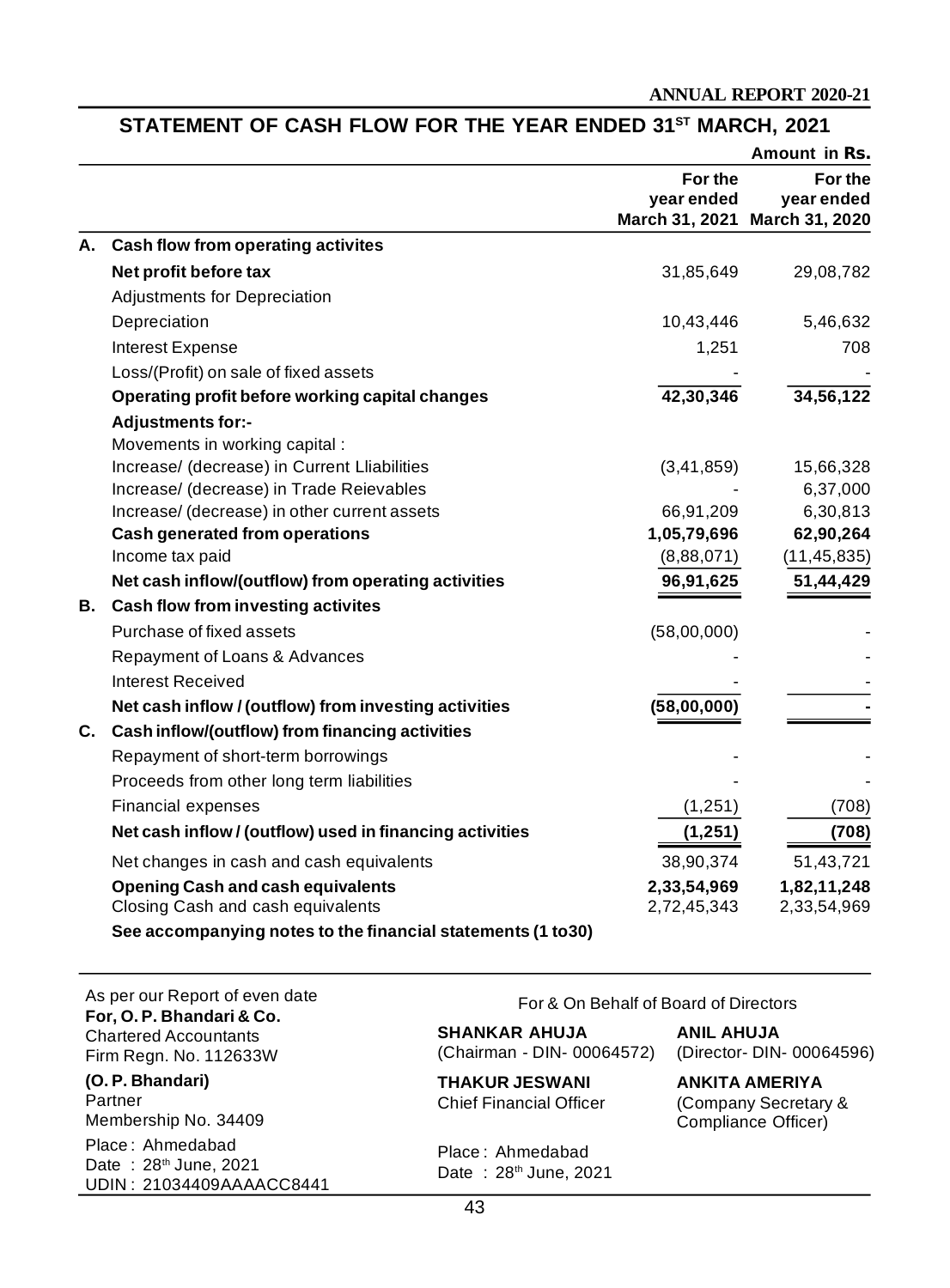

## **STATEMENT OF CHANGES IN EQUITY FOR THE YEAR ENDED MARCH 31, 2021**

## **A. Equity Share Capital**

|                                       |                                    |                                        |                                    | Amount in Rs.                                 |
|---------------------------------------|------------------------------------|----------------------------------------|------------------------------------|-----------------------------------------------|
| <b>Balance as</b><br>at April 1, 2019 | <b>Movement</b><br>during the year | <b>Balance as at</b><br>March 31, 2020 | <b>Movement</b><br>during the year | <b>Balance as at</b><br><b>March 31, 2021</b> |
| 3,02,16,000                           | ۰                                  | 3,02,16,000                            | ٠                                  | 3,02,16,000                                   |

## **B. Other Equity**

**Amount in Rs.**

| <b>Particulars</b>                                                                | <b>Reserves and Surplus</b>  |                                                         | <b>Other Comprehensive</b><br><b>Income</b> |                                                                      |           |
|-----------------------------------------------------------------------------------|------------------------------|---------------------------------------------------------|---------------------------------------------|----------------------------------------------------------------------|-----------|
|                                                                                   | <b>Securities</b><br>Premium | <b>Retained</b><br><b>Earnings</b>                      | Equity<br><b>Instruments</b><br>through OCI | <b>Re-measure-</b><br>ment of the<br>net defined<br>benefit plans    | Total     |
| <b>Balance as at</b><br><b>1st April, 2019</b>                                    | 51,00,000                    | (20, 12, 746)                                           |                                             |                                                                      | 30,87,254 |
| Profit for the year                                                               |                              | 21,39,855                                               |                                             |                                                                      | 21,39,855 |
| Deferred trax due to<br>Implimentation of IND AS                                  |                              |                                                         |                                             |                                                                      |           |
| Other comprehensive<br>income (loss) for the year<br>(net of income tax)          |                              |                                                         |                                             |                                                                      |           |
| <b>Balance as at</b><br>March 31, 2020                                            | 51,00,000                    | 1,27,109                                                |                                             |                                                                      | 52,27,109 |
| Profit for the year                                                               |                              | 22,87,629                                               |                                             |                                                                      | 22,87,629 |
| Deferred trax due to<br>Implimentation of IND AS                                  |                              |                                                         |                                             |                                                                      |           |
| Other comprehensive<br>income (loss) for the year<br>(net of income tax)          |                              |                                                         |                                             |                                                                      |           |
| <b>Balance as at</b><br>March 31, 2021                                            | 51,00,000                    | 24, 14, 738                                             |                                             |                                                                      | 75,14,738 |
| See accompanying notes to the financial statements                                |                              |                                                         | 1 to 30                                     |                                                                      |           |
| As per our Report of even date<br>For, O. P. Bhandari & Co.                       |                              |                                                         |                                             | For & On Behalf of Board of Directors                                |           |
| <b>Chartered Accountants</b><br>Firm Regn. No. 112633W                            |                              | <b>SHANKAR AHUJA</b>                                    | (Chairman - DIN- 00064572)                  | <b>ANIL AHUJA</b><br>(Director- DIN- 00064596)                       |           |
| (O. P. Bhandari)<br>Partner<br>Membership No. 34409                               |                              | <b>THAKUR JESWANI</b><br><b>Chief Financial Officer</b> |                                             | <b>ANKITA AMERIYA</b><br>(Company Secretary &<br>Compliance Officer) |           |
| Place: Ahmedabad<br>Date: 28 <sup>th</sup> June, 2021<br>UDIN: 21034409AAAACC8441 |                              | Place: Ahmedabad<br>Date: 28th June, 2021               |                                             |                                                                      |           |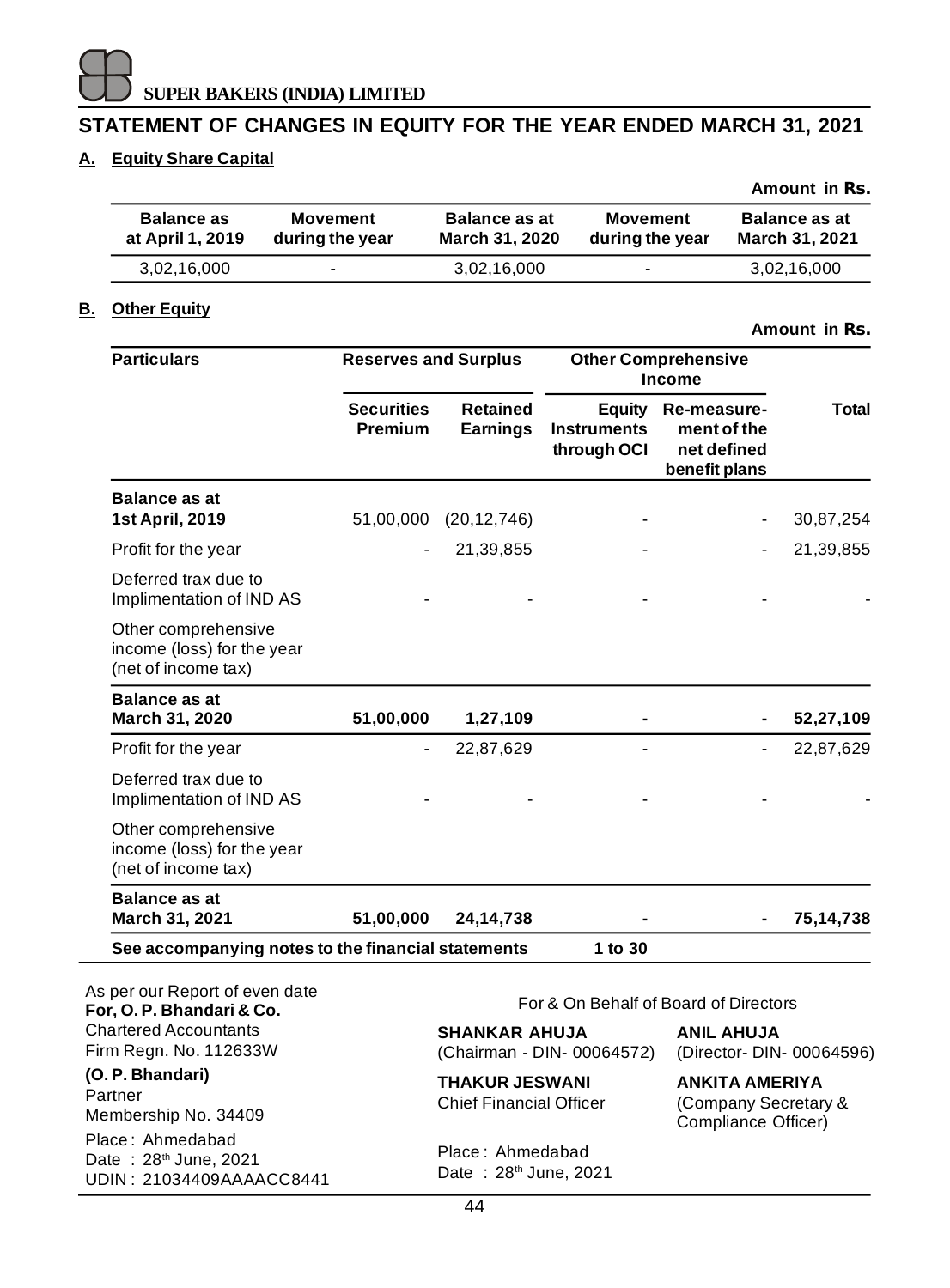#### **Notes on Financial Statement for the Year ended March 31, 2021**

#### **Note No. 1 Accounting Policies**

#### **1. Basis of preparation**

i. Compliance with Ind AS

The financial statements of the Company have been prepared in accordance with Indian Accounting Standards (Ind AS) notified under the Companies (Indian Accounting Standards) Rules, 2015 as amended and other relevant provisions of the Act.

Accounting policies have been consistently applied except where a newly issued accounting standard is initially adopted or a revision to an existing accounting standard requires a change in the accounting policy hitherto in use.

The financial statements are presented in Indian Rupee ('INR') which is also the functional and presentation currency of the company.

ii. Historical cost convention

The financial statements have been prepared on a historical cost basis.

iii. Use of estimates

In preparing the financial statements in conformity with accounting principles, management is required to make estimates and assumptions that may affect the reported amounts of assets and liabilities and the disclosure of contingent liabilities as at the date of financial statements and the amounts of revenue and expenses during the reported period. Actual results could differ from those estimates. Any revision to such estimates is recognised in the period the same is determined.

#### **2. Revenue recognition**

Revenue is recognized at the fair value of the consideration received or receivable. The amount disclosed as revenue is inclusive of excise duty and net of returns, trade discounts.The company recognizes revenue when the amount of revenue can be measured reliably and it is probable that the economic benefits associated with the transaction will flow to the entity.

#### **Sale of products**

Timing of recognition-

Revenue from sale of products is recognised when significant risks and rewards in respect of ownership of products are transferred to customers based on the terms of sale.

Measurement of revenue-

Revenue from sales is based on the price specified in the sales contracts, net of all discounts and returns at the time of sale.

Revenue from interest is recognized on accrual basis.

#### **3. Property, plant and equipment**

Tangible fixed assets are carried at cost of acquisition less accumulated depreciation. The cost of an item of tangible fixed asset comprises its purchase price, including import duties and others nonrefundable taxes or levies and any directly attributable cost of bringing the asset to its working condition for its intended use; any trade discounts and rebates are deducted in arriving at the purchase price.

Tangible fixed assets under construction are disclosed as capital work in progress.

#### *Recognition:*

The cost of an item of property, plant &equipment shall be recognized as an asset if, and only if: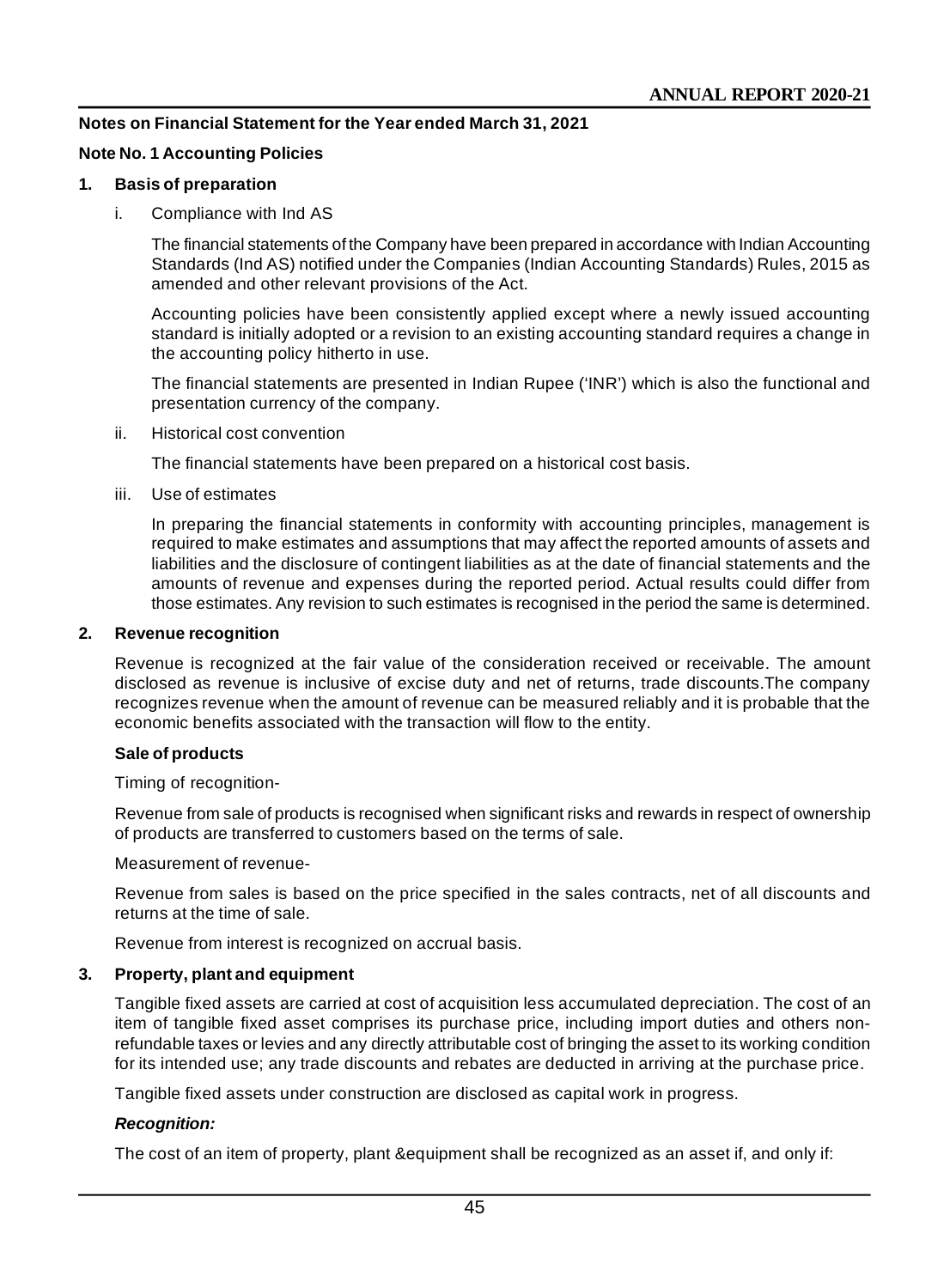- (a) it is probable that future economic benefits associated with the item will flow to the entity; and
- (b) the cost of the item can be measured reliably.

Gains or losses arising from de-recognition of fixed assets are measured as the difference between the net disposal proceeds and the carrying amount of the asset and are recognized in the Statement of profit and loss when the asset is derecognized.

The residual values, useful lives and methods of depreciation of property, plant and equipment are reviewed at each financial year end and adjusted prospectively, if appropriate.

#### **4. Intangible assets**

Intangible assets are stated at cost less accumulated amortisation and net of impairments, if any. An intangible asset is recognized if it is probable that the expected future economic benefits that are attributable to the asset will flow to the company and its cost can be measured reliably. Intangible assets are amortised on straight line basis over their estimated useful lives.

#### **5. Depreciation and amortization expenses**

Depreciation on tangible fixed assets and amortisation of intangible fixed assets is provided on the straight line method, as per useful life prescribed in Schedule II to the Companies Act, 2013.

Depreciation on additions is provided on a pro-rata basis from the month of acquisition/installation. Depreciation on sale/deduction from fixed assets is provided for upto the date of sale/adjustment, as the case may be.

#### **6. Income tax**

Income tax expense represents the sum of current and deferred tax (including MAT). Current incometax is measured at the amount expected to be paid to the tax authorities in accordance with the Incometax Act, 1961 enacted in India.

Deferred tax is recognised on differences between the carrying amounts of assets and liabilities in the Balance sheet and the corresponding tax bases used in the computation of taxable profit and are accounted for using the liability method. Deferred tax liabilities are generally recognised for all taxable temporary differences, and deferred tax assets are generally recognized for all deductible temporary differences, carry forward tax losses and allowances to the extent that it is probable that future taxable profits will be available against which those deductible temporary differences, carry forward tax losses and allowances can be utilised. Deferred tax assets and liabilities are measured at the applicable tax rates. Deferred tax assets and deferred tax liabilities are off set and presented as net.

The carrying amount of deferred tax assets is reviewed at each balance sheet date and reduced to the extent that it is no longer probable that sufficient taxable profits will be available against which the temporary differences can be utilised.

Credit of MAT is recognised as an asset only when and to the extent there is convincing evidence that the Company will pay normal income tax during the specified period, i.e., the period for which MAT credit is allowed to be carried forward. In the year in which the MAT credit becomes eligible to be recognized as an asset, the said asset is created by way of a credit to the profit and loss account and shown as MAT credit entitlement. The Company reviews the same at each balance sheet date and writes down the carrying amount of MAT credit entitlement to the extent there is no longer convincing evidence to the effect that the Company will pay normal income tax during the specified period.

## **7. Borrowing costs**

General and specific borrowing costs that are directly attributable to the acquisition, construction or production of a qualifying asset are capitalized as part of the cost of respective assets during the period of time that is required to complete and prepare the asset for its intended use. Qualifying assets are assets that necessarily take a substantial period of time to get ready for their intended use or sale. Other borrowing costs are expensed in the period in which they are incurred.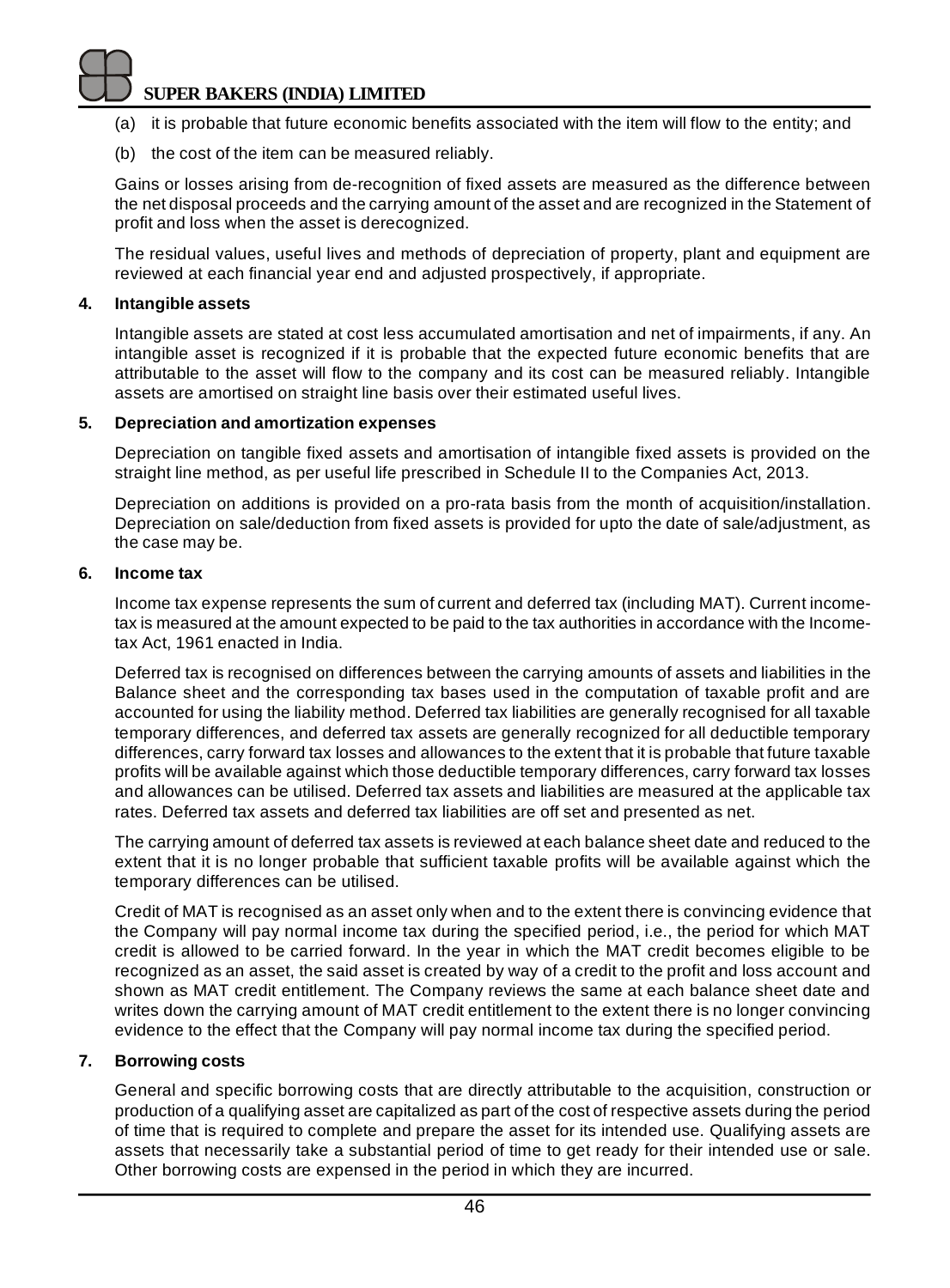## **8. Inventories**

Raw materials and stores, work-in-progress, traded and finished goods are stated at the lower of cost and net realizable value. Cost of raw materials and traded goods comprise of cost of purchase. Cost of work-in-progress and finished goods comprises direct materials, direct labour and an appropriate proportion of variable and fixed overhead expenditure, the later being allocated on the basis of normal operating capacity. Cost of inventories also include all other cost incurred in bringing the inventories to their present location and condition. Net realizable value is the estimated selling price in the ordinary course of business less the estimated costs of completion and the estimated costs necessary to make the sale.

## **9. Cash and cash equivalents**

The Cash and cash equivalent in the balance sheet comprise cash at banks and on hand and shortterm deposits with a maturity period of three months or less from the balance sheet date, which are subject to an insignificant risk of changes in value

## **10. Provisions, contingent liabilities and contingent assets**

A provision is recognized when there is a present obligation as a result of past event and it is probable that there will be an outflow of resources in respect of which a reliable estimate can be made. Contingent liabilities are disclosed when there is a possible obligation arising from past events, the existence of which will be confirmed only by the occurrence or non-occurrence of one or more uncertain future events not wholly within the control of the Company or a present obligation that arises from past events where it is either not probable that an outflow of resources will be required to settle or a reliable estimate of the amount cannot be made. Information on contingent liability is disclosed in the Notes to the Financial Statements. Contingent assets are not recognized.

## **11. Earnings per share**

Basic earnings per equity share is computed by dividing the net profit attributable to the equity holders of the company by the weighted average number of equity shares outstanding during the period. Diluted earnings per equity share is computed by dividing the net profit attributable to the equity holders of the company by the weighted average number of equity shares considered for deriving basic earnings per equity share and also the weighted average number of equity shares that could have been issued upon conversion of all dilutive potential equity shares. The dilutive potential equity shares are adjusted for the proceeds receivable had the equity shares been actually issued at fair value.

## **12. Impairment of assets**

## **(i) Financial assets:**

The Company recognizes loss allowances using the expected credit loss (ECL) model for the financial assets which are not fair valued through profit or loss.Loss allowance for trade receivables with no significant financing component is measured at an amount equal to lifetime ECL. For all other financial assets, expected credit losses are measured at an amount equal to the 12-month ECL, unless there has been a significant increase in credit risk from initial recognition in which case those are measured at lifetime ECL. The amount of expected credit losses (or reversal) that is required to adjust the loss allowance at the reporting date to the amount that is required to be recognised is recognized as an impairment gain or loss in statement of profit or loss.

## **(ii) Non-financial assets:**

The carrying amounts of assets are reviewed at each balance sheet date in accordance with Ind AS 36 'Impairment of Assets', to determine whether there is any indication of impairment. If any such indication exists, the asset's recoverable amount is estimated. An impairment loss is recognised whenever the carrying amount of an asset exceeds its recoverable amount. Impairment losses are recognised in the Statement of Profit and Loss. An impairment loss is reversed if there has been a change in the estimates used to determine the recoverable amount. An impairment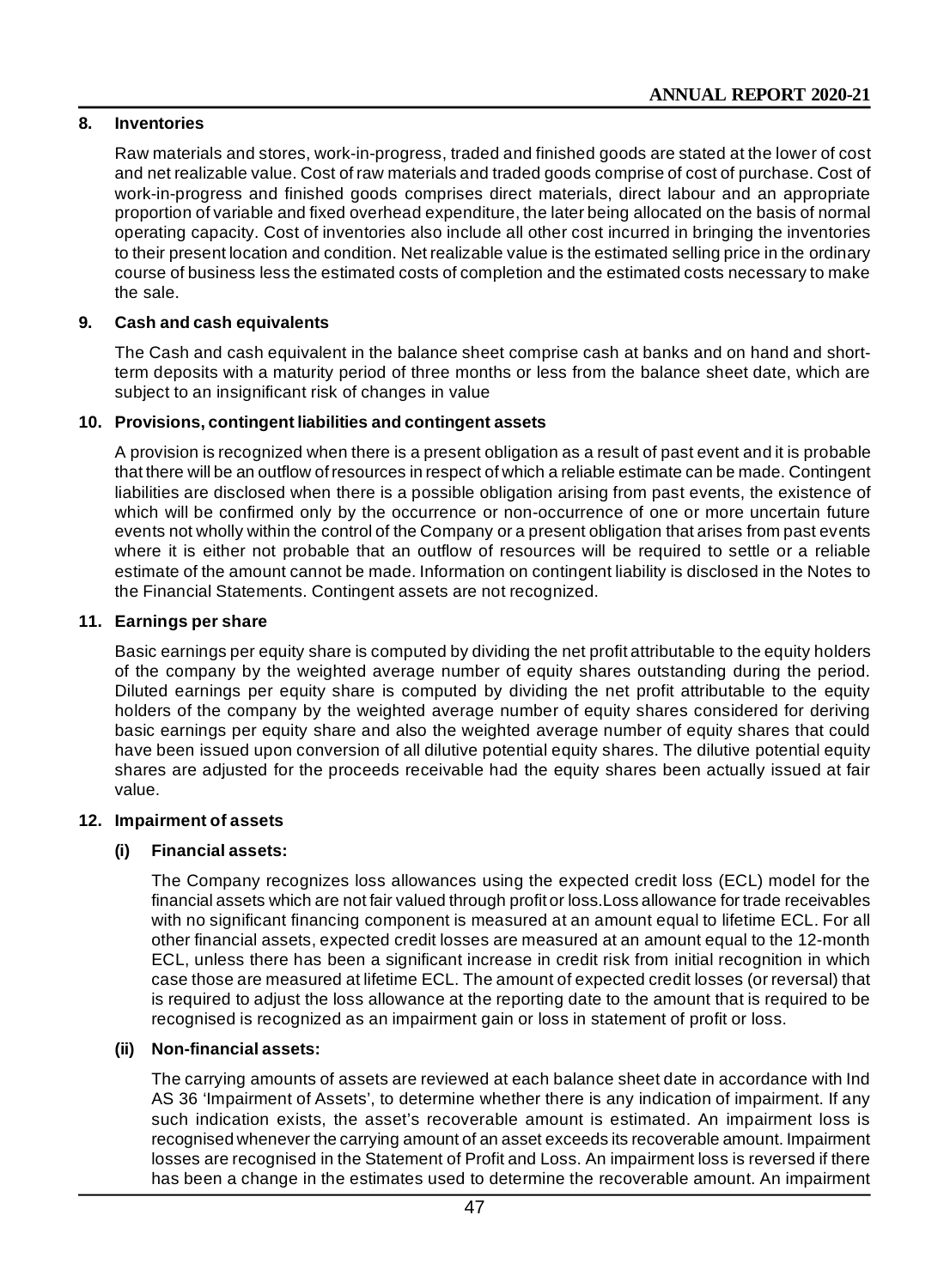loss is reversed only to the extent that the asset's carrying amount does not exceed the carrying amount that would have been determined net of depreciation or amortisation, if no impairment loss had been recognised.

## **13. Employee benefits**

Short-term obligations:

Liabilities for wages and salaries, including non-monetary benefits that are expected to be settled wholly within 12 months after the end of the period in which the employees render the related service are recognized in respect of employees' services up to the end of the reporting period and are measured at the amounts expected to be paid when the liabilities are settled. The liabilities are presented as current employee benefit obligations in the balance sheet.

Post-employment obligations

(a) Defined benefit plans:

Gratuity obligations & Leave encashment on termination of service

The liability in respect of Gratuity and Leave encashment are not ascertained actuarially and not provided for, the effect of which on accounts is not material.

(b) Defined contribution plans :

Provident Fund :

Retirement benefit in the form of provident fund is a defined contribution scheme. The Company has no obligation, other than the contribution payable to the provident fund. The Company recognizes contribution payable to the provident fund scheme as an expense, when an employee renders the related service.

## **14. Recent Accounting Pronouncements**

Ministry of Corporate Affairs ("MCA") notifies new standard or amendments to the existing standards. There is no such notification which would have been applicable from April 1, 2021.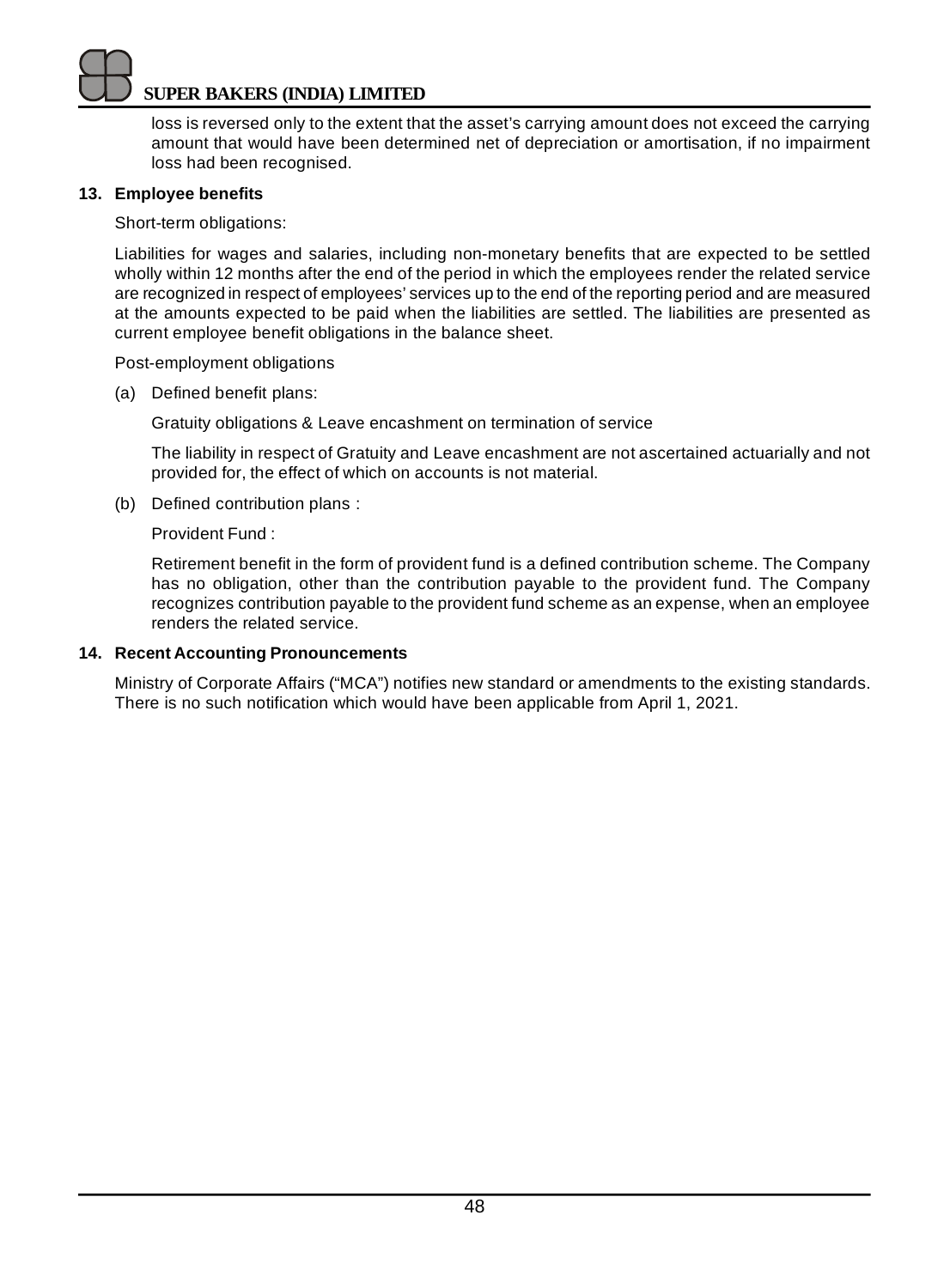## **Notes forming part of financial statements for the year ended March 31, 2021**

## **2 Property, plant and equipment**

|                                       |                  |                                        |                                            |                 | Amt in Rs.            |
|---------------------------------------|------------------|----------------------------------------|--------------------------------------------|-----------------|-----------------------|
| <b>Particulars</b>                    | Freehold<br>Land | <b>Electric</b><br><b>Installation</b> | <b>Furniture</b><br>and<br><b>Fixtures</b> | <b>Vehicles</b> | <b>Total</b>          |
| Deemed cost/<br>Gross carrying amount |                  |                                        |                                            |                 |                       |
| As at April 1, 2019                   | 11,24,963        | 5,97,429                               | 18,24,835                                  | 28,30,852       | 63,78,079             |
| <b>Additions</b>                      |                  |                                        |                                            |                 |                       |
| Disposal/Adjustments                  |                  |                                        |                                            |                 |                       |
| As at March 31, 2020                  | 11,24,963        | 5,97,429                               | 18,24,835                                  | 28,30,852       | 63,78,079             |
| Additions                             |                  |                                        |                                            | 58,00,000       | 58,00,000             |
| Disposal/Adjustments                  |                  |                                        |                                            |                 |                       |
| As at March 31, 2021                  | 11,24,963        | 5,97,429                               | 18,24,835                                  |                 | 86,30,852 1,21,78,079 |
| <b>Accumulated Depreciation</b>       |                  |                                        |                                            |                 |                       |
| As at April 1, 2019                   |                  | 5,60,271                               | 18,24,835                                  | 20,82,037       | 44,67,143             |
| Depreciation for the year             |                  | 6,192                                  |                                            | 3,74,412        | 3,80,604              |
| Disposal/reversal                     |                  |                                        |                                            |                 |                       |
| As at March 31, 2020                  |                  | 5,66,463                               | 18,24,835                                  | 24,56,449       | 48, 47, 747           |
| Depreciation for the year             |                  | 1,094                                  |                                            | 8,76,324        | 8,77,418              |
| Disposal/reversal                     |                  |                                        |                                            |                 |                       |
| As at March 31, 2021                  |                  | 5,67,557                               | 18,24,835                                  | 33, 32, 773     | 57,25,165             |
| <b>Net Carrying amount</b>            |                  |                                        |                                            |                 |                       |
| As at April 1, 2019                   | 11,24,963        | 37,158                                 |                                            | 7,48,815        | 19,10,936             |
| As at March 31, 2020                  | 11,24,963        | 30,966                                 |                                            | 3,74,403        | 15,30,332             |
| As at March 31, 2021                  | 11,24,963        | 29,872                                 |                                            | 52,98,079       | 64,52,914             |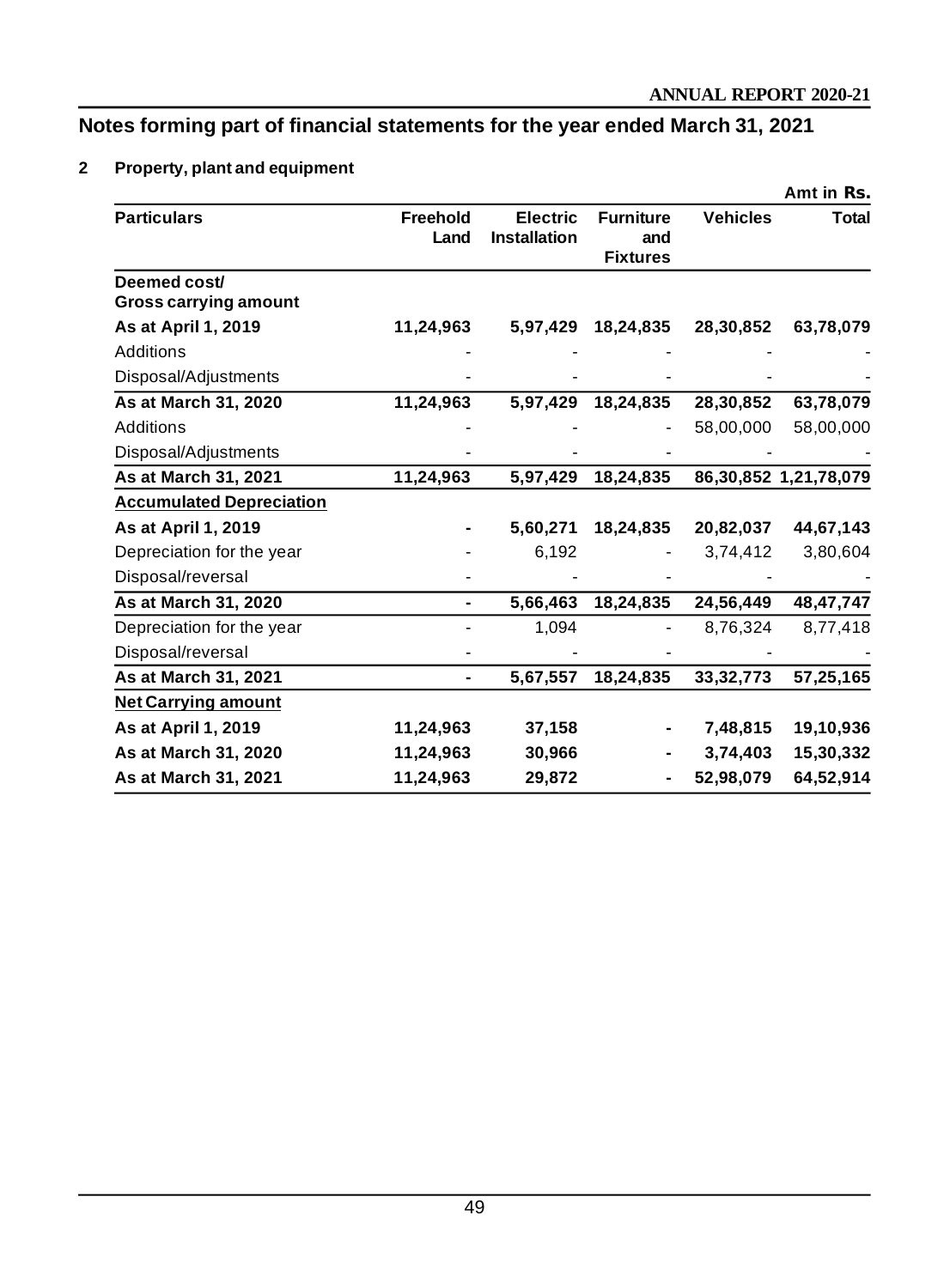

|                |                                                         |                            | Amt in Rs.                 |
|----------------|---------------------------------------------------------|----------------------------|----------------------------|
|                | <b>Particulars</b>                                      | As at<br>March 31,<br>2021 | As at<br>March 31,<br>2020 |
| 3              | <b>Non-current investments</b>                          |                            |                            |
|                | Investment in equity instruments (Unquoted)             |                            |                            |
|                | 100 (March 31, 2017 & April 1, 2016 -100)<br>(i)        |                            |                            |
|                | equity shares of ` 10/- each fully paid of ` 10/-       | 1,000                      | 1,000                      |
|                | (ii) NSC                                                | 4,725                      | 4,725                      |
|                | (iil) Investment in properties                          | 8,30,142                   | 9,96,170                   |
|                | Less : Depreciation                                     | 1,66,028                   | 1,66,028                   |
|                | Net Investment                                          | 6,64,114                   | 8,30,142                   |
|                | <b>Total</b>                                            | 6,69,839                   | 8,35,867                   |
| 4              | Deferred tax assets (net)                               |                            |                            |
|                | Deferred tax assets                                     | 12,81,877                  | 13,24,931                  |
|                | Total                                                   | 12,81,877                  | 13,24,931                  |
| 5              | Other non-current assets                                |                            |                            |
|                | Secured considered good                                 |                            |                            |
|                | Security deposits & other advances                      | 1,43,800                   | 1,43,800                   |
|                | <b>Total</b>                                            | 1,43,800                   | 1,43,800                   |
| 6              | <b>Trade receivables</b>                                |                            |                            |
|                | Unsecured, considered good                              |                            | 6,37,000                   |
|                | Doubtful                                                |                            |                            |
|                |                                                         |                            | 6,37,000                   |
|                | Less: Allowances for expected credit loss               |                            |                            |
|                | <b>Total</b>                                            |                            | 6,37,000                   |
| $\overline{7}$ | Cash & cash equivalents                                 |                            |                            |
|                | Cash on hand                                            | 14,445                     | 72,676                     |
|                | <b>Balances with Banks</b>                              | 14,51,402                  | 49,54,971                  |
|                | <b>Total</b>                                            | 14,65,847                  | 50,27,647                  |
| 8              | Bank balances other than cash and cash equivalents      |                            |                            |
|                | Deposits with bank                                      | 2,57,79,496                | 1,83,27,322                |
|                | <b>Total</b>                                            | 2,57,79,496                | 1,83,27,322                |
| 9              | Other current financial assets                          |                            |                            |
|                | Security deposits & other advances                      | 85,601                     | 10,58,500                  |
|                | <b>Total</b>                                            | 85,601                     | 10,58,500                  |
|                | 10 Other current assets                                 |                            |                            |
|                | <b>Unsecured considered good</b>                        |                            |                            |
|                | Advances to suppliers                                   |                            |                            |
|                | Advance for purchase of assets                          | 40,00,000                  | 98,00,000                  |
|                | Prepaid expenses<br>Balance with government authorities | 90,298<br>7,743            | 8,608<br>7,743             |
|                |                                                         |                            |                            |
|                | <b>Total</b>                                            | 40,98,041                  | 98,16,351                  |

## **Notes forming part of financial statements for the year ended March 31, 2021**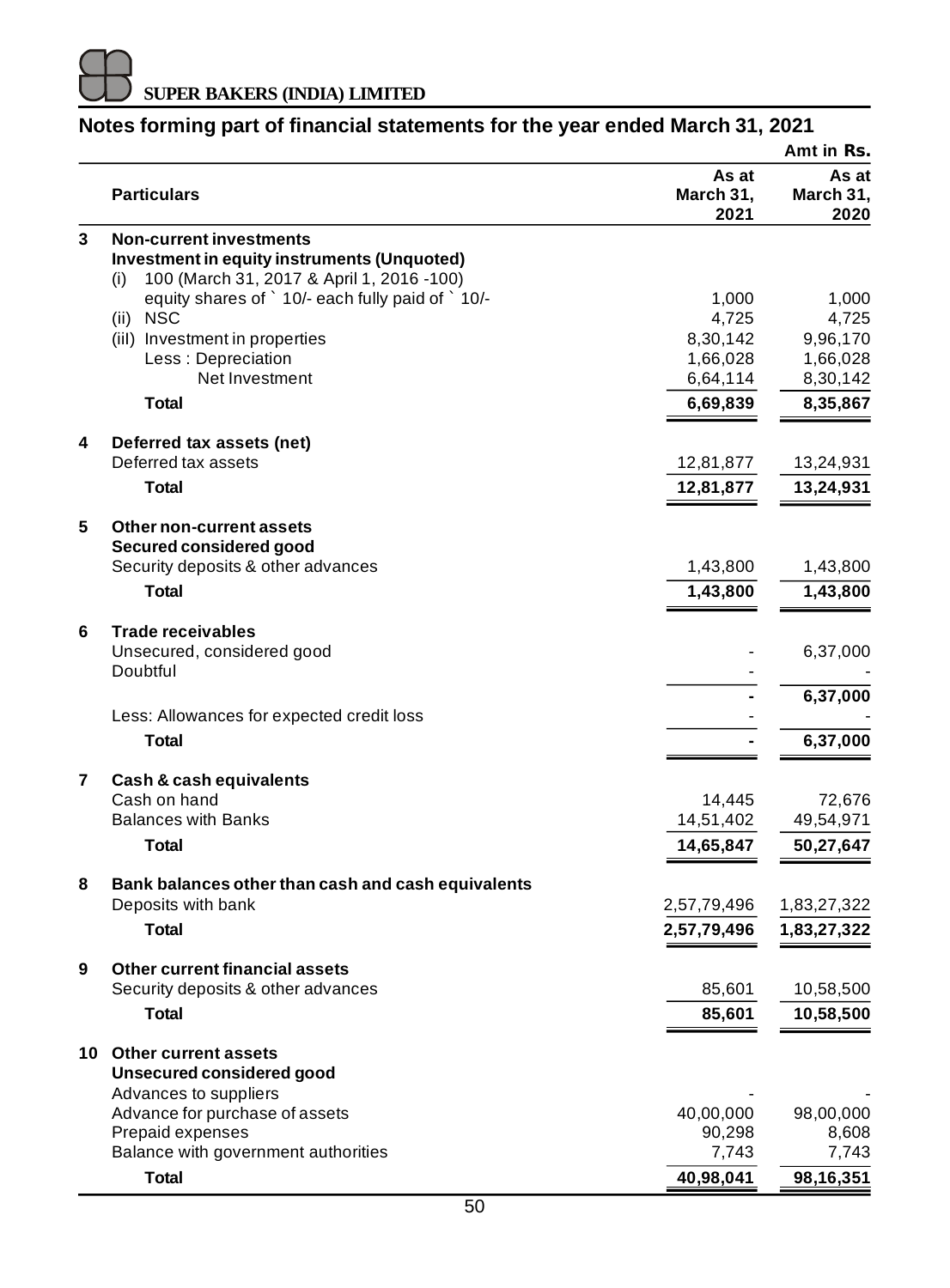## **11 Equity share capital**

| <b>Particulars</b>                   | As at March 31, 2021 |             | As at April 1, 2020 |             |
|--------------------------------------|----------------------|-------------|---------------------|-------------|
|                                      | No. of<br>shares     | Amt in Rs.  | No. of<br>shares    | Amt in Rs.  |
| Authorised                           |                      |             |                     |             |
| Equity shares of 10/- each           | 40.00.000            | 4.00.00.000 | 40.00.000           | 4,00,00,000 |
| Total                                | 40,00,000            | 4,00,00,000 | 40,00,000           | 4,00,00,000 |
| Issued, subscribed and fully paid up |                      |             |                     |             |
| Equity shares of 10/- each           | 30.21.600            | 3,02,16,000 | 30.21.600           | 3,02,16,000 |
| Total                                | 30.21.600            | 3,02,16,000 | 30,21,600           | 3,02,16,000 |

**(a) Reconciliation of the number of shares outstanding at the beginning and at the end of the reporting period :**

| <b>Particulars</b>                        | As at March 31, 2021 | As at March 31, 2020 |  |
|-------------------------------------------|----------------------|----------------------|--|
|                                           | Number of shares     | Number of shares     |  |
| Shares at the beginning of the year       | 30.21.600            | 30.21.600            |  |
| Movement during the year                  | -                    |                      |  |
| Shares outstanding at the end of the year | 30,21,600            | 30,21,600            |  |

#### **(b) Rights, preferences and restrictions attached to equity shares**

The company has one class of equity shares having a par value of Rs. 10/- each. Each holder of equity shares is entitled to one vote per share. In the event of liquidation of the company, the holders of equity shares will be entitled to receive any of the remaining assets of the company, after distribution of all preferential amounts. The distribution will be in proportion to the number of equity shares held by the shareholders.

#### **(c) Detail of shareholders holding more than 5% shares in the Company**

| <b>Particulars</b>                  | As at March 31, 2021 |           | As at March 31, 2020 |           |
|-------------------------------------|----------------------|-----------|----------------------|-----------|
|                                     | Number               | % holdina | <b>Number</b>        | % holding |
| Equity shares of 10 each fully paid |                      |           |                      |           |
| Shankarlal Ahuja                    | 2.22.242             | 7.36%     | 2.22.242             | 7.36%     |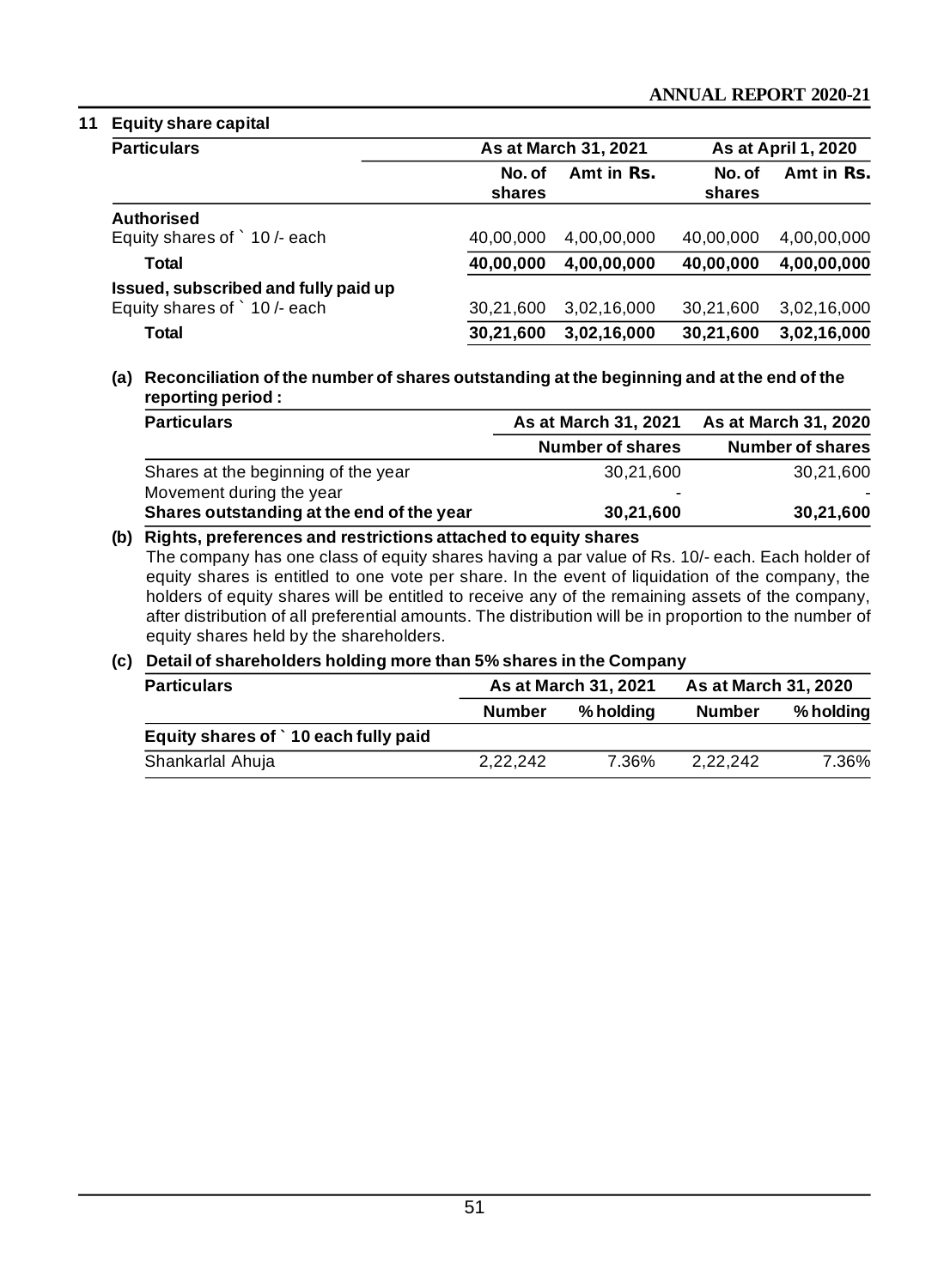## **12. Other Equity**

| <b>Particulars</b>                                              |                                     |                                    | <b>Other Comprehensive</b><br><b>Income</b>        |                                                            |                            |
|-----------------------------------------------------------------|-------------------------------------|------------------------------------|----------------------------------------------------|------------------------------------------------------------|----------------------------|
|                                                                 | <b>Securities</b><br><b>Premium</b> | <b>Retained</b><br><b>Earnings</b> | <b>Equity</b><br><b>Instruments</b><br>through OCI | Re-measure-<br>ment of the<br>net defined<br>benefit plans | Total                      |
| <b>Balance as at</b><br>1st April, 2019                         | 51,00,000                           | $-20, 12, 746$                     |                                                    |                                                            | 30,87,254                  |
| Profit for the year                                             |                                     | 21,39,855                          |                                                    |                                                            | 21,39,855                  |
| Deferred tax due to<br>Implimentation of IND AS                 |                                     |                                    |                                                    |                                                            |                            |
| Other comprehensive income                                      |                                     |                                    |                                                    |                                                            |                            |
| <b>Balance as at</b><br>March 31, 2020                          | 51,00,000                           | 1,27,109                           |                                                    |                                                            | 52,27,109                  |
| Profit for the year                                             |                                     | 22,87,629                          |                                                    |                                                            | 22,87,629                  |
| Deferred trax due to<br>Implimentation of IND AS                |                                     |                                    |                                                    |                                                            |                            |
| Other comprehensive income                                      |                                     |                                    |                                                    |                                                            |                            |
| <b>Balance as at</b><br>March 31, 2021                          | 51,00,000                           | 24,14,738                          |                                                    |                                                            | 75,14,738                  |
|                                                                 |                                     |                                    |                                                    |                                                            | Amt in Rs.                 |
| <b>Particulars</b>                                              |                                     |                                    |                                                    | As at<br>March 31,<br>2021                                 | As at<br>March 31,<br>2020 |
| 13 Trade payables                                               |                                     |                                    |                                                    |                                                            |                            |
| Due to micro and small enterprises<br>(i)<br>(ii) Due to others |                                     |                                    |                                                    | 3,68,734                                                   | 6,45,767                   |
| <b>Total</b>                                                    |                                     |                                    |                                                    | 3,68,734                                                   | 6,45,767                   |
|                                                                 |                                     |                                    |                                                    |                                                            |                            |
| 14 Other current financial liabilities                          |                                     |                                    |                                                    |                                                            |                            |
| Other financial liabilities                                     |                                     |                                    |                                                    | 1,40,132                                                   | 1,42,778                   |
| <b>Total</b>                                                    |                                     |                                    |                                                    | 1,40,132                                                   | 1,42,778                   |
| 15 Current tax liabilities (net)                                |                                     |                                    |                                                    |                                                            |                            |
| Provision for Income Tax                                        |                                     |                                    |                                                    | 3,58,129                                                   | 3,91,234                   |
| Provisions for other taxes payables like PF, ESIC, GST etc      |                                     |                                    |                                                    | 1,04,682                                                   | 1,66,862                   |
| Total                                                           |                                     |                                    |                                                    | 4,62,811                                                   | 5,58,096                   |
| 16 Other current liabilities                                    |                                     |                                    |                                                    |                                                            |                            |
| Security Deposit - Rent<br><b>Total</b>                         |                                     |                                    |                                                    | 12,75,000<br>12,75,000                                     | 12,75,000<br>12,75,000     |
|                                                                 |                                     |                                    |                                                    |                                                            |                            |

**Amount in Rs.**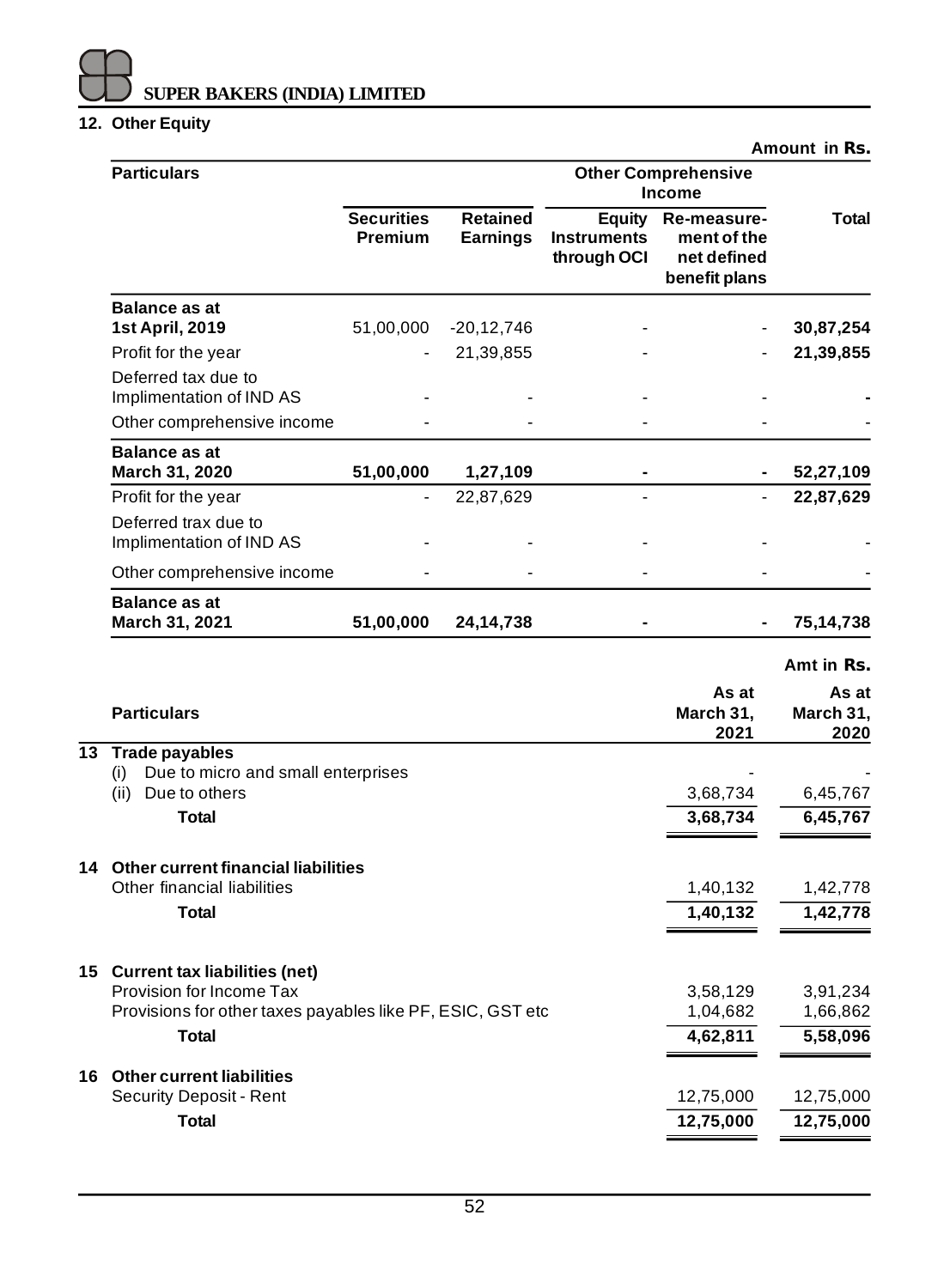## **ANNUAL REPORT 2020-21**

|    |                                                    |                       | Amt in Rs.                                             |
|----|----------------------------------------------------|-----------------------|--------------------------------------------------------|
|    | <b>Particulars</b>                                 | For the<br>year ended | For the<br>year ended<br>March 31, 2021 March 31, 2020 |
| 17 | Other income                                       |                       |                                                        |
|    | Interest income                                    | 15,41,545             | 11,85,062                                              |
|    | Rental income                                      | 46,75,000             | 46,25,000                                              |
|    | Profit on Sale of Motor Car                        |                       |                                                        |
|    | Miscellaneous Income                               | 7,850                 | 5,842                                                  |
|    | <b>Total other income</b>                          | 62,24,395             | 58,15,904                                              |
|    | 18 Employee benefits expense                       |                       |                                                        |
|    | Salaries & wages including bonus                   | 5,30,462              | 4,43,296                                               |
|    | Contribution to provident and other funds          | 88,625                | 84,236                                                 |
|    | Total employee benefit expenses                    | 6,19,087              | 5,27,532                                               |
|    | 19 Finance cost                                    |                       |                                                        |
|    | Interest expenses & Bank Charges                   | 1,251                 | 708                                                    |
|    | <b>Total finance cost</b>                          | 1,251                 | 708                                                    |
|    |                                                    |                       |                                                        |
| 20 | Depreciation and amortisation expenses             |                       |                                                        |
|    | Depreciation on tangible assets                    | 10,43,446             | 5,46,632                                               |
|    | <b>Total depreciation and amortisation expense</b> | 10,43,446             | 5,46,632                                               |
|    | 21 Other expenses                                  |                       |                                                        |
|    | Advertisement expenses                             | 30,411                | 25,920                                                 |
|    | Auditors remuneration                              | 40,000                | 40,000                                                 |
|    | Directors remuneration<br>Insurance premium        | 6,00,000<br>14,120    | 6,00,000<br>1,00,476                                   |
|    | Legal and professional exps                        | 3,15,431              | 3,13,416                                               |
|    | Others misc Expenses                               |                       | 27,326                                                 |
|    | Postage & telephone expenses                       |                       | 5,457                                                  |
|    | Printing & stationery expenses                     | 15,000                | 30,000                                                 |
|    | Professional tax                                   | 9,000                 | 8,553                                                  |
|    | Subscription & membership fees                     | 3,51,000              | 3,28,106                                               |
|    | Travelling & conveyance expenses                   |                       | 3,52,996                                               |
|    | <b>Total other expenses</b>                        | 13,74,962             | 18,32,250                                              |
|    | 22 Details of payment to auditors                  |                       |                                                        |
|    | Audit fees<br>a)                                   | 40,000                | 40,000                                                 |
|    | b)<br>In other capacities                          |                       |                                                        |
|    | <b>Total payment to auditors</b>                   | 40,000                | 40,000                                                 |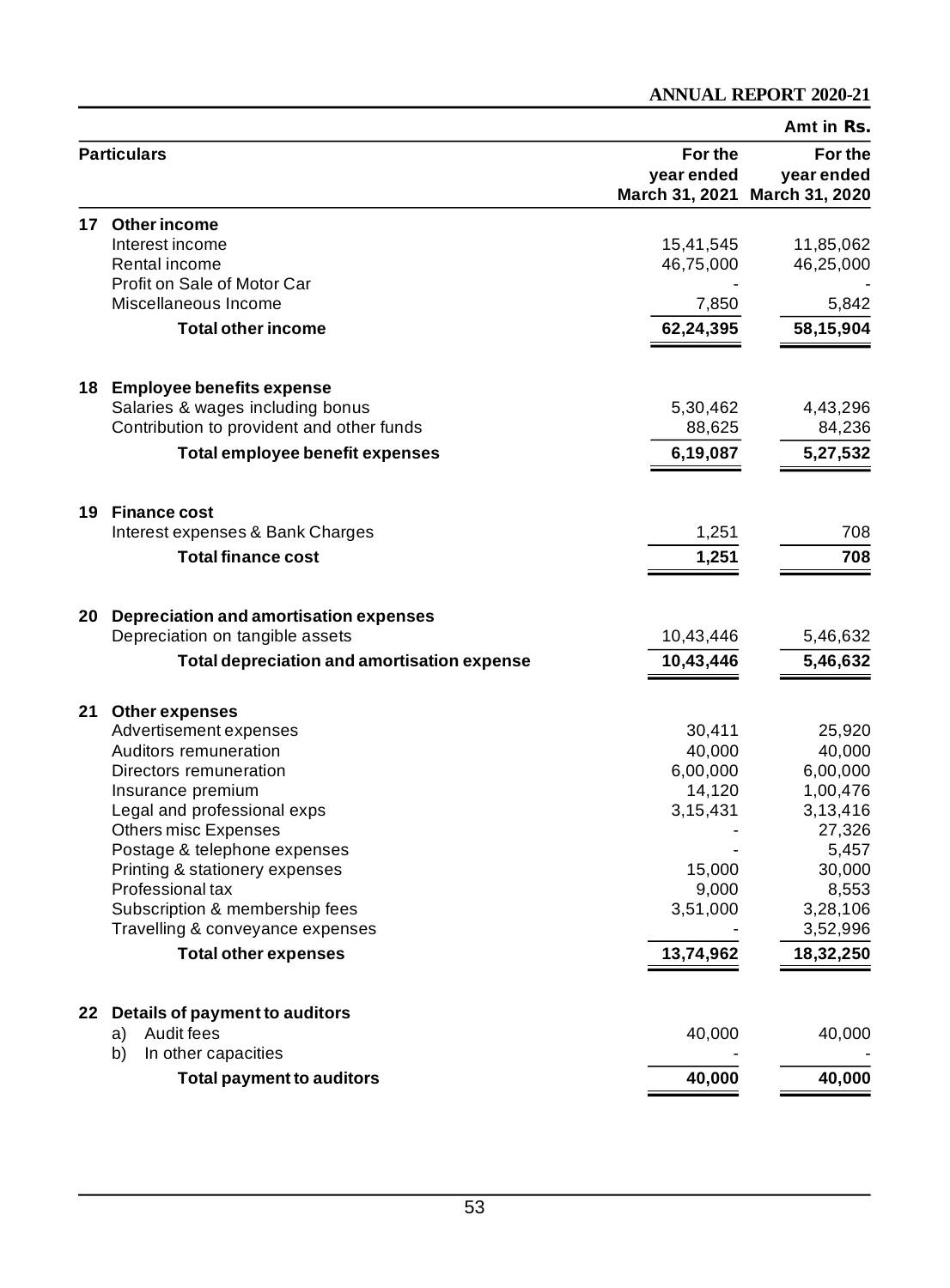#### **23 Earnings per share**

The calculation of Earning Per Share (EPS) as disclosed in the statement of profit and loss has been made in accordance with Indian Accounting Standard (Ind AS)-33 on "Earning Per Share" given as under: -

| <b>Particulars</b>                                       | For the<br>year ended | For the<br>year ended<br>March 31, 2021 March 31, 2020 |
|----------------------------------------------------------|-----------------------|--------------------------------------------------------|
| Profit attributable to equity shareholders $( )$ (A)     | 22,87,629             | 21,39,855                                              |
| Weighted average number of outstanding equity shares (B) | 30,21,600             | 30,21,600                                              |
| Nominal value per equity share $( )$                     | 10                    | 10                                                     |
| Basic EPS $(in^{\cdot}) (A/B)$                           | 0.76                  | 0.71                                                   |
| Diluted EPS (in $\rightarrow$ ) (A/B)                    | 0.76                  | 0.71                                                   |
| 24<br>Income tax expense<br>a)                           |                       |                                                        |
| Current tax                                              | 8,30,000              | 7,97,241                                               |
| Tax in respect of earlier years                          | 24.966                | 9.827                                                  |
| Deferred tax                                             | 43.054                | 4,70,056                                               |
| MAT credit entitlement                                   |                       |                                                        |
| <b>Total tax expenses</b>                                | 8,98,020              | 12,77,124                                              |

#### **b) Reconciliation of estimated income tax to income tax expense**

A reconciliation of income tax expense applicable to accounting profit / (loss) before tax at the statutory income tax rate to recognised income tax expense for the year indicated are as follows:

| <b>Particulars</b>                                                                                                                                                                                             | For the<br>year ended           | For the<br>year ended<br>March 31, 2021 March 31, 2020 |
|----------------------------------------------------------------------------------------------------------------------------------------------------------------------------------------------------------------|---------------------------------|--------------------------------------------------------|
| Accounting profit before tax (A)<br>Enacted tax rate in India (B)<br>Expected income tax expense at statutory tax rate (A*B)<br>Mat credit recognised<br>Difference in rate of tax between MAT rate and normal | 31.85.649<br>25.17%<br>8,01,828 | 29.08.782<br>26.00%<br>7,56,283                        |
| Tax effect of the amount not deductible<br>for computing taxable income                                                                                                                                        |                                 |                                                        |
| Expenses not deductible in determining taxable profits                                                                                                                                                         | 65,101                          | $-1.82.233$                                            |
| Earlier Year Adjustments                                                                                                                                                                                       | 24,966                          | 9.827                                                  |
| Others                                                                                                                                                                                                         |                                 | 954                                                    |
| Deferred tax                                                                                                                                                                                                   | 43,054                          | 4,70,056                                               |
| Tax expense reported                                                                                                                                                                                           | 9,34,948                        | 1054887                                                |

## **c) Deferred Tax**

The significant component of deferred tax assets / (liabilities) and movement during the year are as under:

| <b>Particulars</b>                                                     | liability / (asset) (reversed) in<br>31, 2020 | Deferred tax Recognised / Recognised /<br>as at March statement of<br>profit & loss                  | (reversed)<br>in OCI | Deferred tax<br>Liability/<br>(Asset)<br>as at March<br>31, 2021 |
|------------------------------------------------------------------------|-----------------------------------------------|------------------------------------------------------------------------------------------------------|----------------------|------------------------------------------------------------------|
| <b>Gross deferred tax liabilities</b><br>Property, plant and equipment | $-12,86,790$                                  | 43.054                                                                                               | ٠                    | $-12,43,736$                                                     |
| <b>Total</b>                                                           | $-12,86,790$                                  | 43.054                                                                                               | ۰                    | $-12,43,736$                                                     |
| <b>Particulars</b>                                                     | liability / (asset)<br>1. 2019                | Deferred tax Recognised / Recognised /<br>(reversed) in<br>as at April statement of<br>profit & loss | (reversed)<br>in OCI | Deferred tax<br>Liability/<br>(Asset)<br>as at March<br>31, 2020 |
| Property, plant and equipment                                          | $-17,56,847$                                  | 4,70,057                                                                                             | ٠                    | $-12,86,790$                                                     |
| <b>Total</b>                                                           | -17,56,847                                    | 4,70,057                                                                                             | ۰                    | $-12,86,790$                                                     |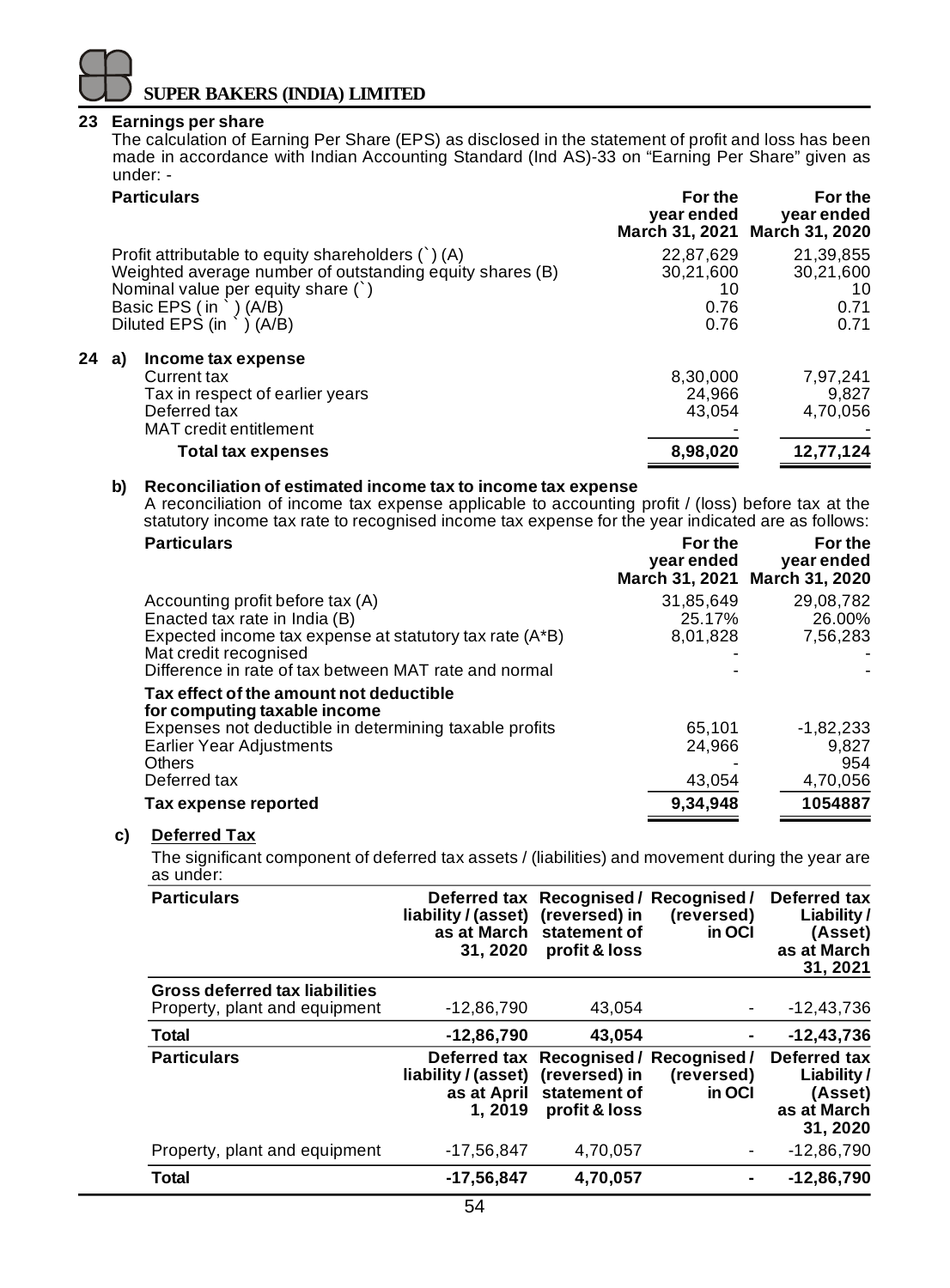## **25 Dividend**

Foreseeing the requirement of financial resources for the future growth, and in order to create strong economic base and long term value for the investors; your directors have decided not to recommend any dividend for the financial year ended on 31 March 2021

#### **26 Segment Reporting**

Since the company has only one segment, there is no separate reportable segment as required under Ind As 108.

#### **27 Disclosures required under Micro, Small and Medium Enterprises Development Act, 2006**

The information as required to be disclosed under the Micro, Small and Medium Enterprises Development Act, 2006 has been determined to the extent such parties have been identified on the basis of information available with the Company.The amount of principal and interest outstanding during the year is given below: -

| Particulars                                                                | As at 31.03.2021 | As at 31.03.2020 |
|----------------------------------------------------------------------------|------------------|------------------|
|                                                                            |                  |                  |
| Principal amount due outstanding                                           |                  |                  |
| Interest due on (1) above and unpaid                                       |                  |                  |
| Interest paid to the supplier                                              |                  |                  |
| Payments made to the supplier beyond the appointed<br>day during the year. |                  |                  |
| Interest due and payable for the period of delay                           |                  |                  |
| Interest accrued and remaining unpaid                                      |                  |                  |
| Amount of further interest remaining due and<br>payable in succeeding year |                  |                  |
| <b>Total</b>                                                               |                  |                  |

- **28.** Related party transactions
	- **(a)** Related Parties and their relationship:

| 1a 1 | Related Farties and their relationship. |                          |  |  |  |
|------|-----------------------------------------|--------------------------|--|--|--|
|      | Name of Related Party                   | Relationship             |  |  |  |
|      | Mr. Anil Ahuja                          | Key management personnel |  |  |  |
|      | Mr. Shankarlal T. Ahuja                 | Key management personnel |  |  |  |
| (b)  | Transaction with related parties        |                          |  |  |  |

| <b>Particulars</b>                        | 2020-2021    | 2019-2020     |
|-------------------------------------------|--------------|---------------|
| Directors' remuneration                   |              |               |
| Key management personnel                  | 6,00,000     | 6,00,000      |
| (c)<br>Statement of material transactions |              |               |
| <b>Particulars</b>                        | For the Year | For the Year  |
|                                           | ended        | ended         |
|                                           | 31.03.2021   | 31.03.2020    |
| Directors' remuneration                   |              |               |
| Mr. Anil Ahuja                            | 6,00,000     | 6,00,000      |
| (d)<br><b>Closing Balance</b>             |              |               |
|                                           | As at        | As at         |
|                                           | 31.03.2021   | 31.03.2020    |
| Mr. Anil S. Ahuja                         | $5,150$ (Cr) | 3,04,715 (Cr) |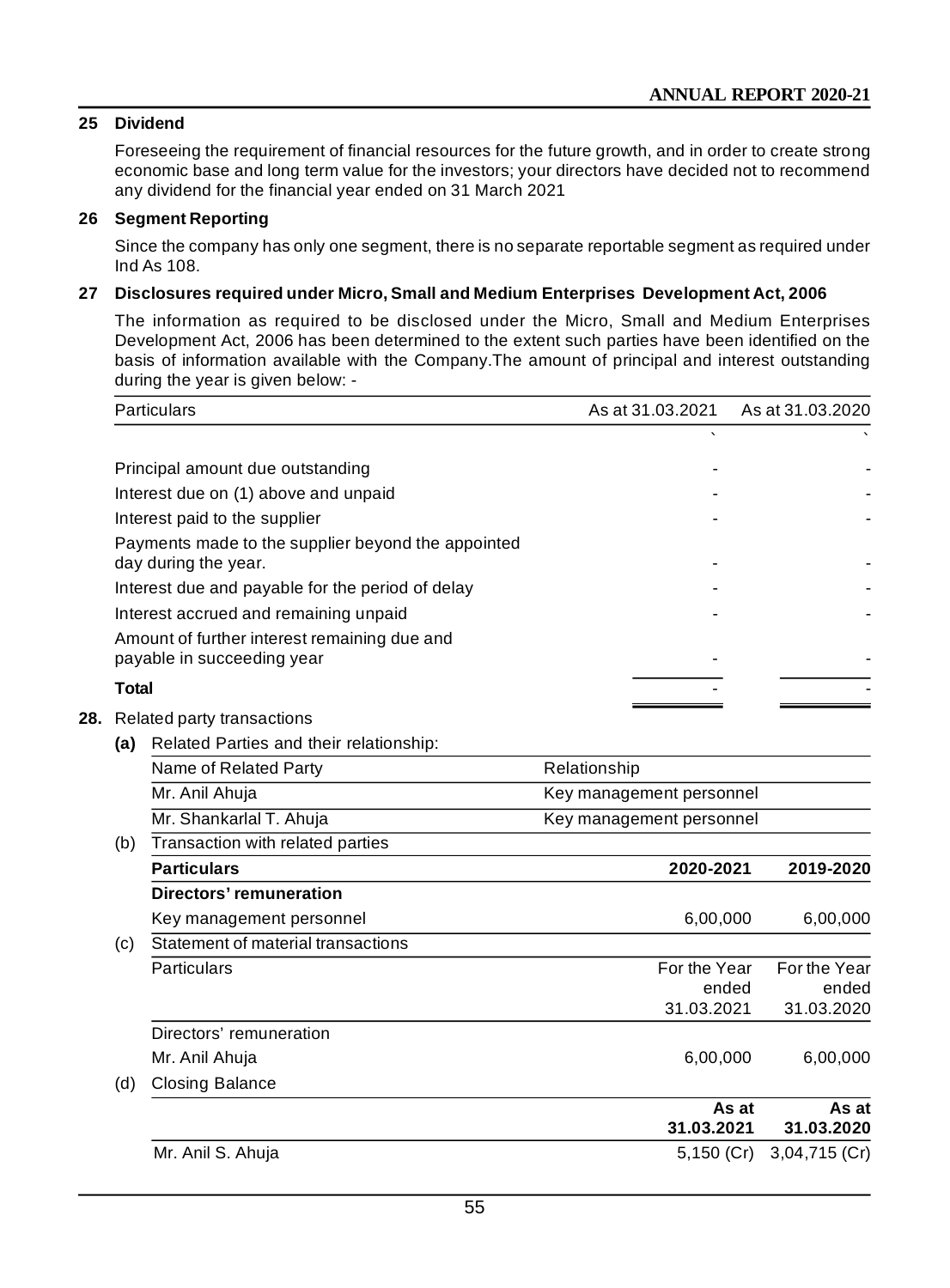#### **29. Financial instruments**

#### **a) Capital management**

The Company's objective when managing capital are to safeguard their ability to continue as a going concern, so that they can continue to provide returns for shareholders and benefits of other stakeholders, and maintain an optimal capital structure to reduce the cost of capital. The Company manages the share capital issued and subscribed along with shareholder's fund appearing in the financial statement as capital of the Company.

#### **b) Fair value measurement**

| (a) Financial assets                                  |                   |                  |                                     | Amt in Rs.       |
|-------------------------------------------------------|-------------------|------------------|-------------------------------------|------------------|
| <b>Particulars</b>                                    |                   | As at 31.03.2021 |                                     | As at 31.03.2020 |
|                                                       | Carrying<br>value | Fair<br>value    | <b>Carrying</b><br>value            | Fair<br>value    |
| <b>Measured at amortised cost</b>                     |                   |                  |                                     |                  |
| Trade receivables                                     |                   |                  |                                     |                  |
| Cash and cash equivalents<br>Bank balances other than | 14,65,847         | 14.65.847        | 50,27,647                           | 50,27,647        |
| cash and cash equivalents                             | 2,57,79,496       |                  | 2,57,79,496 1,83,27,322 1,83,27,322 |                  |
| Other financial assets                                | 85,601            | 85,601           | 10,58,500                           | 10,58,500        |
| Non-current investments                               | 6,69,839          | 6,69,839         | 8,35,867                            | 8,35,867         |
| <b>Total financial assets at</b>                      |                   |                  |                                     |                  |
| amortised costs (A)                                   | 2,80,00,783       |                  | 2,80,00,783 2,52,49,336 2,52,49,336 |                  |
| <b>Measured at fair value</b>                         |                   |                  |                                     |                  |
| through other                                         |                   |                  |                                     |                  |
| comprehensive income                                  |                   |                  |                                     |                  |
| Non-current investments                               |                   |                  |                                     |                  |
| <b>Total financial assets at</b>                      |                   |                  |                                     |                  |
| fair value through other                              |                   |                  |                                     |                  |
| comprehensive income (B)                              |                   |                  |                                     |                  |
| <b>Total financial assets</b>                         | 2.80.00.783       |                  | 2,80,00,783 2,52,49,336 2,52,49,336 |                  |
| <b>Financial liabilities</b>                          |                   |                  |                                     | Amt in Rs.       |
| <b>Particulars</b>                                    |                   | As at 31.03.2021 |                                     | As at 31.03.2020 |
|                                                       | Carrying          | Fair             | Carrying                            | Fair             |
|                                                       | value             | value            | value                               | value            |
| <b>Measured at amortised cost</b>                     |                   |                  |                                     |                  |
| Long term borrowings#                                 |                   |                  |                                     |                  |
| Short term Borrowings                                 |                   |                  |                                     |                  |
| Trade payables                                        | 3,68,734          | 3,68,734         | 6,45,767                            | 6,45,767         |
| Other financial liabilities                           | 1,40,132          | 1,40,132         | 1,42,778                            | 1,42,778         |
| <b>Total financial liabilities</b>                    | 5,08,866          | 5,08,866         | 7,88,544                            | 7,88,544         |
|                                                       |                   |                  |                                     |                  |

# includes current maturities of long term debt

The fair value of financial assets and liabilities are included at the amount at which the instrument could be exchanged in a current transaction between willing parties in an orderly market transaction, other than in a forced or liquidation sale.

#### **Fair value hierarchy**

- **Level 1** Quoted prices (unadjusted) in active markets for identical assets or liabilities.
- **Level 2 -** Inputs other than quoted prices included within Level 1 that are observable for the asset or liability, either directly (i.e. as prices) or indirectly (i.e. derived from prices).
- **Level 3 -** Inputs for the assets or liabilities that are not based on observable market data (unobservable inputs)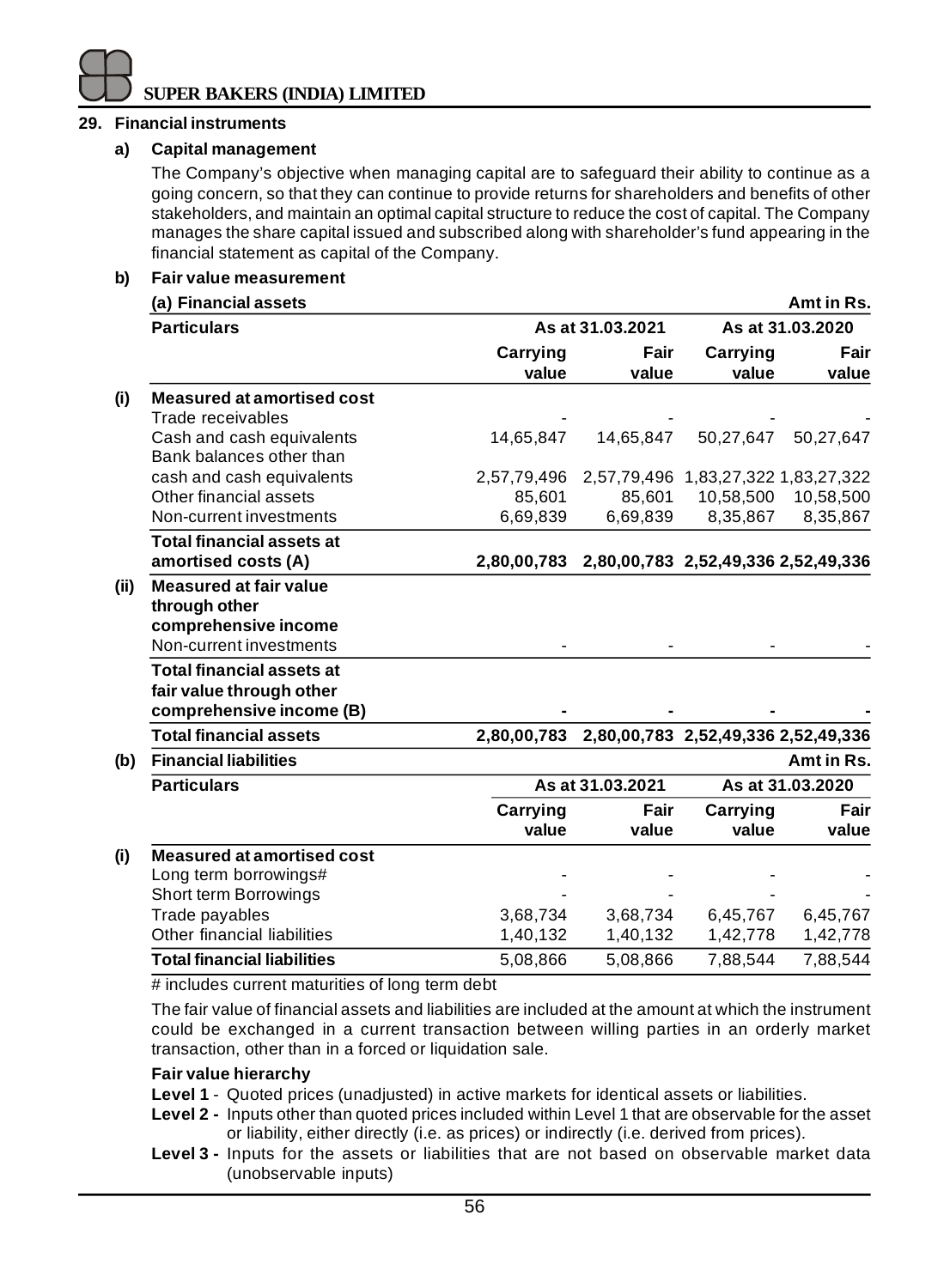(Amount in Rs.)

#### **c) Financial risk management**

These risks include market risk (including currency risk, interest rate risk and other price risk), credit risk and liquidity risk. The Company seeks to minimise the effects of these risks by using derivative financial instruments, credit limit to exposures, etc., to hedge risk exposures. The Company's risk management is carried out by senior management team. The risk management includes identification, evaluation and identifying the best possible option to reduce such risk.

#### **(i) Market risk**

Market risk is the risk that the fair value of future cash flows of a financial instrument will fluctuate because of changes in market prices. Market prices comprise three types of risk: foreign currency risk, interest rate risk, investment risk.

## **(ii) Interest rate risk**

Interest rate risk is the risk that the fair value or future cash flows of a financial instrument will fluctuate because of changes in market interest rates. The Company is exposed to interest rate risk because funds are borrowed at both fixed and floating interest rates. The Company has exposure to interest rate risk, arising principally on changes in base lending rate.

The following table provides a break-up of the Company's fixed and floating rate borrowings: -

|                          |                  | (AIIIUUIILIII KS. |
|--------------------------|------------------|-------------------|
| Particulars              | As at 31.03.2021 | As at 31.03.2020  |
| Fixed rate borrowings    |                  |                   |
| Floating rate borrowings |                  |                   |
| Total borrowings         |                  |                   |

## **(iii) Liquidity risk management**

Liquidity risk refers to the risk of financial distress or high financing costs arising due to shortage of liquid funds in a situation where business conditions unexpectedly deteriorate and requiring financing. The Company requires funds both for short term operational needs as well as for long term capital expenditure growth projects. The Company relies on a mix of borrowings, capital infusion and excess operating cash flows to meet its needs for funds. The current committed lines of credit are sufficient to meet its short to medium term expansion needs. The Company manages liquidity risk by maintaining adequate reserves, banking facilities and reserve borrowing facilities, by continuously monitoring forecast and actual cash flows, and by matching the maturity profiles of financial assets and liabilities.

#### **Maturity profile of financial liabilities:**

The table below provides details regarding the remaining contractual maturities of financial liabilities at the reporting date. **Amt in `**

|                                      |             |           |           | Amt In   |
|--------------------------------------|-------------|-----------|-----------|----------|
| As at March 31, 2021                 | Upto 1 year | 1-2 years | > 2 years | Total    |
| <b>Financial liabilities</b>         |             |           |           |          |
| Long term borrowings                 |             |           |           |          |
| Short term borrowings                |             |           |           |          |
| Current maturities of long term debt |             |           |           |          |
| Trade payables                       | 3,68,734    |           |           | 3,68,734 |
| Other financial liabilities          | 1,40,132    |           |           | 1,40,132 |
| <b>Total financial liabilities</b>   | 5,08,866    |           |           | 5,08,866 |
| As at March 31, 2020                 | Upto 1 year | 1-2 years | > 2 years | Total    |
| <b>Financial liabilities</b>         |             |           |           |          |
| Long term borrowings                 |             |           |           |          |
| Short term borrowings                |             |           |           |          |
| Current maturities of long term debt |             |           |           |          |
| Trade payables                       | 6,45,767    |           |           | 6,45,767 |
| Other financial liabilities          | 1,42,778    |           |           | 1,42,778 |
| <b>Total financial liabilities</b>   | 7,88,545    |           |           | 7,88,545 |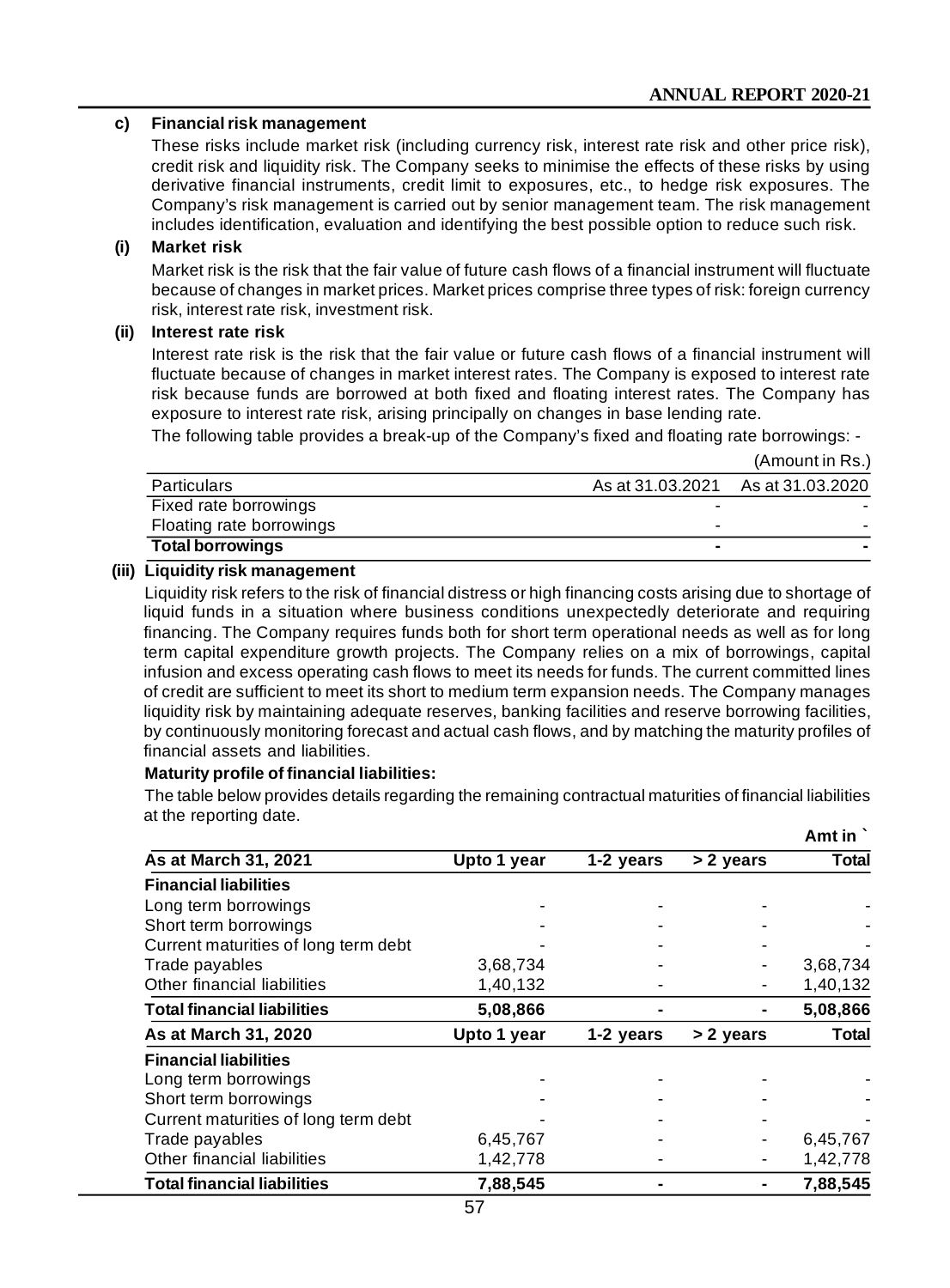

## **(iv) Credit risk management**

Credit risk refers to the risk that a counterparty will default on its contractual obligations resulting in financial loss to the Company. Customer credit risk is managed centrally by the Company and subject to established policy, procedures and control relating to customer credit risk management. The company also assesses the creditworthiness of the customers internally to whom goods are sold on credit terms in the normal course of business. The credit limit of each customer is defined in accordance with this assessment. Outstanding customer receivables are regularly monitored and any shipments to overseas customers are generally covered by letters of credit.

The impairment analysis is performed on client to client basis for the debtors that are past due at the end of each reporting date. The company has not considered an allowance for doubtful debts in case of trade receivables that are past due but there has not been a significant change in the credit quality and the amounts are still considered recoverable.

|                                                                                             |                                       |                          | Amt in Rs. |
|---------------------------------------------------------------------------------------------|---------------------------------------|--------------------------|------------|
| <b>Particulars</b>                                                                          | <b>Neither</b><br>impaired<br>nor due | Upto<br>1 years          | Total      |
| As at March 31, 2021                                                                        |                                       |                          |            |
| Trade receivables                                                                           |                                       | $\overline{\phantom{0}}$ |            |
| As at March 31, 2020                                                                        |                                       |                          |            |
| Trade receivables                                                                           |                                       |                          |            |
| <b>Note:</b> Trade receivables are net of provision for doubtful debt and bills discounted. |                                       |                          |            |

**30** Previous year figures have been regrouped/rearranged, wherever considered necessary to conform to current year's classification.

#### **See accompanying notes to the financial statements 1 to 30**

As per our Report of even date **For, O. P. Bhandari & Co.** Chartered Accountants Firm Regn. No. 112633W

**(O. P. Bhandari)** Partner Membership No. 34409

Place : Ahmedabad Date: 28<sup>th</sup> June, 2021 UDIN : 21034409AAAACC8441 For & On Behalf of Board of Directors

**SHANKAR AHUJA ANIL AHUJA** (Chairman - DIN- 00064572) (Director- DIN- 00064596)

**THAKUR JESWANI ANKITA AMERIYA** Chief Financial Officer (Company Secretary &

Place : Ahmedabad Date:  $28<sup>th</sup>$  June, 2021

Compliance Officer)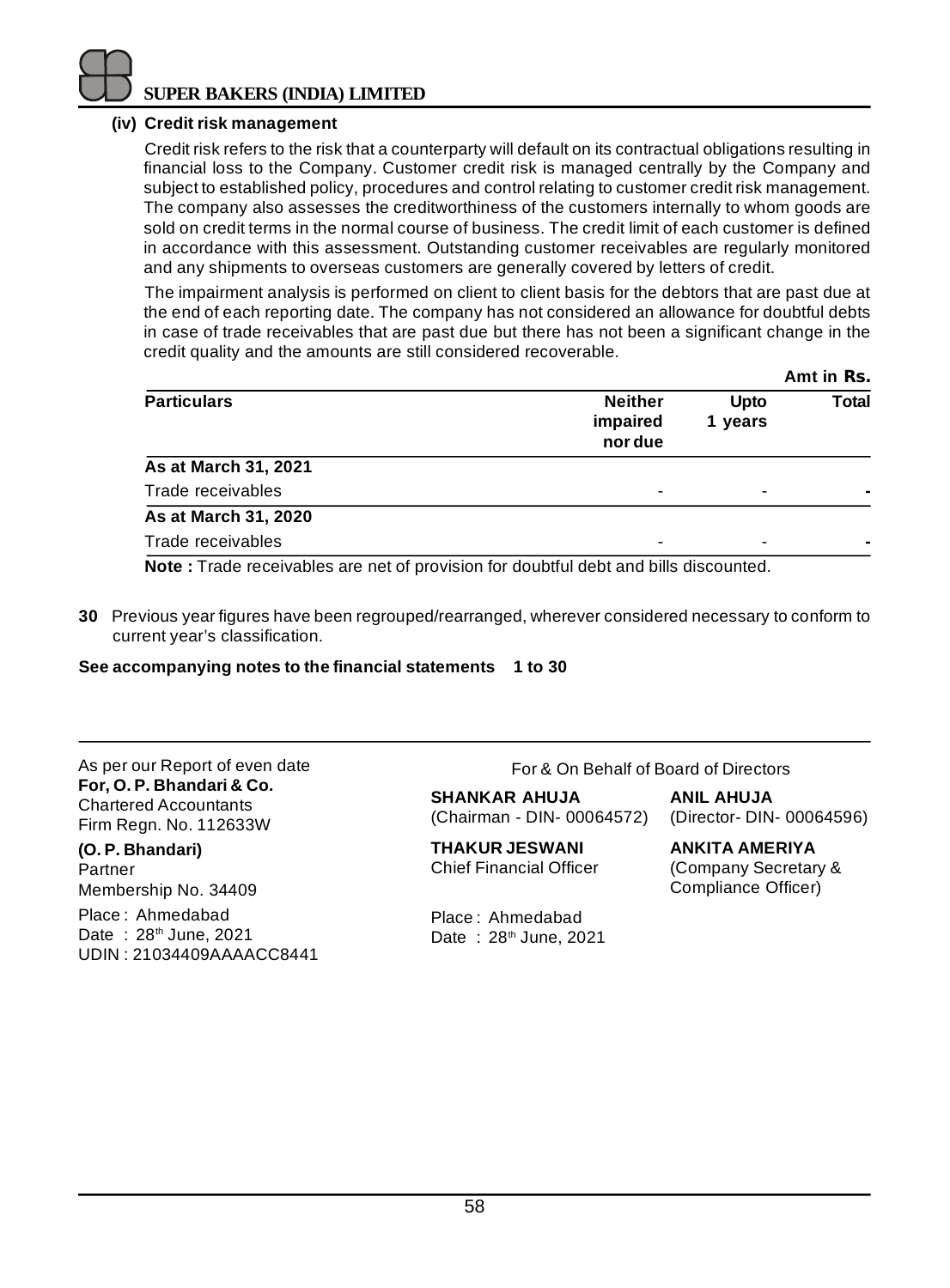#### **E-COMMUNICATION REGISTRATION FORM**

(Only for members holding shares in physical form)

Date:

**To,**

**Link Intime India Private Limited**, 506-508, Amarnath Business Centre-1 (ABC-1), Besides Gala Business Centre, Near St. Xavier's College Corner, Off C. G. Road, Ahmedabad 380 006

#### **UNIT – SUPER BAKERS (INDIA) LIMITED**

Dear Sir,

#### **Sub: Registration of E-mail ID for serving of Notices / Annual Reports through electronic mode by Company**

We hereby register our E-mail ID for the purpose of receiving the notices, Annual Reports and other documents / information inelectronic mode to be sent by the Company.

| <b>Folio No.:</b>                        |  |
|------------------------------------------|--|
| E-mail ID:                               |  |
| Name of the First /<br>Sole Shareholder: |  |
| Signature:                               |  |

Note: Shareholder(s) are requested to notify the Company as and when there is any change in the e-mail address.